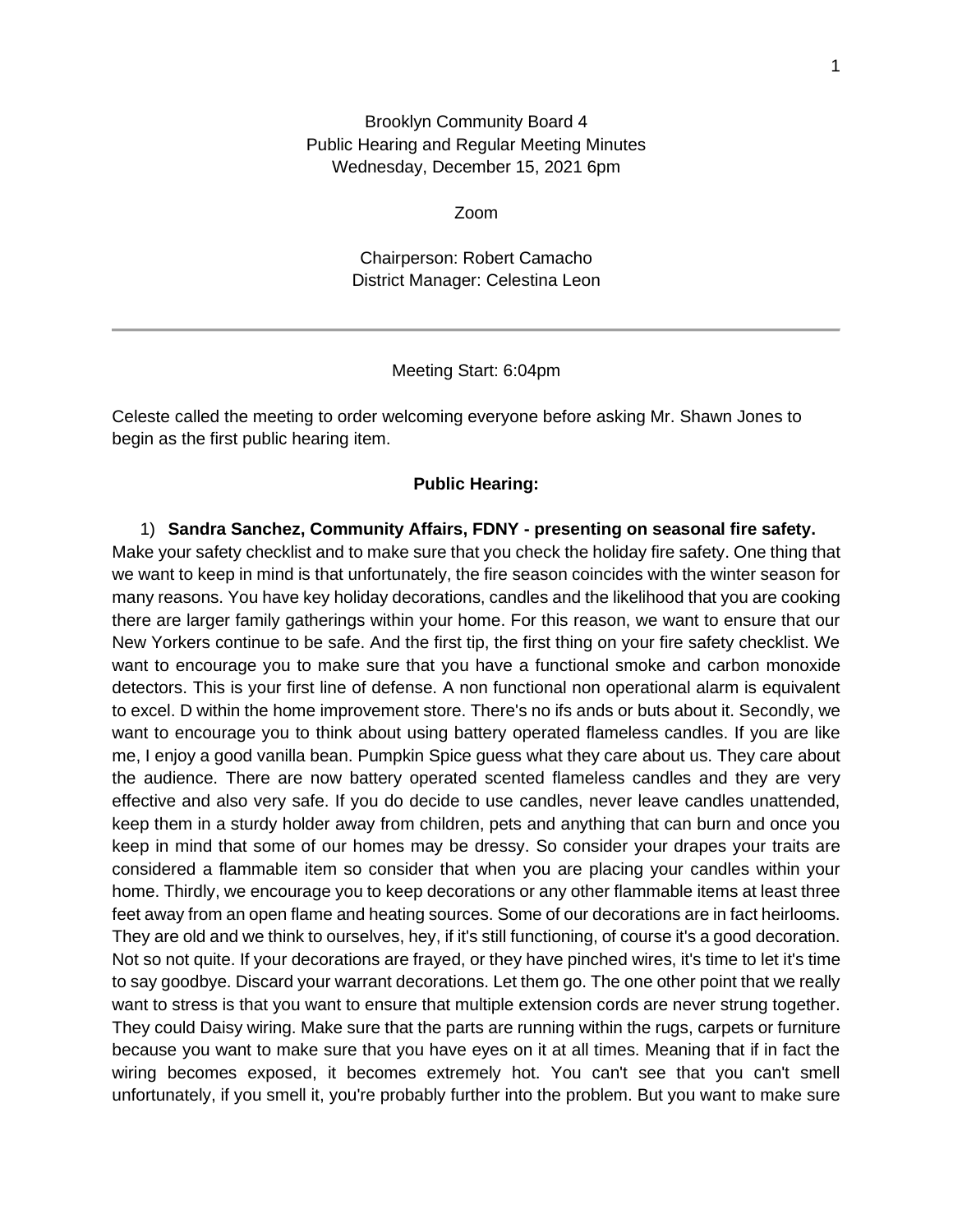that you have ice on it at all times. And also you want to be aware of overloading your electrical outlets. The truth of the matter is that when our homes are being built they could not imagine that in 2021 Every single person would have at minimum I can think of off the top of my head 20 appliances in your kitchen. This is not including your cell phone. This is not cooling your iPad tablet, just appliances in your ticket and the truth of the matter is that your i Enough happens. There are not enough outlets so homes that are within the homes that are growing space. So we make up for that by using power strips and PowerPoints of how to compile for it. We're not creating anything for seating or cooling no matter what that manufacturer may say, no matter what it says in the directions anything that involves seeing or cooling. It should be connected directly to the wall directly to the outlet. So that's for your posters, that is for your refrigerators and certainly for the next topic that we're talking about now is space heaters never leave a space heater unattended. And if you're turning it off, please turn it off. When you are leaving the room or going to sleep. Easier said than done. We've had a warm week thus far. The truth of the matter is that it gets very cold, it gets below freezing and we understand that we want New Yorkers to be warm, but it's also paramount that you are safe as well. The last tip that I want to share with you for tonight is make sure that you keep your doorways clear. Keeping paths and exits in the house clear can help you and your family get out faster. We take it for granted that we know that there happens to be a chest in that hallway but imagine that in the layout of your building. If there is a fire operation person next to you. They're not aware that you have the Storage Bed within your hallway. And I'm sure that you want us to be able to get to you and we want to get to you as quickly and as safely as possible. as well. I thank you once again for having me here tonight. And I will stick around. I'll also share with you my contact within the chat when those who are not on screen are able to see the chat. It's Sondra Sanchez, at SB ny.nyc.gov. May Thanks and happy holidays.

All right, thank you so much Sandra. Any questions from the board or from the public? I don't see anything in the chat just yet.

Mr. Camacho: I want to thank you because you're always been diligent and always been in meetings with us and always giving us all the touchy safety issues that we may have. But we also want to thank you for working with us and helping us in any way especially when it comes to Bush with regards to fires and fire safety. We got into the habit of closing our doors a lot, especially Spanish people I do with my kids all the time. Every time they go into a room and they leave the door open I said you got to close the door even in the bathroom. This is because it is okay if there's a fire and you leave, you can close the door. You know you get used to doing those things. Don't leave everything open because you know how they run out. Just close it and just double check to make sure everything's alright. I tried to keep telling them constantly and don't put anything in a hallway, suitcase or anything because if the light squad and there's a fire we can see the suitcase we can also trip and fall on ourselves. So I'm constantly taking every time you talk about that. And I see that it brings a flash to my mind like wait, safety first. You know, let's make sure you know especially in one two family home that you're used to leaving things all over the place right. Sandra: thank you Mr. Camacho.

Celeste: Is there anything else for Sandra? Going once, going twice. Alright, thank you so much, Sandra, for joining us and we'll be speaking soon I'm sure about district issues. All right. So that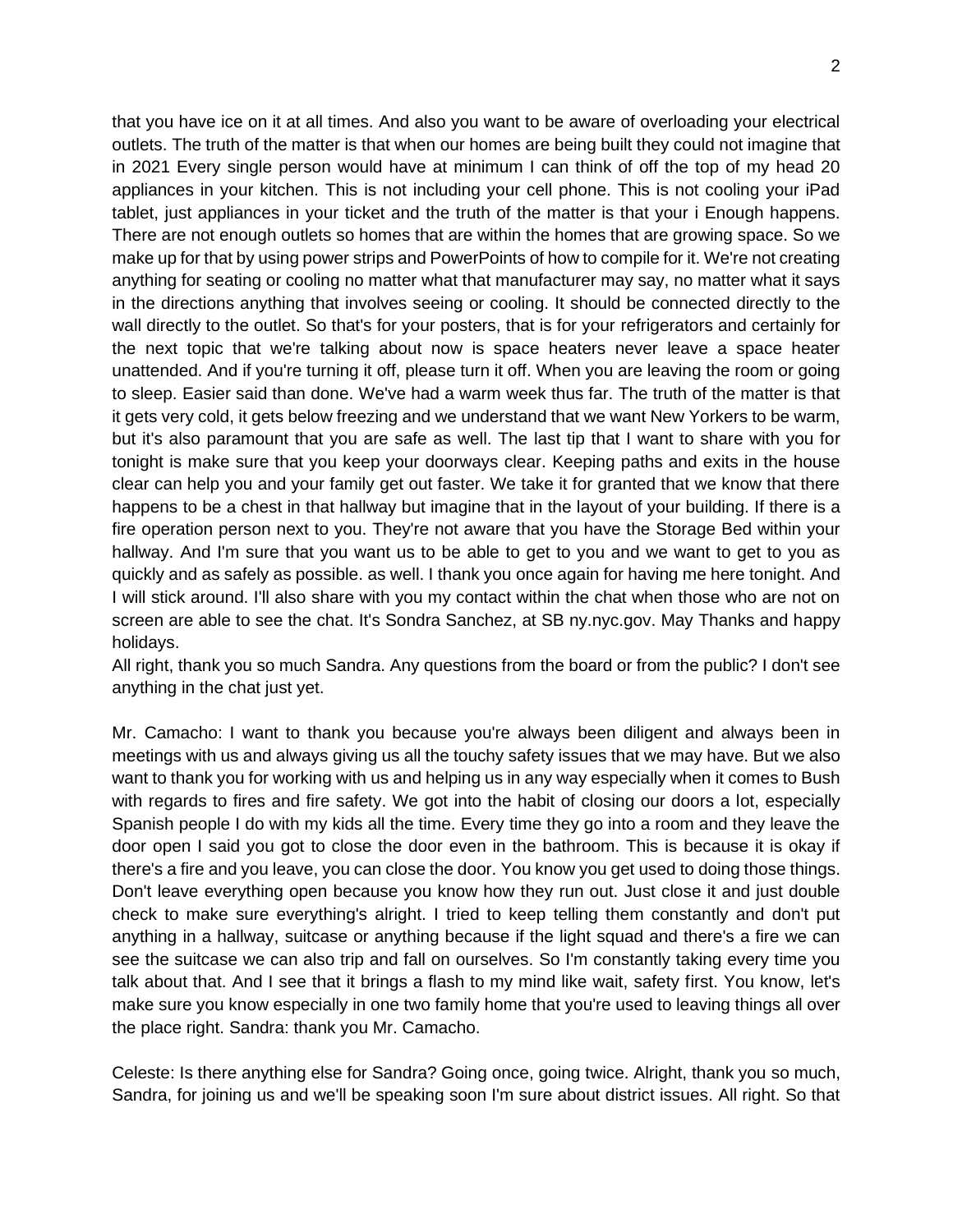concludes our first public hearing item. We'll go ahead and move on to our second which is an overview of the board specifically the housing and land use committee's responsible development policy. Just before I do that, I want to make sure that all of the elected official representatives that are in attendance this evening so my message in the chat if you're here just send me a message directly. So that way I know when I can add you to the list to speak later. I know we have some new liaisons and I don't want to miss anyone unintentionally when we go through introductions later and of course announcements at the end of the meeting. This goes for our city agency representatives aside from Sandra who are here this evening and our community based organization representatives, you can just send me a message directly in the chat and I'll add you to the list to speak to speed things up a little bit later. All right. Just give me one moment and I will share my screen. Just a note to the board members. I did my best to double check the list. Kim, I'm not sure if you're able to but if you're able to make folks panelists if you can just switch them over and I'll check once we finish doing the overview.

## 2) **CB4 Leadership - presenting the Housing and Land Use Committee's updated responsible development policy.**

Celeste: Anne, are you there? Anne: Yes. Celeste: Okay. So would you like to do a brief summary or would you like for me to go through it? How would you like to? Anne: Sure I can give an overview. Absolutely. So the responsible development standards policy for CB four is an idea that we've talked about over the last several years. I think we've been working on it for about three years. And all the origin was, as I think many of you know, was to develop basically a series of basic standards and guidelines. And beliefs and values that represent what this community board would like to see in development that comes before us as part of the alert process. You know, obviously the ULURP process is a portion of the development that happens in this community. But this is really for everybody. We want to share what we believe in, in the origins were that the permits and licensing committee came up with a almost like a checklist to say hey, this is what this is what we believe in and just to make everyone's life easier, so that people who come to the board, know what we value and know what we care about before they even come here. And just to save some sort of time and make sure that there's a lot of clear communication. So we started this about three years ago, obviously the pandemic did not help process this. It was supported on a technical side by ANHD, which is the Association of neighborhood and housing development, unless I screwed up the acronym. So a lot of the technical backend was also informed by some of our fellows, a brother and sister coming around Brooklyn who have developed these in the past. So a lot of the work was based on things that had come before us on the housing and land use committee. And then also, we used some of the back the sort of five to six years of the Bushwick Community Plan process. So many of the conversations, many of which were difficult and required a lot of back and forth among members of the community to inform this process. So I think that's the top level. So we've gone back and forth on the HLU committee multiple times and we would now like to present it to the wider community board for a presentation on a boat. So let's do a decent intro? Would you like to go through it in more detail?

Absolutely. I think from here, if you wanted to just go over the categories and then we can kind of just scroll through I think that that would suffice then just like if you if you to whatever degree, you can just summarize those sections and I think that that would be fun.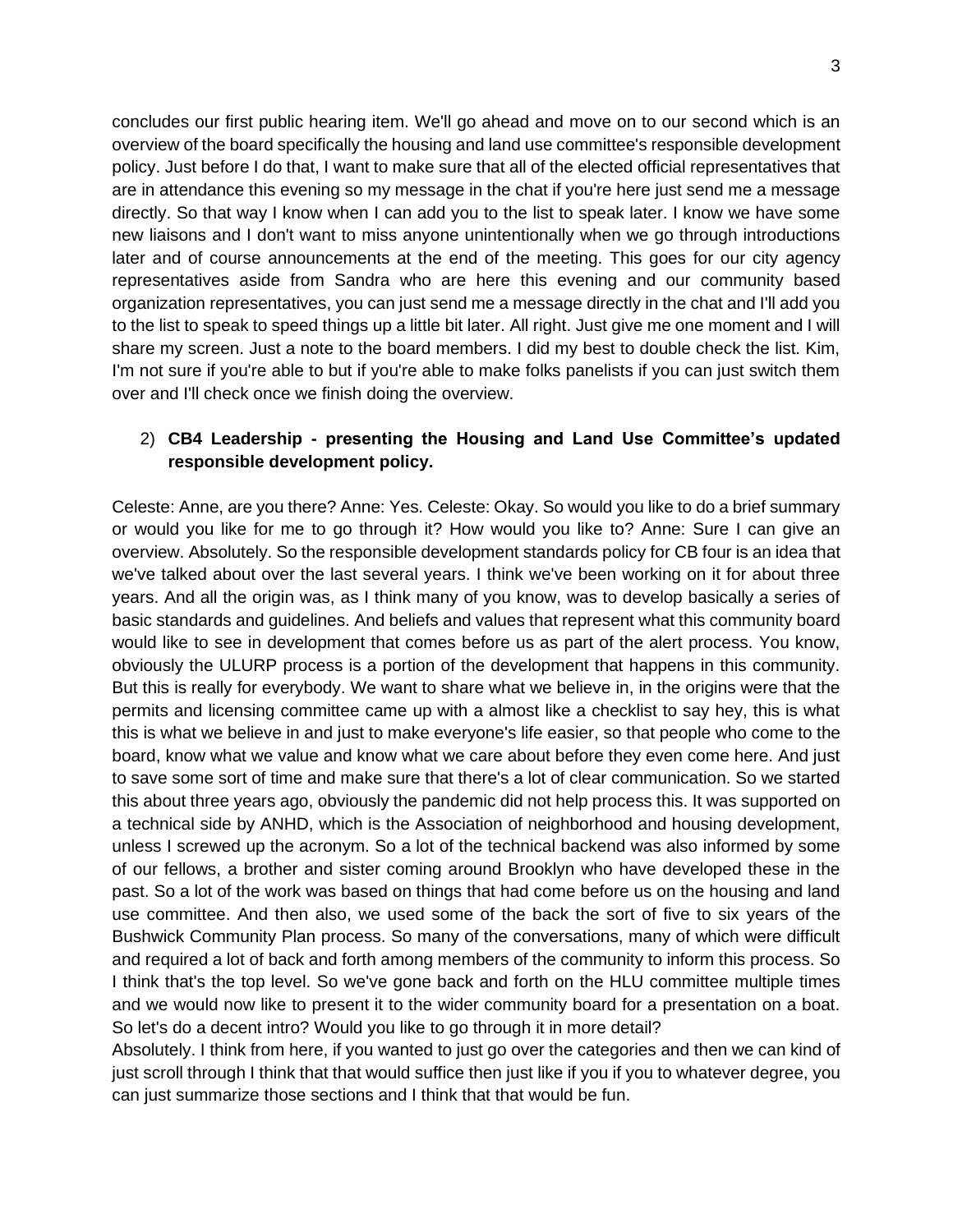Yeah, absolutely. And so I'll ask you to scroll forward on this. And just to for the wider community here. We actually ate not this past HLU meeting, but the meeting before we went through this in detail, we went through every single issue and discussed its questions. So the committee is comfortable, and we'd like to present it. So the first category is as of right request. Basically people who are proposing something that zoning permits and that you know do not necessarily need to go through ULURP and then also you learn so basically, it's they really should apply to all see I'm sorry I can't quite see this let's I need my so it basically that what we are asking people to do is to stick to the zoning recommendations that are in the Bushwick Community Plan. Very broadly speaking are protecting mid blocks and the residential areas of the community and allowing somewhat greater density around transit and on sort of the more busier corridors like Broadway financing. So that is one I need my reading glasses. My apologies. And maybe Celeste if we could go back and forth on this. Sure on Yeah.

So the next week we're asking anybody who is proposing whether they are as of right or not, we asked them to come for the community. And then this is a big one, if it's development is proposing that they will move from manufacturing to residential or mixed use that they really preserve the same amount of manufacturing that they're losing. And then the residential and mixed use is above that. And that the amount of affordable housing that they propose, it must surpass the basic city guidelines under MIH in both the number of units and the amount of affordability

Celeste: All right, so yeah, and just to add to what Anne has already said, this is an absolutely iterative and evolving document. So just because the board is reviewing this today, and we'll be making a recommendation later, does not mean that it's going to stay set in stone. We know that there are a lot of factors that change and this is supposed to be an adaptable document to really reflect the community's needs and you know wants as it relates to development. The next category is height factor or quality housing and just a quick overview. Height factor is a tower in the park style development. Typically you'll see very tall skinny buildings surrounded by, you know, potentially some open space or just a very tall building that's not necessarily in character with, you know, everything else that's surrounding it. quality housing generally refers to more contextual development. So if you have a row of two family homes, continuing that type of development or something that's similar, so like a shorter, denser building as opposed to a taller one. I think that that basically covers and of course, you know, the community is echoed. We don't want to keep seeing the tower in the park style development or the finger buildings, as they've been called. We would like to see more quality and contextual housing.

Anne: Exactly. The next one is mandatory inclusionary housing commonly known as MIH. It's a city city program, but whenever there is a significant zoning change, there has to be a certain amount of built in permanent affordability. The city does give developers several options. And we have looked at what those options are. And while it's a little bit technical, the housing and land use committee felt very strongly and a lot of the advocacy organizations that we have worked with feel strongly that options one and three are the ones that should be selected. I don't have that in front of me right now. But it is those that allow for the deepest amount of affordability so the lowest actual rents on the units that would be there and reducing this or that the higher the higher rent options on that. And the next one is actually quite related to that which is area median income or AMI bands. So anyone who has either applied for the affordable housing lottery or as you know,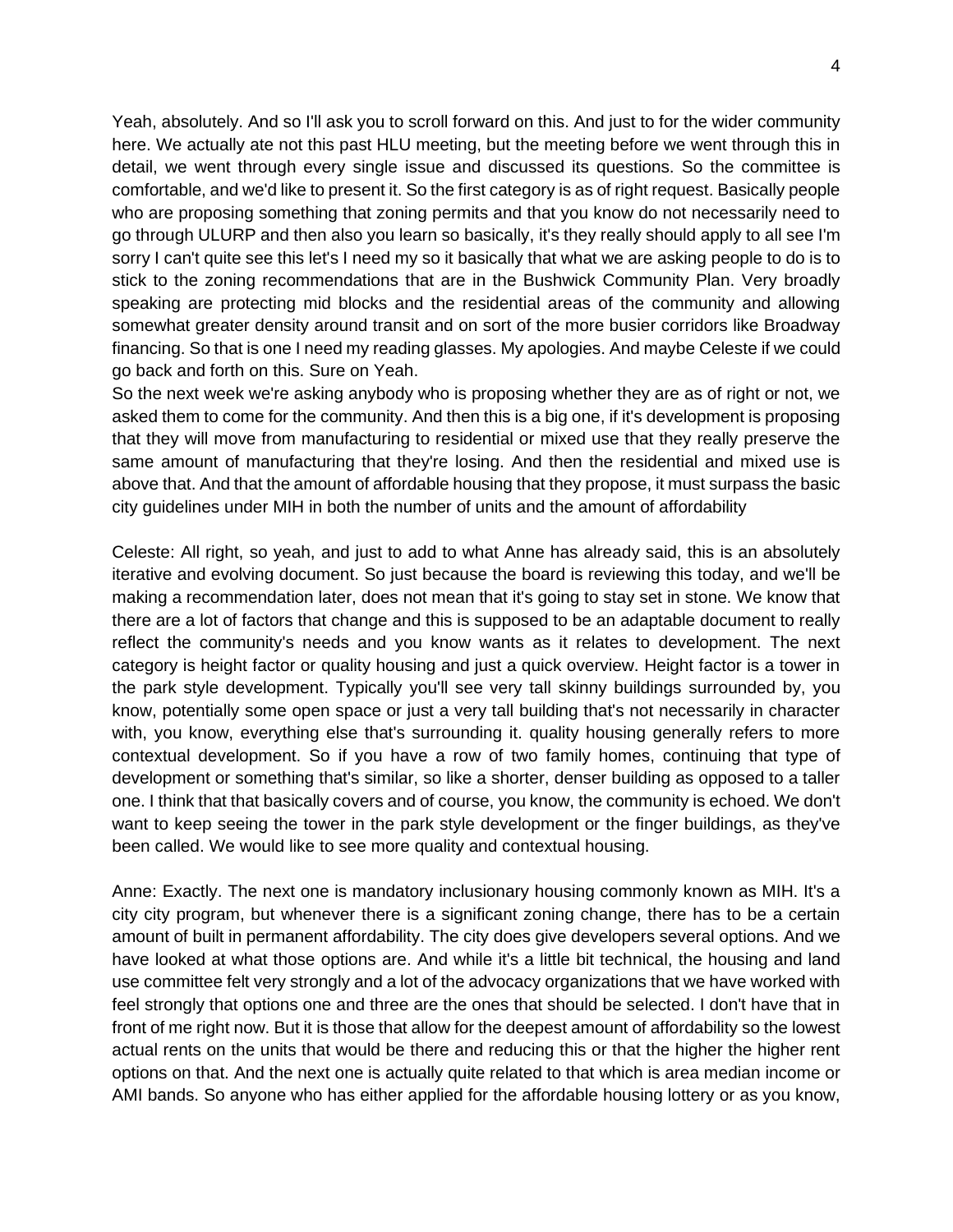spend some time learning about it. The rents in city subsidized housing developments in this inner city finance are determined by what the area median income area median income is determined by all five boroughs plus Westchester. As I think a lot of folks know, ami for the city, the official AMI for the city is pretty much exactly double what we understand the area median income to be for Bushwick. So for example, I've got a chart right here. The area median income for one person, one person in the city is \$83,000, which we know is a heck of a lot more than is an AMI for Bushwick. So we could go into the detail like we can share all of this information. I think it's really worth looking at and I think this is an issue that you know, we'd like to sort of work on, you know, with other people and try and push back against this going forward. But for these purposes, we are asking that Oh, can we can you scroll back, Celeste, I'm sorry. I lost the item. Yeah, there we go. So new development needs to serve the needs of existing Bushwick residents by fording by providing affordable housing that matches the community at our AMI levels. And so, yeah, it's it's, it has to go beyond the official requirements. And let's see. So this is some pretty technical stuff about some of the programs. But we had the basic idea is that if the AMI for the city for one person is \$83,000 What we end that's 100% of AMI, we're really looking for developments that are in the 20 3040 and maxing out it 50 and 60% Ami, because that's really what makes more sense for this community. So that's a very short version of that.

Celeste: Would you like me to take unit composition? Anne: Sure. Thank you. Celeste: Okay, so this really speaks to how the board has in the past emphasized to developers the need for family sized apartments or units. Typically, you know, I would say for the past several years we've seen a lot of the new developments in the neighborhood include studios, one bedrooms, two bedrooms, you know, really inaccessible both in costs, but also insights for our families. So this is really what this section is speaking to.

Anne: Exactly. And next up is parking, which is obviously a big issue in this community. But, you know, we had a lot of pretty tough conversations about this and came to a decision about whether it's the fight between affordability, affordable housing and the number of extra parking, because that's obvious. That's often a trade off that people who come before the board will present say, Oh, I could do more units if I didn't have to do parking or vice versa. So we said if there is a fight between those two then we are going to, we're going to support more affordability. But then we also said that larger developments over 100 units really do have to have some parking, even if the rules zoning for Z QA would allow that to be optional because there are city opt outs. So we are really about trying to balance the need for affordability and parking. Both of which are real issues in the community. Next up is the good neighbor policy. And this is really asking anybody who was doing a project small or large in this community, to work with their neighbors, to be good communicators to make sure that any construction that they are doing on their site is both is not going to harm the foundation's or, you know, the air quality quality of life of their neighbors. I mean, this has been an issue that we have seen many times over the years, and we're really asking people to to commit to that by creating signed contracts and committing to working with the community board and then signed contracts with the neighbors and then working specifically with the Community Board and the local precincts about things like street closures for you know, you know, large construction vehicles, that kind of thing. So next up, I believe that if you could take that Celeste.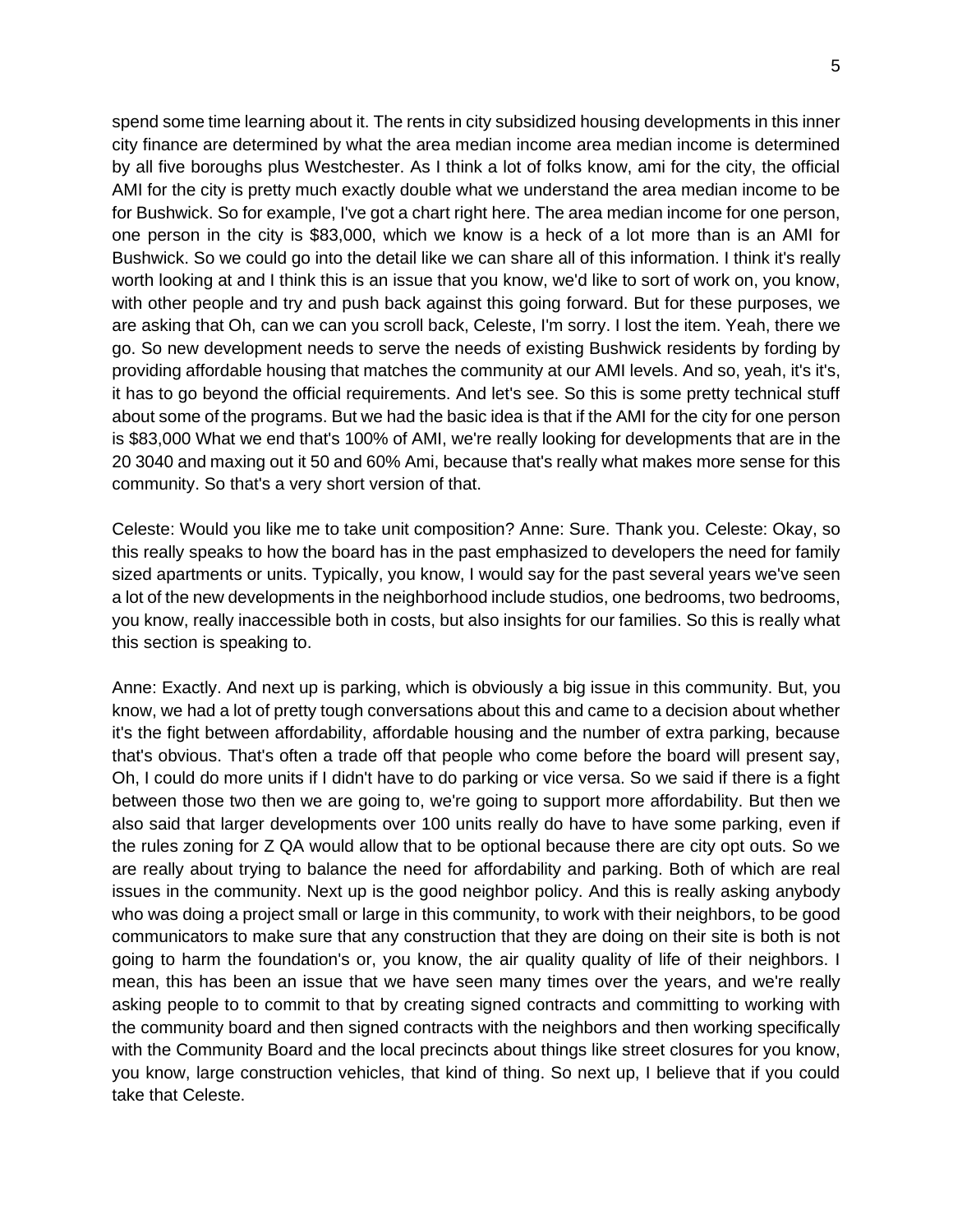Celeste: So construction contracting, the gist of this, there's some, you know, very specific construction law type criteria here, but I think what we were getting at through the community's conversations was making sure that when developments are occurring in this neighborhood, they are taking advantage of local contractors and local hiring. We want to make sure that folks have, you know, economic opportunities and they're not just bringing in folks from you know, out of the city or other parts of the city for these opportunities. And specifically as desmin is often very quick to speak on prioritizing local and MWBE which is minority women, business enterprise businesses, when essentially doing this type of work that's both during construction and post construction. We know that there are many jobs it takes a lot of people to bring these projects together, and of course to maintain them in the future and that's what this item is speaking to.

Anne: Great, thank you. Next up is employment opportunities post construction, this is also a real issue. Is to provide living wages or if there are workers that are employed. As part of the you know, a larger development especially, is really to tire as locally as possible to work with local employment groups such as seek next, etc There are others and to do as much yeah, it's a once wait sorry, just doing it, but really to to to prioritize quality jobs that are as locally hired as possible. And then to work with unions in whatever situation possible because that is something that we believe strongly in.

Celeste: And next is safety and quality of construction. This really speaks to the high volume of concerns we've gotten over the past, I would say five to 10 years within the community regarding you know, development that's increasing in pace, we may or may have slowed down during the pandemic, although we still get a lot of concerns from folks about development that's happening next door to them on their block. Just the overall impact of construction. So this item is really speaking to both the law right as it relates to building but also just making sure that folks know that we are paying attention, you know, and if there are any I just want to put this out there to everyone this evening. If you ever have concerns about a building, there is publicly accessible information but the community board can also look into it and make sure that they are complying with construction and all DOB regulations.

Anne: Absolutely. Next up is sustainability and resiliency. You know, I think a lot of folks here would agree that the environmental conditions of the world are not good. And I think even everybody at every level, we've got to try and work on this and to make sure that any building that is being built in our community is healthy both for the inhabitants of that building and the residents of the wider community and to prioritize energy efficiency and sustainability measures wherever possible. There is also the HPD housing preservation and development. They have active design guidelines which are also very much about creating buildings and communities that advance individual physical health and community physical health as well. So these are things that there are very clear guidelines out there for any architect developer to look at and we very strongly encourage everyone who comes before the ECB to look at those closely and incorporate them into their building. I believe it just passed yesterday at the City Council. New big buildings in the city are not going to have gas. It's just going to be electric as a move toward sustainability. And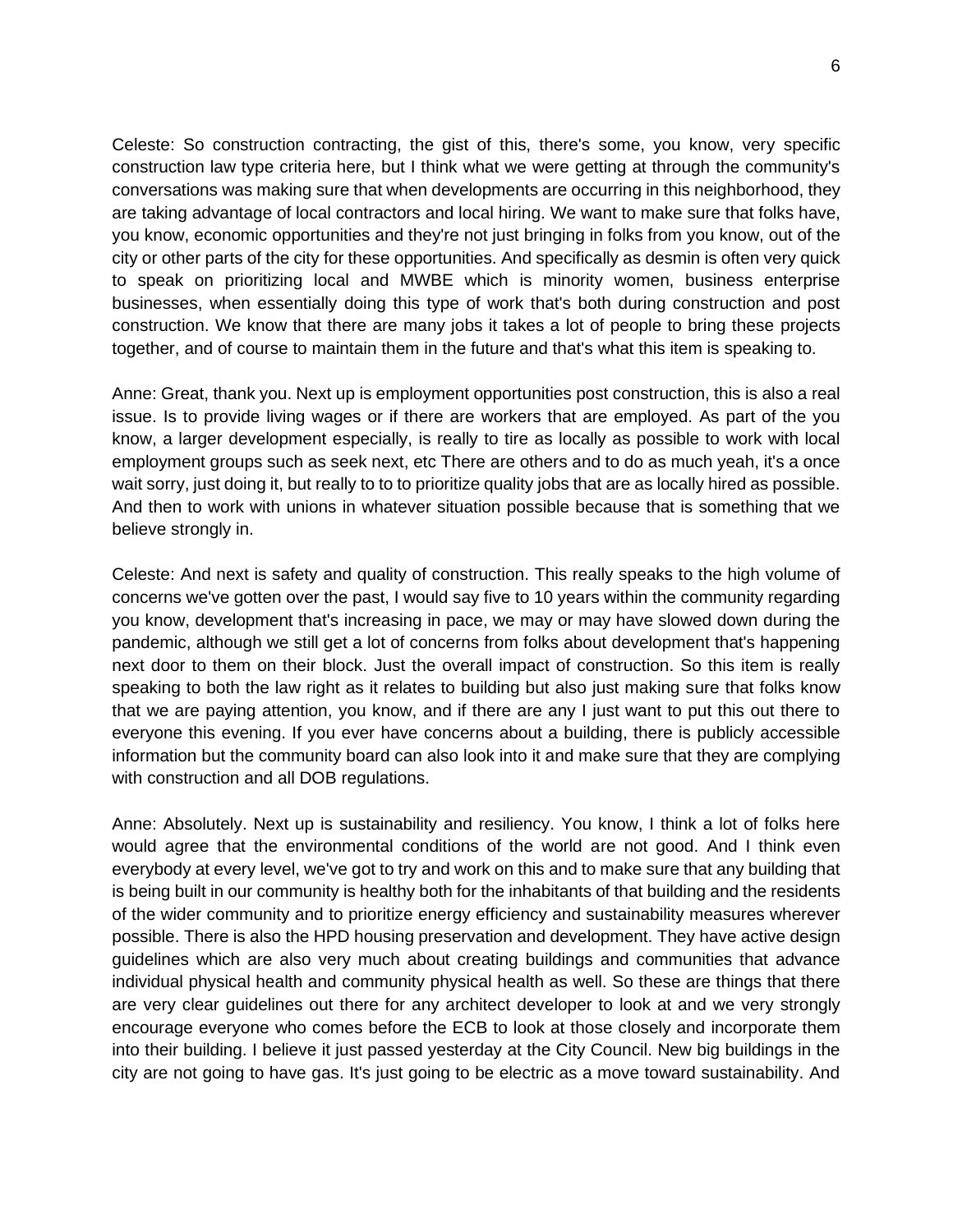so that's, you know, we're all we're all everybody's just trying to push in that direction towards sustainability. So I think this is something that we want to do at the Bushwick level as well.

Celeste: And next we have community engagement. So I think this expands on the good neighbor policy, but it also speaks to the entire process. We know that there are a lot of conversations developers and their teams have prior to even engaging with the community board. This is just for them to know, for us to say to them, we want to hear from you as early and as often as possible just to make sure we're aware of what's going on. You know that way we have a sense right? It's very difficult when board members or the public hears from a developer one time there's a lot of dense information. So the more we hear from them, the better you know, the better able everyone is able to understand what's going on. But it also just creates a relationship right in a conversation and we I think some of the board members can think of developers that have done a good job of that over the past few years.

Anne: Exactly. And I just want to second that it cannot. It is so important the way that the ULURP process is designed that the building is basically almost finished in design before the city requires it to come to the committee board. And so then, you know, all we can say is yes or no. And I think it's really important for us to really encourage people to come before that process starts and to develop a good working relationship because you know, ultimately, we're all gonna live here together. And I think it's incredibly important to build those relationships and one other

Celeste: Oh, sorry, I'm just one other quick note on that subject. I just saw this. But one other important point underneath this is partnering with the local community based organization to continue those conversations but also this I think, would speak more to post development when they start to market the affordable units making sure that there's someone that's able to provide the the orientations and the preparation so folks are able to secure and put in an application. There's a lot of paperwork that they require for the housing lottery and if your paperwork is not an order, then you may not be able to apply. So having a local nonprofit that already works with a lot of folks that are local would make it easier, theoretically, for that process to move forward.

Anne: Exactly. Next is community benefits and investment. So we're really asking for it to designate a space for community assets that really does meet the debt at a demonstrated need in the community. And that is affordable for community organizations. Who would like to access it, and there's also culturally relevant and so or local CBO often as part of the as part of these agreements there is you'll often see a ground floor space it says you know, it'll almost have an advertisement saying, you know, looking for, you know, community space, what does that mean? It can mean anything from a doctor's office, it can mean something to space for a not for profit or a you know, Senior Center aftercare program. There are a lot of different ways but I think that what we would really encourage people to do who come before the board is start to think about that beforehand and not just you know, as often you see them you walk by them and they're they've been empty for two three years or the building is getting leased out. We'd say no, actually build that in and start to have these conversations and make sure that you're actually meeting a need within the community.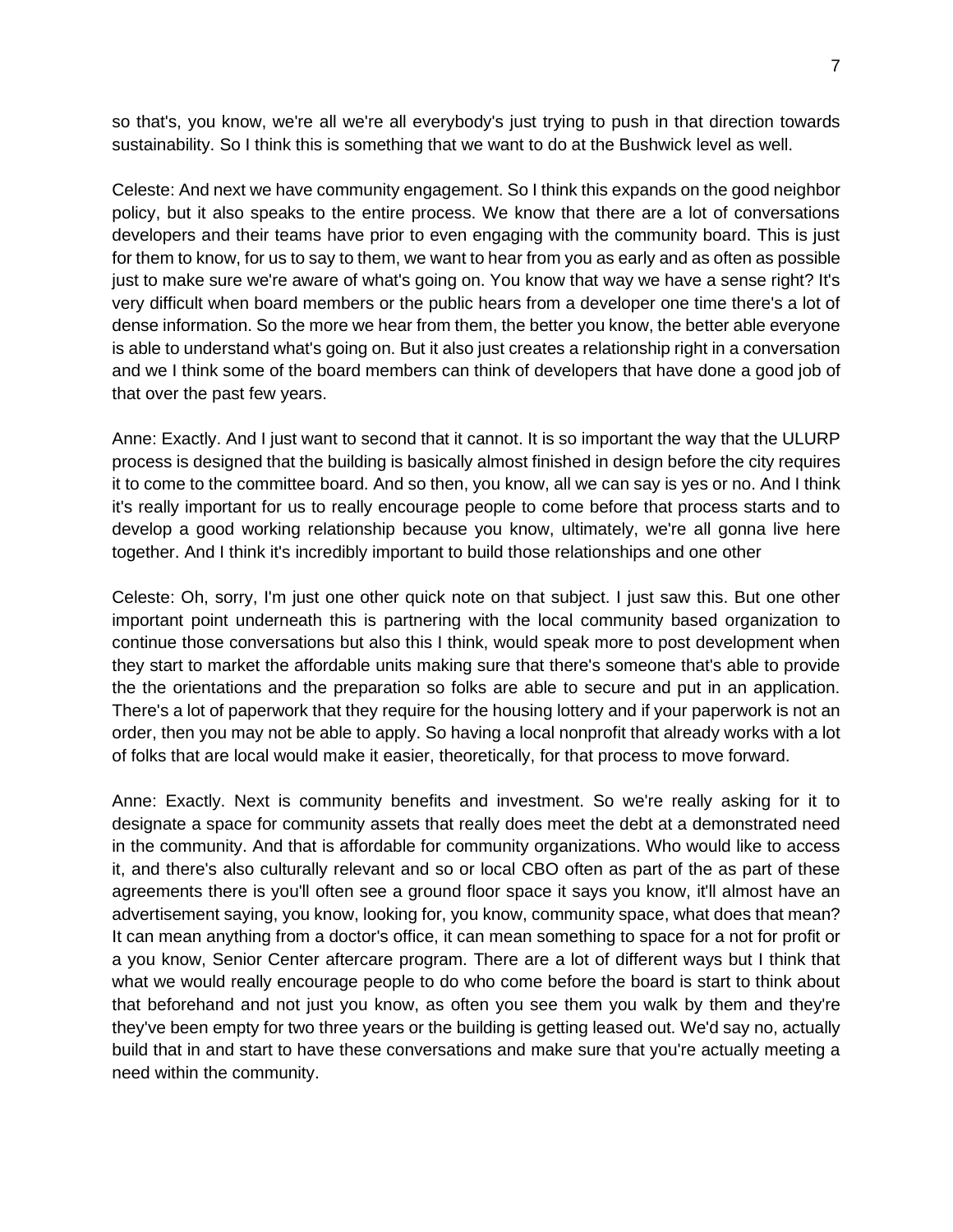Celeste: Right, and boards, a board of standard and appeals BSA variances. This just speaks to the fact that the community board receives different types of applications for development, board of standards and appeals variance is one of those. Typically, it's when a developer is seeking to change the zoning of a site based on the fact that there is some type of hardship. I believe there are other types, but this is more common amongst the ones that the board has received within the past several years. And this item is really speaking to how all of these standards should also apply to those applications as well.

Anne: Exactly. Next up is landmarks. Landmarks Preservation Commission designation. So as part of the Bushwick community land process, a group of people who live in historic houses or in historic areas of Bushwick. They really drove that process and put a lot of time and energy into thinking about what landmarking could look like in Bushwick. So much of this has been driven by the loss of so many buildings on Bushwick avenue. I think anyone who's lived here for a while, has seen sequentially, big house after big house because of the zoning, the underlying our zoning and those large lot sizes. Those buildings have been targeted for redevelopment from you know, single freestanding house into you know, multifamily housing. So, what this is really, this was asking LPC to look closely at the sort of cultural assets of Bushwick as well. And to it specifically designated areas that that working group and again, that was made up by a lot of people live in these houses, or in these areas to actually designate and focus on the protection of some of those houses because there's a couple last year we lost one at least, was at 1001. Mr. Camacho I've always yes, the address 1001. There's another one a block or two away that is in pre foreclosure, and it's that big white wooden house on Bushwick avenue I think a lot of people were worried about on the quarter. So I think that's something that we say, you know, obviously our people are the most important thing, but the physical. The physical character of the neighborhood is something that we value as well and we're not going to see that go for nothing.

Celeste: Alright, so next up is waste management just last if you were unsure. So this was a new addition after the last committee meeting and I think it this I'm sure everyone knows what this speaks to. There are a lot of sanitation issues in Bushwick. There are a lot of conversations that have been happening about them both through the board and through other folks that are in the neighborhood working to address those issues. This is really just to put, I think, developers and property and property owners on notice that this is also a priority for the board and for this community to make sure that not only are they you know building something new they're being good neighbors, but they're also taking a lead and making sure that all of the waste that the their buildings or their developments may create will be properly handled and maintained. So that way we can ensure everyone has a good quality of life. I think some of the concerns expand on that the bigger the building, the more garbage and that I think is a lot of the concern that we're having. But you could have a very small building and still have a lot of garbage. So we just want to make sure that everyone knows that this is a priority for the community. And I believe that is it. I did see some hands go up. So just give me a moment to stop sharing and we will take questions from the board. And then everyone else that's on this evening. Any questions from board members? Oh, I thought I heard someone or is there anyone I'd like to because I see there were a couple of questions about parking.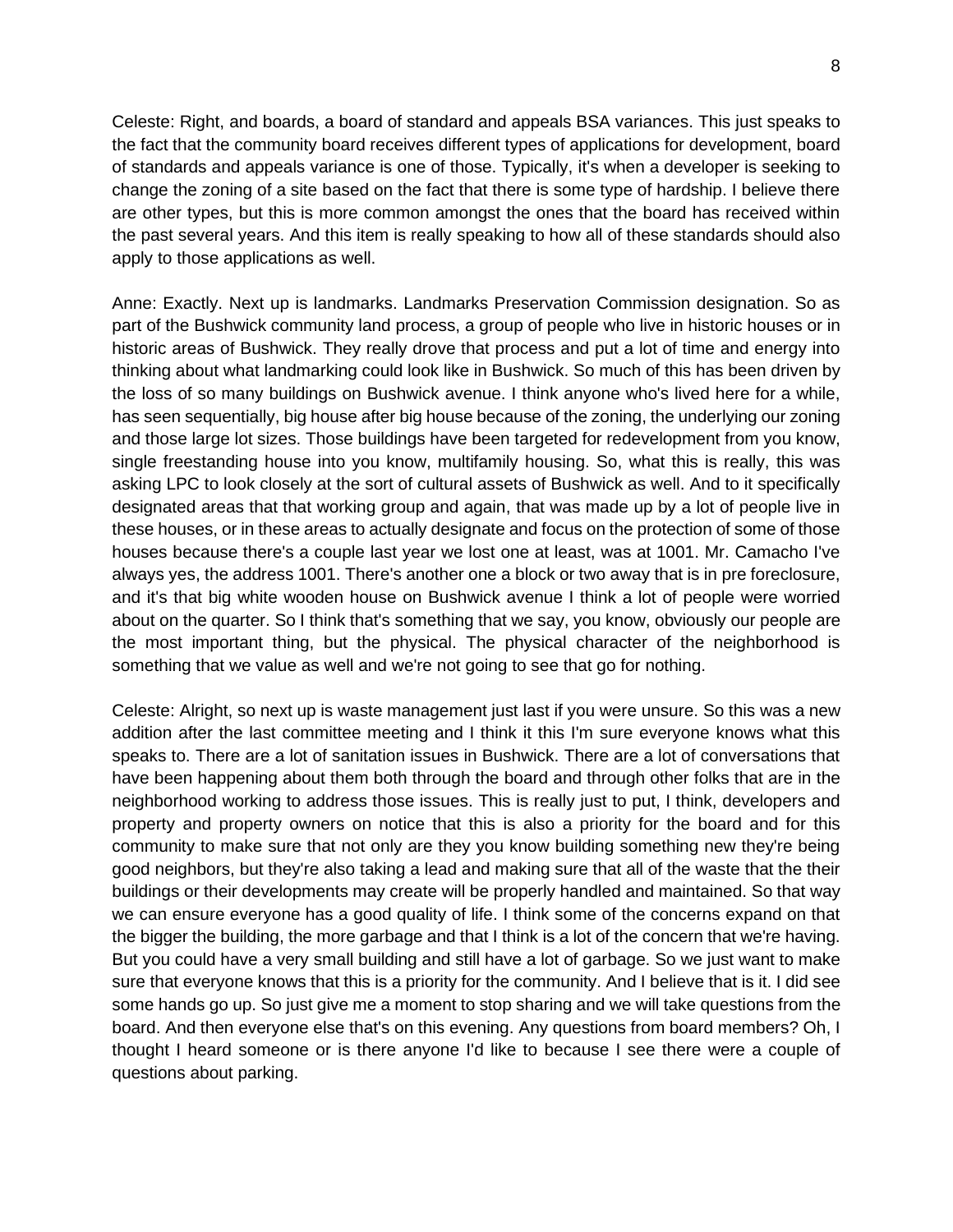Anne: We 100% are going to get to that. But I'd also if there's anyone else who is here from the housing and land use committee, who has also participated in some of these conversations who would like to weigh in at all? We welcome you to do that, as well and board members. Celeste: And just a quick note, I will be adding folks that have joined since I we were presenting just give me one moment board members I know there's some folks on the phone as well. I still have to cross reference your phone numbers that takes a minute.

Mr. Camacho: I know what the chat is. Think about parking and they're talking about parking and getting rid of it but sometimes you have people that are disabled. That can't or limited income that can read that Uber knows about the Uber like everybody else does and can call a cab and come and go. Some people don't have the luxury of having money like that. But they have a bar or a family member. They do have a car they drive around. So parking is very important to our seniors. One and two are people that are disabled, that need the transportation that can't get on a train because there ain't no elevator. So parking is important to some people. So we have to work with everyone. Not only the new people here that are not for cars that are on a train or getting on their bikes. A lot of people are disabled like myself. It's hard for me to get around or carry bags and when you create a situation where you're only thinking about the people that live in the building, and the seniors and handicapped people you always have to worry about them too. So we have to have an open mind in regards to parking. That's why people are flashing there. Why parking? Some people are seniors, some people are handicap some people need sensorial don't come as fast as you see them. Some people are not computer sassy with the zoom or whatever it is the app that you guys got. We have to work with everyone in our community. And that's what we're here for. To make sure the forgotten one. Also have a piece of the pie in the community that made this community what it is. So we want to make sure we echo for them. Not everything should be a bikeway and parks and so we've had to make sure we work with our seniors too.

Anne: And so I just want to pick up on what Mr. Camacho was saying. And you know, this is obviously a really tough issue for this community board and for a lot of different people in the city. And I think it's so much a question of balance and trying to figure out what is the balance for this community. There is a huge need for housing. And there's also a lot of people who still need parking. We don't treat parking as a right. It's a privilege, you know, nobody it's not automatic. You know, nobody is saying that. You know you shouldn't even have to like walking around the corner to park your car. We are also saying that there are real needs within the community for people with cars. And it's really a question of balancing that. There have been a couple big proposals that have come before the housing and land use committee in the last year. And it's always been a huge and very robust conversation about what that parking balance is. And trying to understand. Alright, how much do you know if there's underground parking, or oh, what are your expectations? Of the you know, in terms of this is a question to the developer of how many parking spaces you will need in several cases. We have asked them to or there have been projects that have not been done on I'm sorry, let me just finish and then we can open it up for questions. But they have been trying to understand that yeah, what is that balance between affordable housing which is something that everybody I think can agree on is a huge need. And it's just but also making sure that there is still some and it's really there's no easy answer. I think some people, you know, in this meeting would say no parking, other people would say 100% parking and I think nobody's gonna be happy with the answer. And we need to really, we need to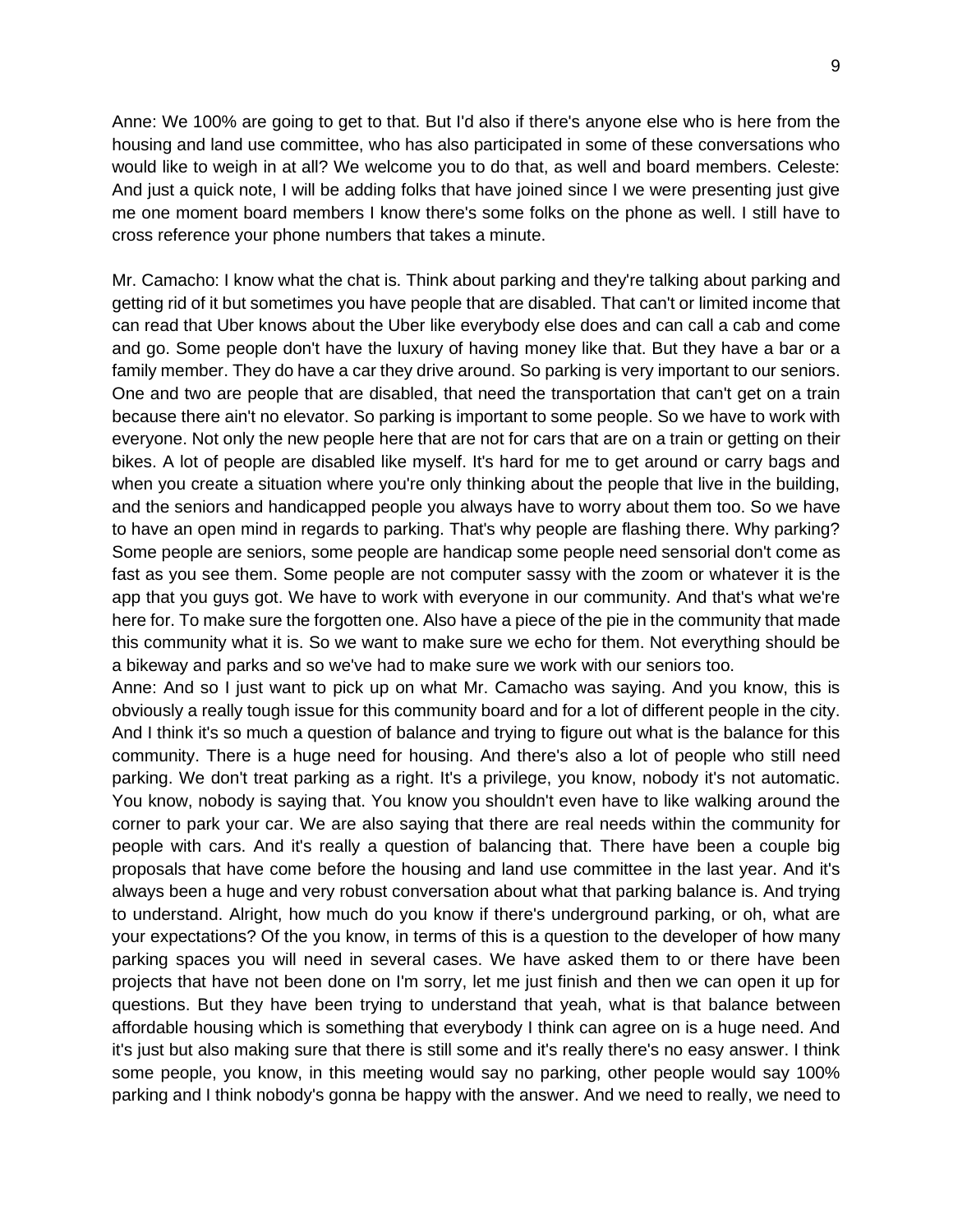sort of come up with a balance. So there are other specific questions on that. That was a very general answer, but I think it's just trying to just try to represent the struggle that we have with the housing lineage committee, and you know, I'm always on TV to have been working with and I agree with Anthony, I do. I agree. We don't treat parking like a privilege. We treat it like something that is needed in the community, but it is absolutely not a privilege. It's not a 100% guarantee and so it's it's again, it's this is a big question.

Celeste: So I would like to go in order just so that way we can respond to folks that asked questions earlier during the item. Joanna, if you would like to go first and then I'll start with the first question in chat. Join everyone. Yes. Can you hear me? Yes.

Jo-Ena Bennett: Yes. Congratulations on even getting this done. I'm sure it was a yeoman's effort. One of the things that I get concerned about is that your committee probably addressed the big developers primarily. One of the things I get concerned about is when you see these construction sites, and they're all boarded up. Is there any way that we can know that these people have the proper permits to get the work done? And I think a lot of people skating obtaining permits, we see and that it's dangerous. And I don't know that this comeback comes under your auspices, but is there a way to stay? Okay, whenever you take we want to see your permits. I don't know how we track them. But there's a lot of people I know that escaped me on getting permits.

Anne: I've seen this Miss Bennett thank you but I think that is especially the three story buildings, the four story buildings that are either got renovations it's really it's a it's a Department of Buildings question. I don't think unfortunately the Community Board has the capacity right now to knock on every single door and call those people I wish we did. But we should also have the capacity to bug DOB and bang on their door and say, you know, we need a little more enforcement and clarity on that. And now they think maybe we can work with some of our electors. But I think you're absolutely right, that that is much more likely to happen at the smaller scale. I think what we've all seen is the smaller scale. Renovations and renovations are the ones where the skating is most likely happening. Thank you.

Yep. Putting another story on top of this thing house. How do we know that those people have permits but answered my question. Thank you. Joining us now posted and you see things going on for the Board's office and we'll make sure that we'll find now that they can post it to us to be aware of what's going on. Sometimes they don't post what you want to say right. And we know after the fact that it's been built so maybe they need to do that . We'll meet up with the business department. We'll make sure that they put the proper documents in the building like that we know the scope of the job and what in detail it's that they have to do so we'll make sure that if anyone sees anyone like that call the Community Board Office, and we'll can get some clarification made sure that they put it up because that's a violation. This should be posting anything upon there that we should be knowing about whatever job to do.

Thank you one thing actually I want to add to that Celeste and I have talked in the past about getting some of our more technologically minded community members to help us with this almost pull permits to create almost an automatic database of anybody who's pulling a permit within the CB4 district that we can then so that we don't have to chase it down. We can look at that. And then you know maybe Camacho walks by one. I walked by the other and we actually make sure that that's there. The permits rather so just thank you.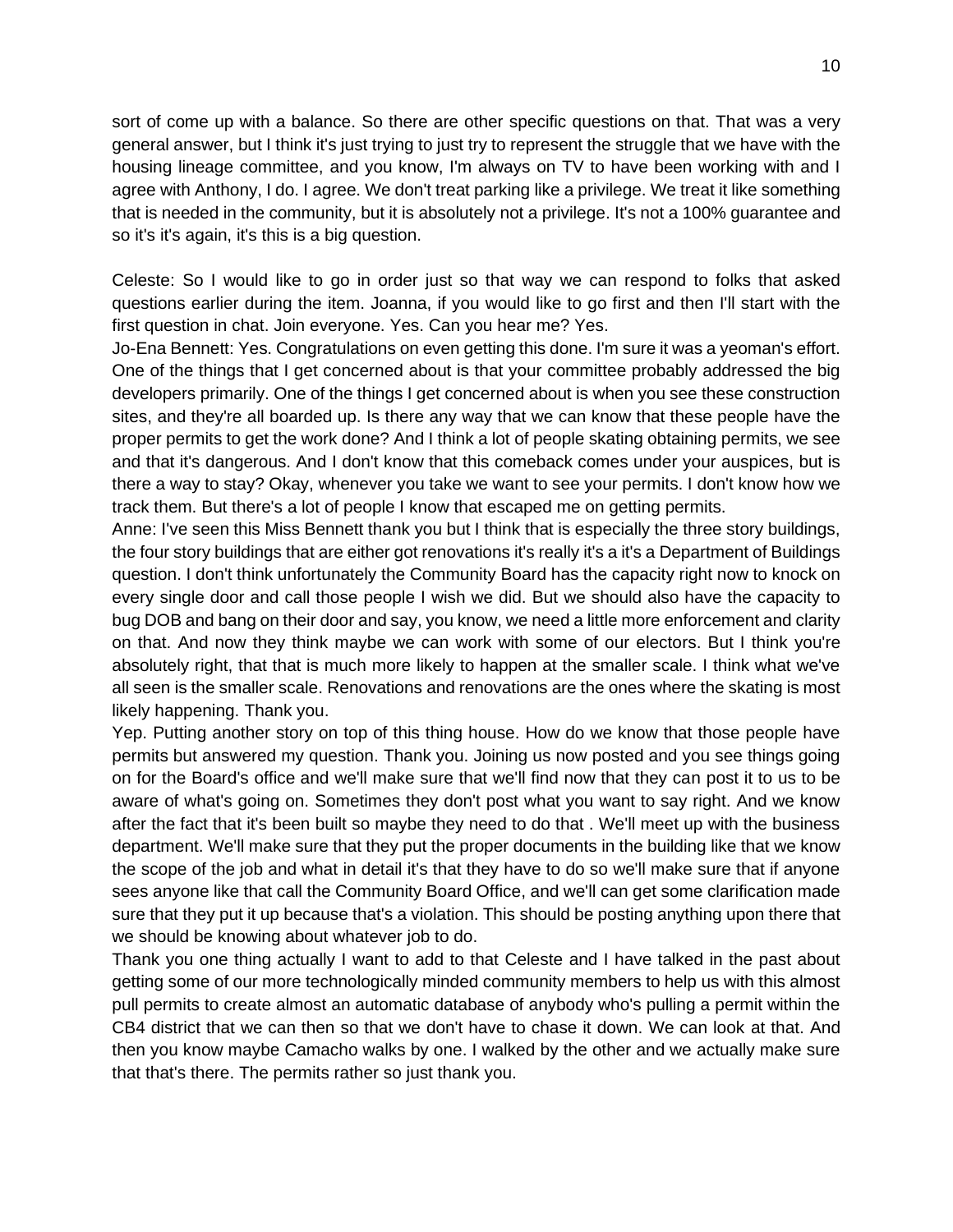Celeste: Thank you. Thank you all and just to provide additional context so the board's office does receive on a weekly if not daily basis. The updated construction permits from the Department of Buildings. This includes variance requests this includes everything that they're doing, and is correct that we as board staff and even I would say as board members don't necessarily have the capacity to see everything at the same time. But that's where this is a two way street and everyone that's on this evening, you know is very capable of taking a look you know, you walk by on your way home your way to the store. If you see something that looks suspicious, or it doesn't look like it's happening legally. Mr. Camacho is absolutely 100% Correct. Give us a call and if we need to get the Department of Buildings involved, that's what we will do. And I've also dropped in the chat, the DOB Building Information System and this is public information anyone can put in an address and take a look to see if they have permits filed. If you know folks that don't use the computer, you can absolutely just reach out to us in the office and we will do that for you. But I encourage folks that can take a look and you can see for yourself what's going on even if it's a development. You'll know right away if it's something that isn't isn't happening legally. We have to work together. Thank you. All right, Mr. Ceballos.

Felix Ceballos: Yes, yes. Like a commercial says right now we have to work together. I go into the parking again. We had to fight a lot in the new construction to try to put a parking because right now in Bushwick it is very hard to come from parking like in Manhattan right now. I know. So controlling how many units is going to add the parking lot in fortunate but like I say we have been fighting a lot. Try to the new construction the new party.

Martha Brown: And I know I my complaint is too we have I don't know I do in the past that if they want a Sunday permit to work on Sunday to do work on Sunday during construction that they had to come before the housing and land use committee and before the board and we've got 1160 Avenue works on Sunday. And 48 Bleecker was working on Sunday night. I think 40 a brick is finished. But I believe 1160 And there's no permit up there saying that they have a Sunday permit and I know they didn't come to the board. We've got to stay on top of this stuff.

Just mark the brand. I have approached them and I also mentioned that to Celeste as we will be calling in DOB and because they're not letting us know that if they one day aren't giving the permits for Sunday and two then I come into the community board I went to and I saw the construction set myself. I saw them close the street. I saw people going around the corner and they said they had permits when one of the guys came out. He said no they were doing it illegally, closing the street out and not supposed to be closing. Let me know what that was and I called the precinct and they opened the street up so they can't be closed. So without permits because people are lazy Sunday doing their shopping and want to come back and go to their homes and they can't because of the construction of something on Bleecker Street. And I witnessed that and I approached and I gave a complaint so I think they finished that's the house that Mary's house.

Mr. Camacho: I also saw my deed count and I approached Tony so if anyone sees anything on the weekend, please call the office Monday morning. Let us know, take a picture. Take a picture. Get the contract that will summon them. Okay. Mr Camacho and Miss Brown because I think we need a paper trail for that like whether you want to call 311. I think calling the district office is better because I think it's a little more responsive. But 311 also, you know, it creates that paper trail but it's really it's trying to keep people accountable. Like if they are working within this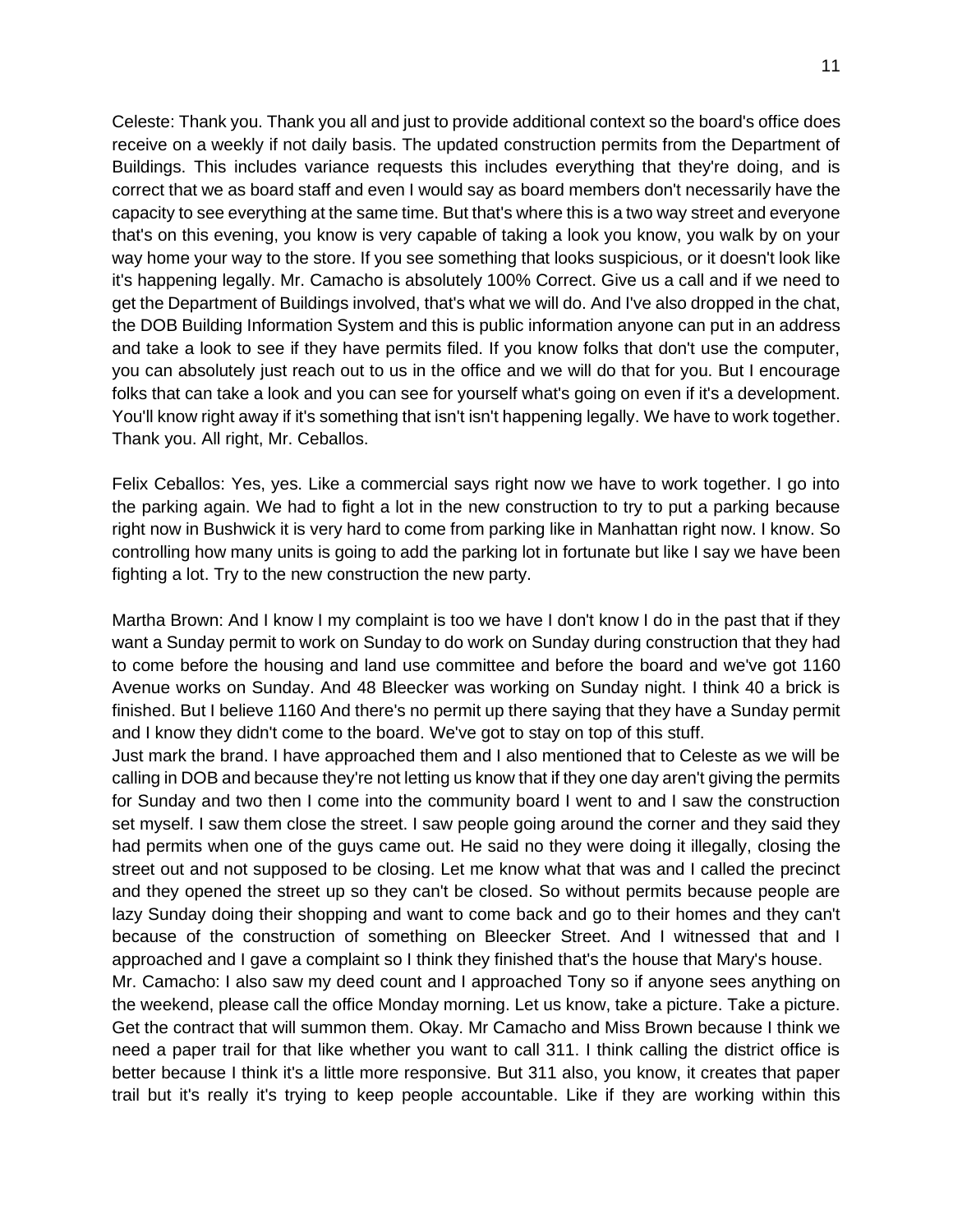community. There has to be a give and take and a level of accountability. And so if people see that happening, please call the office because then if Celeste says I've gotten eight complaints about this building site DOB can't say that like they can't ignore it.

Martha: Well, I grabbed 431 more than I do have the complaint number for 48 week but I know that they finish with whatever they were doing on the weekend. But when we did they did have permits. I remember because they showed us and I called the right seat myself. They did have permits. But that was only for that one weekend that they put in. I don't know who's allowed. But they said that these people are doing our weekends so they can get more money, the city gets more money when they do it on weekends. So we can remember in the past they were all these developers who were supposed to come to the board and get permission from the board. And we met you remember that compared to anybody else who was on the board. When they all started developing. They had to get permission from the board. On Sunday permit. We can't go into the neighborhood or something and do a Saturday and do any building and do any construction. But yes, they can come in our neighborhood and do what they want to do and I think we need to stay on top of it so no, you're not going to do that. And then as they get bigger they can come in and do it anyway. We're not going to be late with this issue. But we need to stay on top of it. We will and one of the points let me just interject this when we're doing construction in which we rarely do you see a flagger they will be doing the construction. Traffic will be blocked, back up people buses can't turn and there's no one directing traffic. You're not going to see that in men and other neighborhoods. It's crazy and these contracts will be mandatory that they have flaggers to direct traffic on this construction site, particularly on the commercial corridors. I've seen it with Gates Avenue buses just came to a screeching halt and the bus driver had to get out and direct the traffic because there was no one day and people were waiting. So we're gonna make sure we're gonna make sure we get someone to do a presentation to make sure that we hold them accountable next time. Hopefully by January we'll bring them down and we'll give our concerns to the people that are in the streets and possibly call the Street and Broadway construction plusses turn into nothing. Nobody is directing traffic. It's awful, it is dangerous.

Celeste: Okay, so these are the types of concerns everyone should be brought to the board's office and I want to be mindful of time and I see your hand I just have a few things to get through. I've been waiting while everyone was speaking. So the first thing that I would like to just mention, there are some questions in the chat that I would like to respectfully respond to. Just to make sure folks know we're hearing them. Miss Wade to Shauna Wade. How is AMI calculated? I did drop a link in the chat to HPDs AMI webpage. If you're able to take a look at that I encourage you to if you have any other questions, feel free to drop them in the chat or you can follow up with us in the board's office. I believe and already summarized some of the questions about parking. If you feel as though your question about parking wasn't responded to please let us know again, this is not specific to parking. This is not a responsible parking policy. This is just for development in the neighborhood. If we want to have a larger conversation about parking, I would encourage the board members to consider taking that to the Transportation Committee, which we will be probably discussing some of the ways or the ideas on how to alleviate the burden that's on the neighborhood right now. But I want to keep us focused as it relates to construction that's happening. I think the examples we're hearing this evening makes it more important for folks to always let us know the best way to file a complaint with the board's office whenever you call 311. We always encourage you to call 311 first because the first thing anyone from any agency will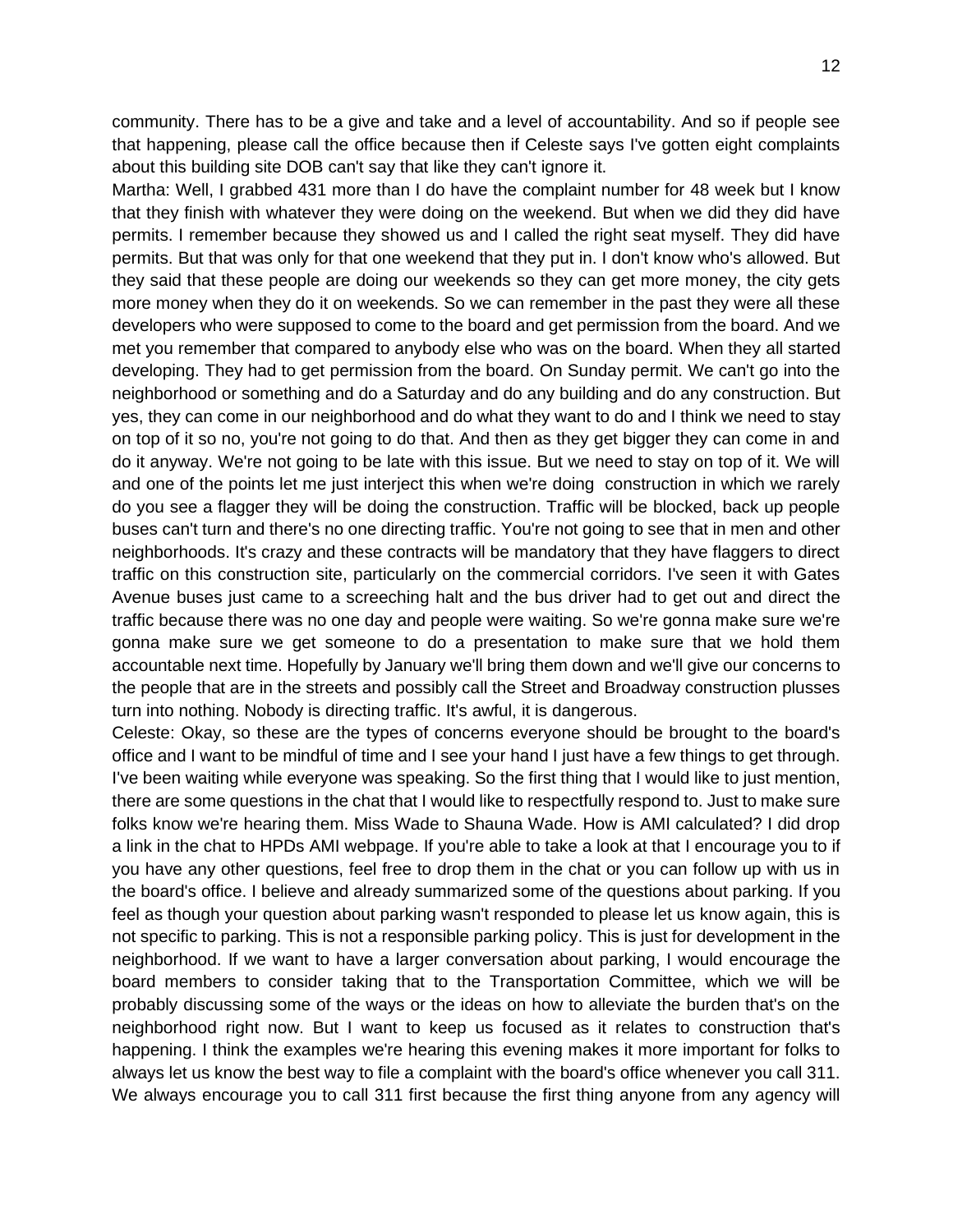say to me is what's the 311 number. So we always need the 311 number if you're having trouble with it. Let us know we will do it on your behalf if for whatever reason you're not getting through but please try because you see what's happening before we do and you know all the details that we wouldn't necessarily know. But once you call 311 Take the confirmation number you can give that to anyone in the board's office and we will follow up with that agency to find out what's going on. The Department of Buildings has a great response time; they generally will send someone out as soon as we alert them to an issue. They have a scale depending on the severity of those issues. They will send someone out right away; anything being done without a permit requires, I believe, a 24 hour response time compared to some of the other complaints that people may put in. That will take much longer, but it's essential that we have those 311 numbers and that at base, the bare minimum, you just let us know what's going on. Because if we don't hear about what's happening, if we don't hear about they're not being flaggers or we don't hear about the variances on Sunday, then we're not going to be able to follow up but we absolutely will. And if folks had anything else they'd like to drop in the chat regarding those things. Please take a look at that information.

Tanesha Honeygan: Um, I just wanted to quickly say that, um, I think there's an after hours, hours variants map that shows like construction projects that have been under our various, like permit permit or permission to work on the weekend, Saturday and Sunday or at other times because I know that there's no construction allowed between before 7am Or after 6pm Without the after hours variants. But there's a map that shows the locations in different communities that have the permits, if anyone needs to know that or want to look at that to check any buildings and anytime that the permit.

Celeste: Perfect. Thank you and I see a question from Carlotta in the chat regarding 1333 Broadway. The short answer, Carlotta is no. But given that this is a private development, they technically not are legally not required to do so. We do have the thread that's ongoing with the group of residents that have been having those conversations so I know that we will likely have more updates on that later in the meeting. During Anne's report under housing and land use. All right, also Council Member-Elect Nurse had a question in the chat. So let's if you wouldn't mind pulling up or maybe you wouldn't mind reading just because I don't have it in front of me right now. The M to R stipulations, because I know that you had that up recently. So maybe Sandy, would you be able to ask your question you should be able to unmute Sandy right. Yeah. Oh, go ahead. We can hear you now.

CM-Elect Nurse: Okay, sorry. Thank you all for this. This is really awesome. And I can tell it was a labor of love and it's certainly much needed. Given that we don't necessarily have a plan is limited. So I just had a question. When you were scrolling through at the beginning. I had a question. When you're saying manufacturing to residential. Are you saying that if a developer wants to go from manufacturing to residential that they either preserve an equivalent amount of manufacturing space and hit a certain threshold for MIH? Or Or is it that they either preserve that space or they create the residential threshold that you're looking for? I guess I just was clarifying, because I missed it.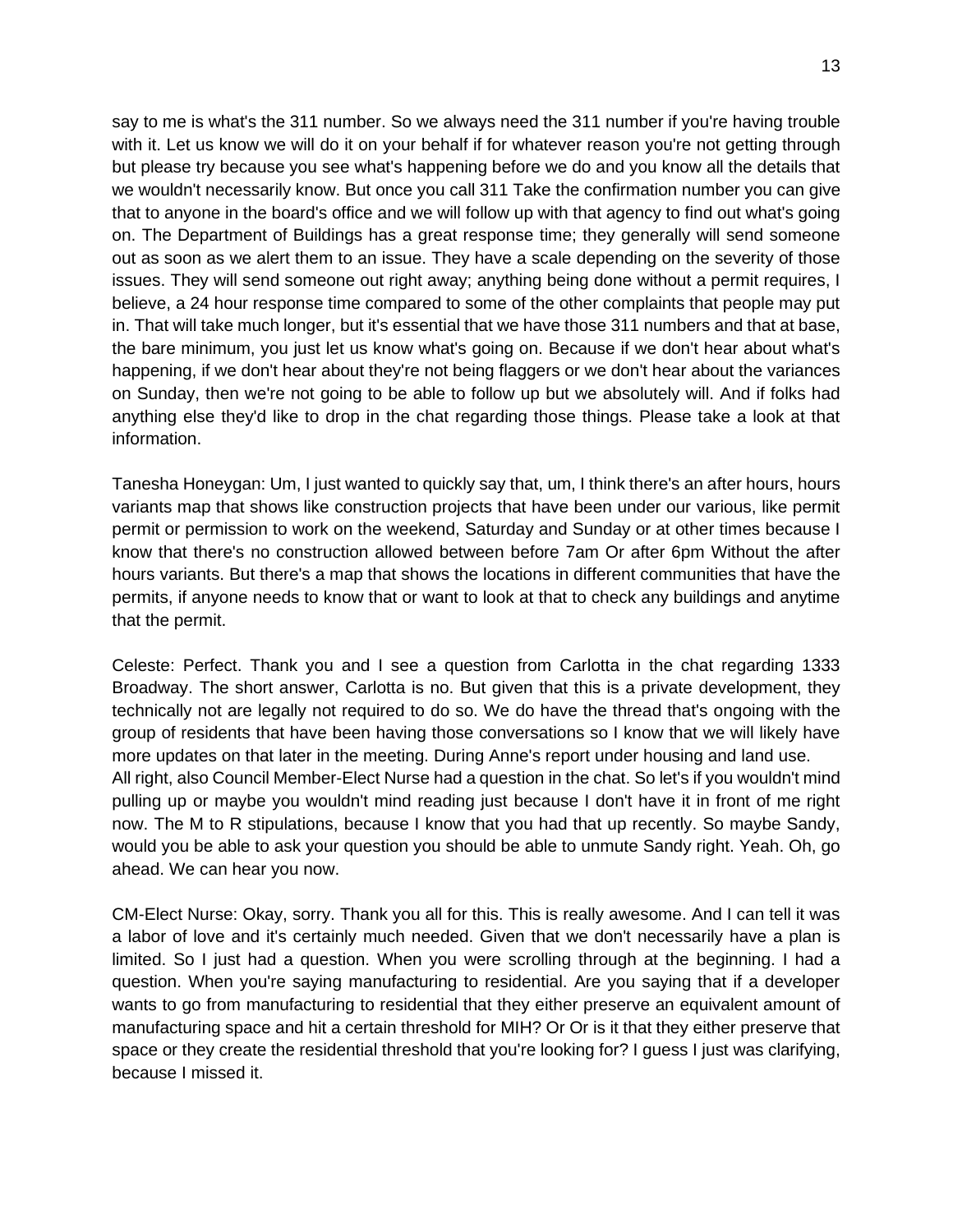Anne: And Celeste maybe if you wouldn't mind pulling up this specific language. I think it's an incredibly important question that you asked and this is what we keep seeing again and again, we have a project that is coming before us right now. Specifically, and my understanding is that it preserves the equivalent amount of this and this was born out of the Bushwick community plan and a lot of the work that went into that and for everybody else in the meeting. I think there's a lot you know, everybody feels we need more affordable housing. And what we have seen over the last 10 to 15 years of the 10 years I've been on the board, the big rezonings are always empty areas which are basically manufacturing to residential. And so that is, you know, for a while people thought, Oh, it's a win if we get affordable housing and then people realize, you know, this is not a win if we're losing the potential for jobs. If we are manufacturing jobs have been absolutely the backbone of sort of jobs and employment in this community for decades and decades and decades. And we can't just give that away. And so maybe I will read out loud.

CM-Elect Nurse: Yeah, and I see Sorry, I guess I see that it says with mixed use. I think that was the key word that I was missing.

Anne: Okay, so it's there. And again, they're responsible development policy. This is an ask, there's nothing enforceable about this. But this is a statement of values, a commitment to what we as a community believe, and that we have worked on together. Collectively over the last 434 years. Or if you include the work that went into the bushwa community plan the last 567 years even. So, these are shared values. We can't enforce them, but we are asking for them. And so it's giving us a sort of position to work from. What we typically see is projects that either preserve some of that manufacturing and have higher AMI aka affordability levels or have switched the manufacturing to commercial and have better AMI levels so there's no good answer to it to be honest. That's and this is what we are seeing come before us.

CM-Elect Nurse: But in fact clarification I just wanted I was just I missed that makes us part so I thought it was people we want to make sure of because mandatory inclusionary housing that they call affordable is not affordable to this community. So we want to make sure we want to make sure that if we change it from a directory deeply affordable for the people that can live in that place and also also of the factories in the rental in regards to some of these commercial places that they can again in so we want to get more bang for bang, if that's what we're gonna do, or that's what we choose to do. Because we're tired of giving away. They come to us when there's a manufacturer to change it from Mantar and then they just give us the bare minimum, and then they charge all this rent and all this for commercial space. And then the people that live here can't rent the place so we want to make sure that if that is that they're going to take a chunk of loss, right. Some developments are working now and do 100% affordability for the community and also make commercial space rented for communities like ours. So that's what we're really focusing on. Anne: So absolutely, just a second that it was born. This whole conversation was born out of the desire to preserve manufacturing land and not just give it away for nothing, frankly, and then the fact that you know the current affordability rates, a one bedroom apartment at 100%, ami is \$2,100 or \$66. And most of the last three years, I think, three or four years and Celeste can back me up on this. The vast majority of the projects that we saw come through the housing and land use committee. Were at 130% affordability. And so that's got to be that's probably in the \$2,400 range for a one bedroom which I mean that is just like that's Monopoly money. That doesn't make any sense for this community. We are absolutely unwilling to support rezonings that giveaway into our four units that have no ability to support the people of this community.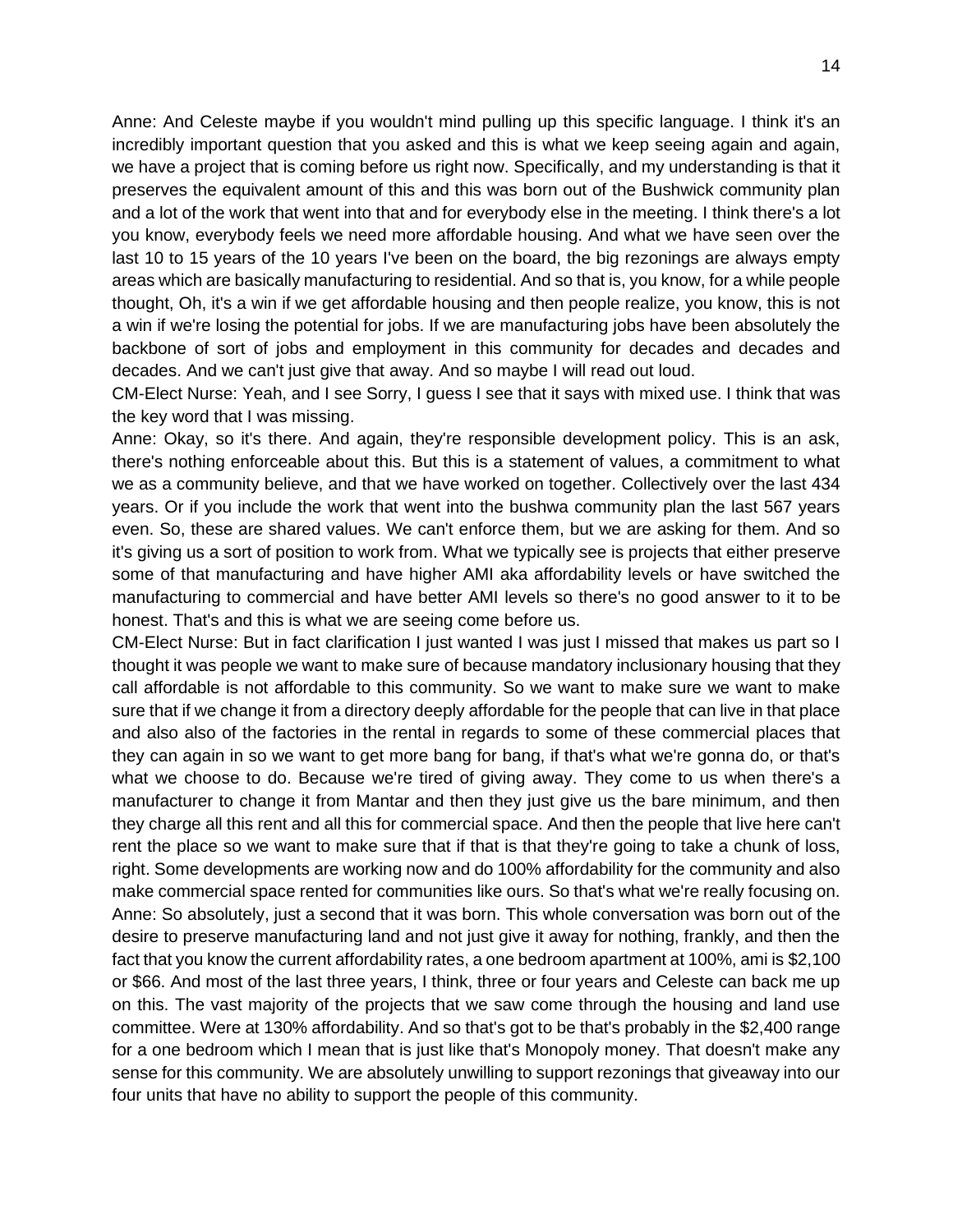Celeste: Daniel asked, When is the next Transportation Committee meeting? It's going to be on Monday the 20th for this month for December at 6pm via zoom. You can feel free to follow up with us in the board's office. Kim, I don't know if you're able to drop that agenda in the chat. There is a feature where you can add the agenda if you're able to do that. And then we also had a message from Mr. Larancuent. Can the committee or the board sponsor public meetings with homeowners to inform them of their legal rights during construction next to their property? So this speaks to one of the projects the board has been working on. We just got a fellow this year from the fund for the city of New York. They're working to pull together a list of all the homeowners and the type of homeowners that we have. We know that we have a lot of individual homeowners. We also know we have a lot of LLCs and the goal is to eventually create a forum of some type to inform homeowners of their rights and particularly focusing on our small homeowners that we know have experienced a heavy impact with all of the changes in the community. We want them to be prepared. We want them to be informed and we want them to be able to continue staying in this community. And not have to cave to the pressures that are all around them. Okay, you want to process and so we also want to make sure that we hear from them, and we understand their needs and what's going on in this crazy world that's going on today. So we really want to make sure that we keep our top three family homes because back in the 70s and maybe we couldn't afford to live here. And now that we got what we have signed, people are trying to take it away from us somehow with either tax liens or school developers coming in here and promising things and and guess what, it's not really happening. So we can't be we got to make sure we take care of our 22 family homes because that's the only thing we have to make a community like it is ours now. And not these big high rises, big buildings where no one knows anyone anymore. So these little high rises that had been here all my life and I had seen the change and it's taking away from our seniors and especially all the population that bought when no one can even imagine when dealers and blacks can buy these homes. It's kind of disheartening to see what's going on. So hopefully with the leaders that we're going to have now in office, they can hit on echoes and we can put them to the potency kits and we put you there for a simple reason. We need help. And we've got to make sure that we give them the help and especially us or anyone that can afford to live.

And we do have a few members of the public that have their hand raised as the board will allow. I want to give them an opportunity to talk if they would still like to do so. Okay, I see. Thank you, Mr. Anthony. Gwyneth Anthony. Oh, you should hold on. It might allow you to talk in a moment if you still have a question. I'm sorry. Miss Anthony. Yep. Hi, I'm here. Yes. Do you still have a question or did we already cover the answer?

Ms. Anthony: Well, I did have a question about parking specifically and I guess I needed more details about that. I'm disappointed that you mentioned that there's a transportation committee going on? Celeste: Yes, on December 20. That would be the best place to continue the conversation specifically about parking. Ms. Anthony: Okay, well, then I think that's a better opportunity for me to go into depth with parking. There. Celeste: Perfect. Excellent. Thank you for joining us. And next we have Julie Miller. You should be able to speak if you still have a question. Yes, we can hear you. We can hear you.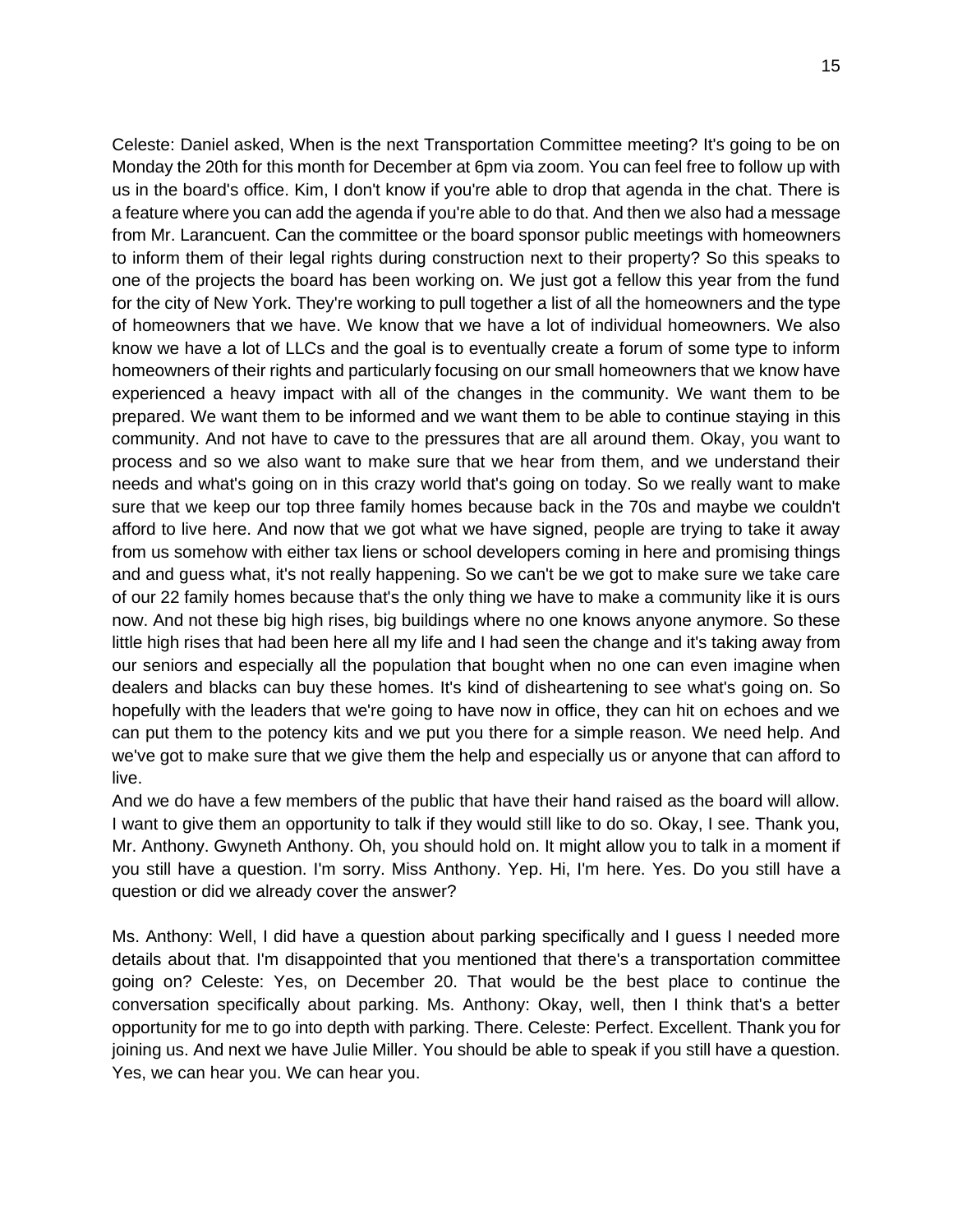Julie Miller: I don't know if I have a question. Just just I guess some things to add just so some thoughts about affordable housing. And some things that I've noticed myself, you know, I know obviously there's things coming in with new developments. And so predatory landlord practices just talking about you know, the the household income I have a lot of my friends for apartments and pretty good stuff, but I know like what, you know what to ask what to look for, and some of the things that they're doing are like landlords requiring that in order to put in an application you have to prove you make 40 times right. So you get 320 year old girls, whose daddies are living in Oklahoma and making \$100,000 a year and now it looks like this three bedroom apartment in Bushwick as a \$300,000 income or whatever you know, and the landlord's use this to cancel rent control. They use it to get around rent stabilization. is as long as you put in enough paperwork and to prove that the income level of the neighborhood has risen. Now you can get out of your commitment to having affordable housing and it makes the market go crazy. On top of that, really being a major issue to be honest, I think it's a major way they cleared out and did a lot of what they've been doing in the last 10 years. But also renting rooms separately, which is an illegal practice but they make all these people who are just like real world Bushwick. They get all these people or strangers thrown into an apartment together. They don't know each other but they all sign the lease together. So on paper, they're all legal. But in reality, they're renting out separate rooms. And that creates a lot of problems for people when they have issues with roommates. They never met before and screw them out of rent or dip out early or whatever. And the landlord's come after whoever's left and say, Well, you all signed this lease together. So that's like a package predatory practice. And also Airbnb. I personally rent Airbnb, but I rent out the extra rooms in the home where I've lived for 15 years. I know a lot of landlords, there's apartment warehousing going

on, that make they're trying to keep the market rates up rather than lowering the rent a few \$100 they just hold them and they'll hold them empty for two years and claim tax benefits or what you know losses so that they can keep the market rate up. Or a lot of them are renting full apartments, Airbnb, I know landlord friends who live in a building they're like Oh my It's so cool. My landlord is renting out three of their apartments for Airbnb. I like that's not cool. You know what, no one lives there. So those are the things you know, just directly with the predatory landlords and even talking about the new high rise. You know, they're required to have so many affordable units. A lot of the times they stay empty forever because like you said, it's a lot of paperwork. It's a lot of time to get in. I've seen you know portable housing stays empty for a year, and there's a list of 1000s of people trying to get it and a lot of these new places they use backdoors that people are paying lower income, they're not getting the same amenities. They're not getting treated the same. And yeah, be secondary to all that. I know a lot of the other neighborhoods have tenants unions. I haven't heard of the Bushwick tenant union. I don't know if you guys know about that. But I'm sorry. That's a lot of things. I'm just saying.

Anne: We appreciate that. Thank you so much. I think a lot of these issues are things that have already come up at the Housing Committee. We have some electeds and some elected representatives. I know that they're thinking about a lot of these issues. I think anybody who was at this meeting, I would welcome all of us, would welcome you coming to the housing land use committee meetings and raising these issues there. Because I think those are really great issues. I think we've started to talk about some of them. We want to talk more about how and but I do think that the Affordable I mean, the responsible development policy is sort of, we can't tackle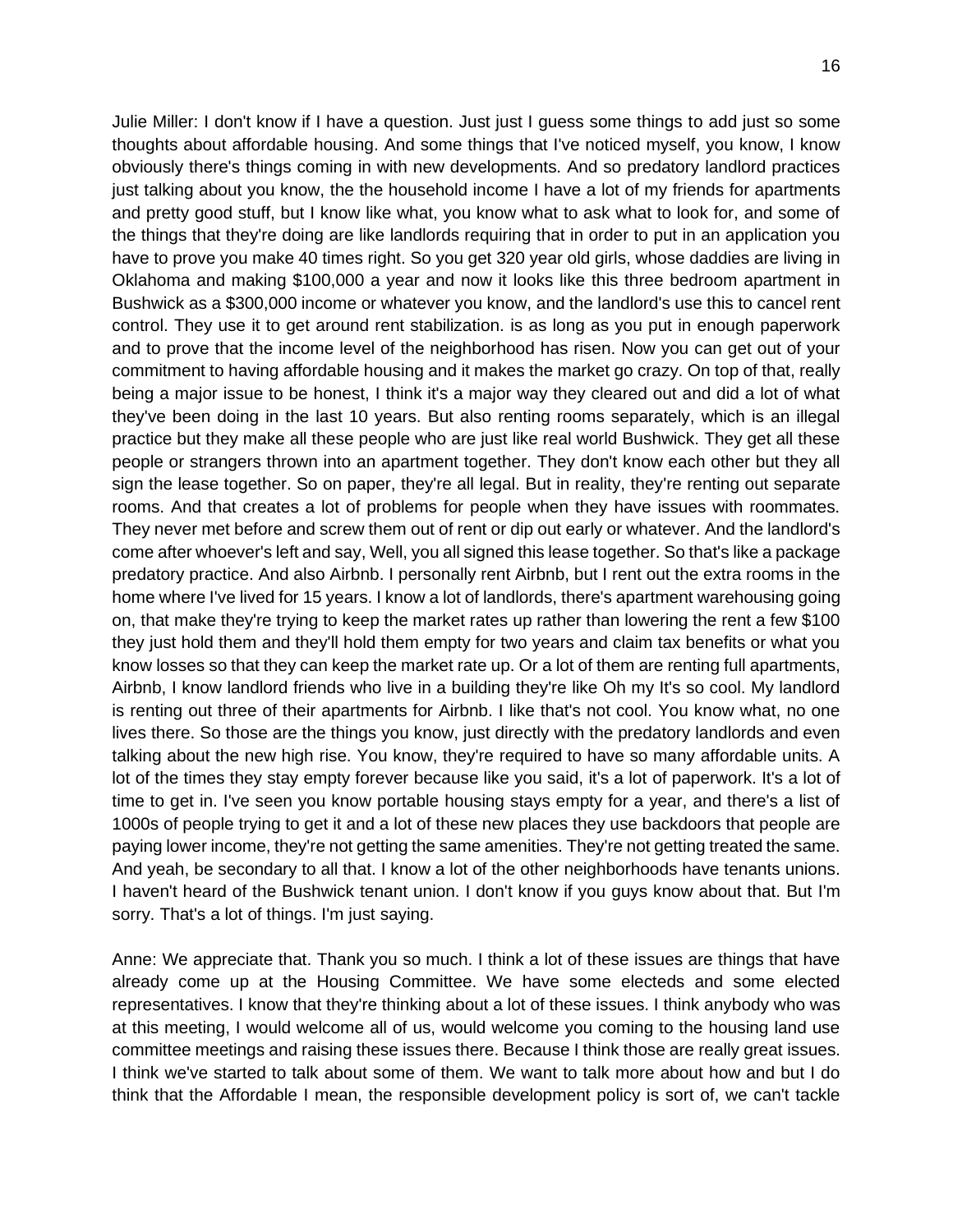everything. Not this really us trying to present to people coming before us. So I kind of shut down the conversation because it's the last thing I want to do. What I would ask is how housing and land use is the last Tuesday of every single month. And please come and let's get this stuff on the agenda. And let's develop a plan to actually figure out what we as a community board can do about that stuff and the stuff we can't do. Let's just start banging on the doors of our elected officials who can do something about it. Thank you so much.

Celeste: Thank you. And so just a quick update on that. Typically the meetings are on the last Tuesday because of the holidays this month, the next housing and land use committee meeting is going to actually be next Tuesday. So please follow up with us on that agenda. The presenter just confirmed today and I want to let everyone on the board know that I emphasized again that they need to send the presentation no later than Friday. So if the presentation is not there, please do what you have to do when they're there in person. So we also have a question from the public from Maritza Vila. You should be able to unmute Maritza. Can you hear me? It's our assembly member. I was wondering. Your full last name isn't there? I was like that's very close. You're missing a couple letters there. Yeah, there are a few letters missing from your last name.

Assembly Member Maritza Davila: Yes, a question from Maritza Davila. Yeah, there's a lot of questions that I had. Thank you so much for the presentation. I sort of came in and for everybody who doesn't know I am Assemblywoman Davila. Maritza Davila. I know there were questions regarding housing. I heard Camacho, my brother, from another mother. Should I do? Mr. Camacho: Yes, yes. Yes. So that people can see you.

AW Davila: Okay, okay, here we go. Now we could see each other. Yeah, thank you. So thank you so much for that presentation. I think that it kind of narrows down everything that we would love to see moving forward at least in my district and community board for you know, we have a great team of people that are working, that are volunteering for community boards to understand the dynamics of this community. They know so it's a mixture of the old with the new and trying to figure out how we convince them, right. I heard someone talking about, you know, the AMI is and how everything has changed. Well, guess what? They have changed. They've changed in the past 25 years. Right? Ami and annual maximum income in this community used to be 30% ami. Now it's 120% ami. Okay, that is a significant jump. But I just want you to know that it is not just our community. If you go to Bed Stuy you're going to see the same. If you go to Crown Heights, you're going to see the same. This is across the board. We had one for a couple of maybe a month or a month and a half ago. We did a ribbon cutting ceremony for the rankled site that no suit is like a cop and the organization's from work. We're really fighting for senior housing, housing that we need but you know how long it took to get that? It took a long time. Yes, it took nine years, a long time. And so now, you know, Bushwick has been a community organizer my whole life. Bushwick now has a minimal amount of space and land. This is why you're seeing all of these landlords and people coming in knocking down the small homes, trying to bring these high rises up because this is the way they think they're going to make their money. But what happens is, again, we continuously lose our community when this happens. As you can see, I still live in Bushwick. I've lived in Bushwick. 58 years of my life. I didn't want to say my age, but that's what it is. And I could adjust like Camacho. We saw the differences in how we changed how we were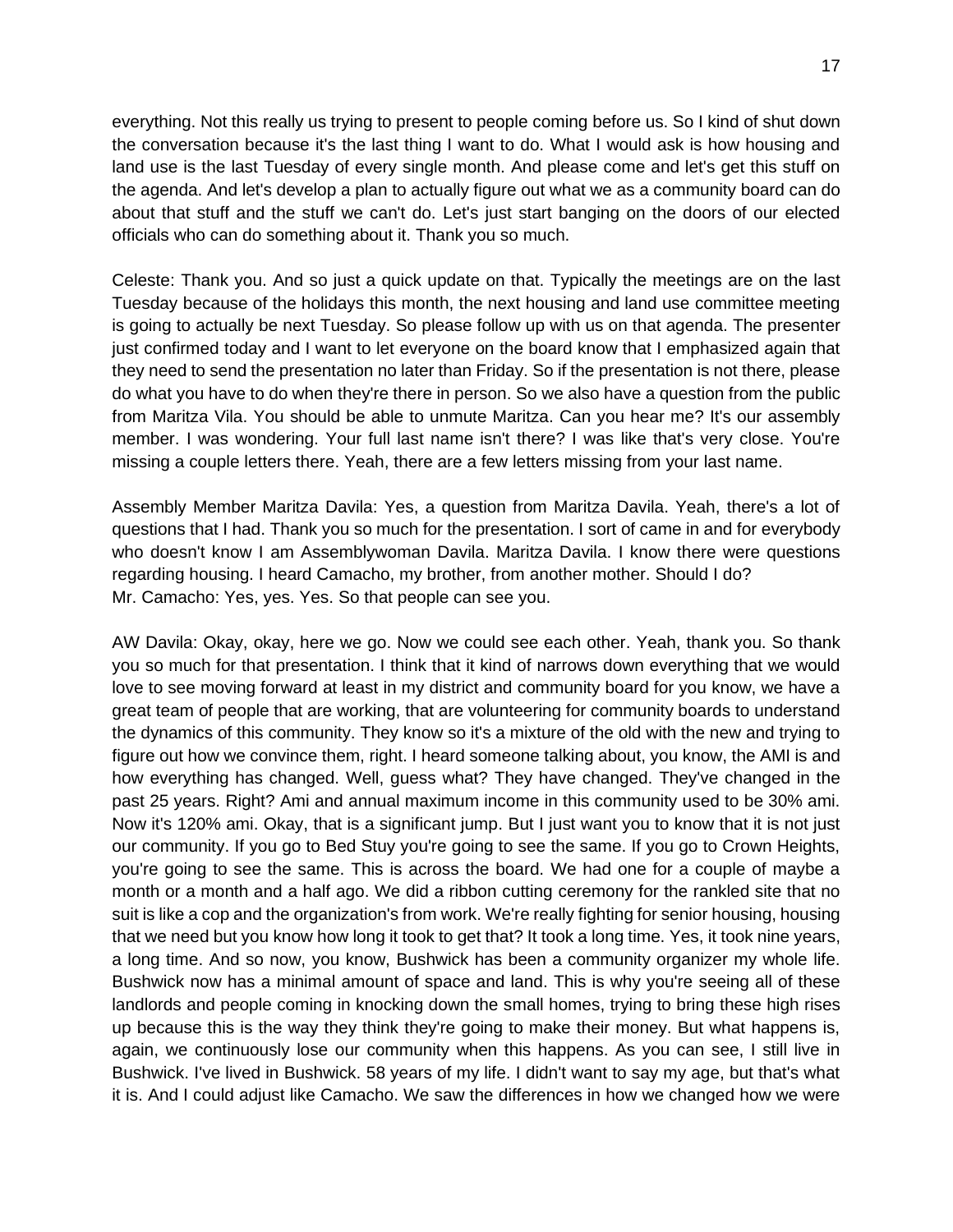instrumental in making the evolution right. No one wants to live in a district that's burnt the house down and your kids have to go to crap Bibles, we went to. Okay, fast forward. We have a vibrant community that reflects all types of ideologies, and reflects everyone. But what we are forgetting is to tell the history right? So if you do not tell the history as you're joining the community board for and fighting the fight that you're doing we're never going to be forgotten. Push with right. It's gonna be all done and nothing changes forever. But for God's sake, my kids are being raised here. Hopefully your kids will be raising your grandkids and be raised so we can let them forget where they come from. But I just have to say that you guys are doing a phenomenal job. I thank you for that. Presentation. It was on the money. The only thing that I want to talk about a little bit is about how we are allowing all these liquor licenses to fly. We need to be extremely careful and this is a conversation that I will be having with the governor. We have to start controlling how these liquor licenses are being sort of given out because of the fact that I think that we don't have enough oversight, not even oversight to, to one look at these establishments. Okay. I live on Hart with my family. I can tell you that on the weekends when I walk right outside of my door and I walk up a block. It's like walking back into 42nd Street in 19 sets in 1980. Okay, I specifically and I don't know where the community board stands on this and maybe Celeste you can help me try to clarify some of this. I got a call because the Committee on alcohol and drugs wanted to make an amendment to allow establishments to get temporary liquor licenses until they permanently kick in. Absolutely not. No. No. Why do I say no? My community can be very very different from somebody else's community. They may not have enough bars. My community has a million bars already. Okay. And if we allow the temporary timing, you know how it is, you know, when you interview someone for a job and they do great, great, great until they get in and then boom, we have a problem. We're having problems in our communities. And the wrong people are the ones that are being targeted. I don't know why. But the wrong businesses are being targeted and they're ending up paying a lot of money, but the ones that need to be investigated. You know, you have to put in I think God would last a week talking about several establishments that things are happening that I'm aware of. But imagine what we are not aware of. I'm just saying that. I don't know. Through the state. I'm going to do everything I can to try to slow down the process. But then again, the community has to be able to stand up and say even if it's a 500 foot foot roll, you can have up to three bars. In one block. And there's residents there. Yeah, and we know it's just a little bit out of control. And when you see that, you'll also see the hypodermic needles on the floor. You'll also see you'll also see everything else bad coming into the neighborhood. Okay, so we have a beautiful neighborhood, but we need to keep it, we need to keep it and that's it. So not only the police department has to be all of us, ensuring that you know these things, you know, do not get out of control but I really honestly am seeing a huge, huge hit on Wyckoff Ave. And everywhere, right? It must be fun at first but it really brings the community to Assemblywoman

Mr. Camacho: Yes, I would. I would. I want to work with you and make sure that our community and our people because I remember when I was a young kid, and I used to drink my old English. Remember back in the day just to can used to drink and the cops came and they gave you a ticket for an open container. And it was \$50. And then you know, that's why people don't understand why I'm so so so in regards to what's going on there making this stuff legal. When the people that were doing it before, sacrificed their lives and were arrested, had bench warrants. Because how do you pay the \$50 summons? And then you do something else you get caught now people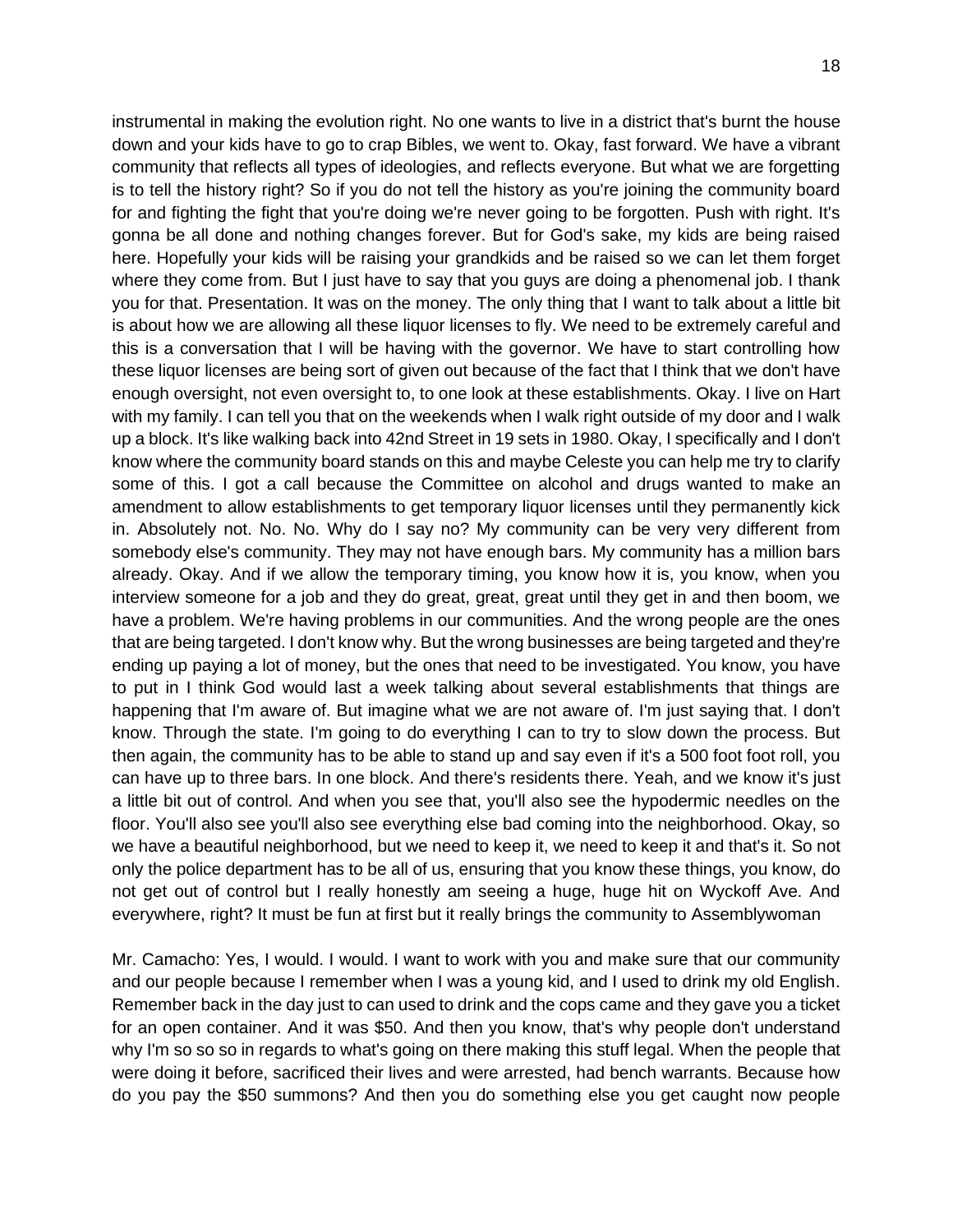walking around with the feel like they're in the club in the street. So we're done. The elected officials, some who I'm not saying who are allowing the status quo, just like the open could pay for this, make the open street thing, and that's what they're gonna do. And that's what we're gonna have you we're gonna go right back to the 60s and 70s You're blaming and we have to work together your right.

AW Davila: Your question? I want your comments. I'm actually Yes, I did pass a piece of legislation last. Okay. That minimizes the young folks that cannot pay those fines? Because again, you can't have one thing without the other. You cannot say, you know, we don't want our young kids in jail to have bad records, but at this moment with a pandemic that people do not have jobs, they get a ticket, they cannot pay this to me, and they end up in jail. That's a fail or another situation that probably a person could get into. I'm talking about the young folks but I voted against open containers in the city and in the entire state. I voted against the delivery of no not the delivery but the only containers because once people want it to get the deliveries at home, that was fine for the pandemic. But now, no, we don't need all the containers. We don't need that. So you do have elected officials that fight but remember there's 106 of us not one, there's 106 of us. So what pertains to Upstate may not pertain to New York City. So that's where we cannot find out. I just want you to understand how that works in all right, upstate, they need the resources, they need the money. Nobody's hanging out in the street, the delivery comes down. Nobody has a problem. People are receiving wine and liquor in the house like nobody has a problem with that. But open containers walking down the street. If we're going to allow that then we might as well have people doing drugs in the street. as well. So I don't agree. But we are working on Camacho and you and I can work together. So let us to be able to talk about maybe coming up with other legislations that would be able to protect communities like ours that if we don't, if we do not keep that equilibrium, we'll just maybe tip Docker towards you to a place where we will not be able to come back. Okay.

We voted no for the bottom on the corner appointed to give the liquor like the fourth thing No. Anyway, they know when they send in the paper to say we use the receipt, the student was able to get a license okay and if not I will also answer that the SLA is independent from the state. No, we do not control the SLA. Let me repeat that. Ladies and gentlemen. The SOA is the independent group of people appointed by the governor's office. We do not control the SLA. The only thing we can do is make a phone call to them and say why is this happening? Can you perform an investigation, but we as elected officials and the community what if you don't have the power either imagine before the power has to be equal? But you're right we need to start somehow trying to come up with a plan that the SOA has another segue to be able to listen to community residents because we don't have to. That's what we don't have. We don't not control the SLA. So I do get that you can say no and shut it down and say no. And it's so gonna open up. You know, I don't understand what that process is. But this is our distinct opportunity. We're gonna have a new world. We have a new governor that's willing to listen to us. All we need to do is put out legislation that's going to be conducive to what we're thinking about. Right now.

Gladys Puglla: I can tell you I'm sorry. I'm sorry. We have a problem with beers and liquor in this park where I live, the Bushwick playground. You mean, this is what I don't want to even say that the police don't do anything. They see that they are drinking and don't do anything. Well, the police are on here right now. And then I say what I say and I call that one time because they were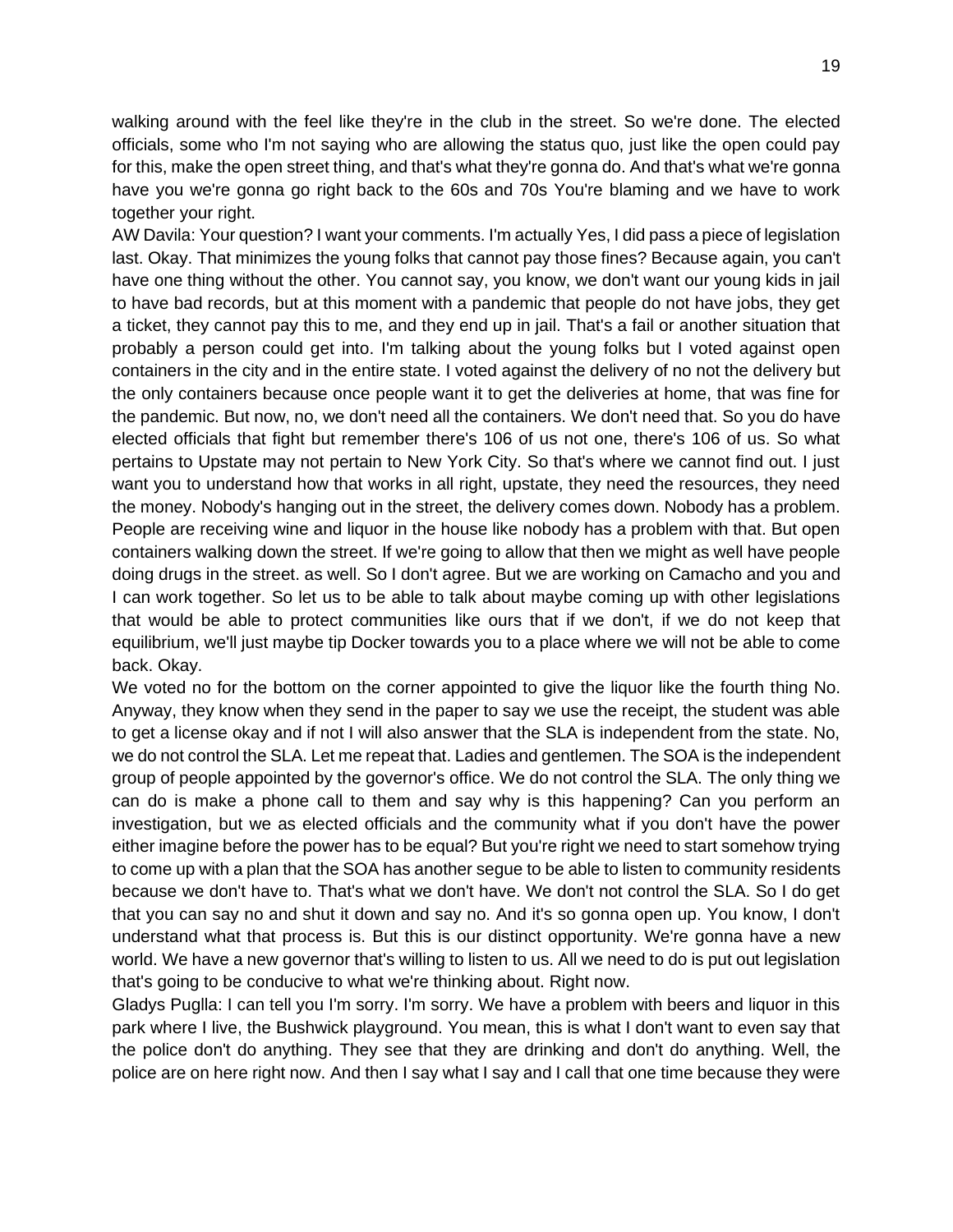drinking and writing the answers on it. And they were not inside they were outside and they have a package that is.

AW Davila: I would ask you to please because you don't know who's on this screen is the class on if you can set that up. Celeste so she could call me and and and keep it how you call that anonymous place and you'll be able to add me to to interrupt you. I just didn't want you to continue to talk about times that are being committed. Let the police department handle that with you. Is that okay? It's right there. Whoever let him say Friday but I'm saying because let him let her speak to him in private is that all right and that way? Mr. Claxon?

Captain Claxon, 83 Precinct: If that's what the goals are, right, so I mean, if you see any illegal activities firstly, of course we're talking I know. Normally on the weekends, they have a group of individuals they go in and play volleyball. We don't tend to see any real, you know, violent crime happening in the park. You have individuals like I said they have with their families and there may be some containers and we try to show a level of courtesy to some individuals that you know, they don't mean no harm. You know when we see that there's an increase of criminal activity or violence, then we tend to take more action right. We will try to show a certain level of courtesy to the individuals that you know, they may not have, they may not have a backyard to drink, you know they may not even have a fun stupid drinking. Be realistic. It says Mr. Camacho stated back in the day, the NYPD were issuing some just individuals and young individuals playing 2325 Like really can afford to pay these summonses and they're not really doing anything to harm anybody. It's just that they have a long hard week of work and they're trying to relax with their families and friends. Right. Is it a violation of, you know, actual local statute? Yes, it is. Right. But I mean if we can exercise a certain level of courtesy and discretion, so that we're not just summoned by everyone, just happens and the pain of fine and going further in debt and having to deal with you know, having a warrant for their arrest. You know, then we try to exercise our level of enforcement, what a greater level of, of discretion. If it's a problem, and we and we and you know, we closely monitor it's not just Bushwick, Bushwick playground, we might attend these areas. There's also the school playground covered in corporate and Central. We monitor these areas when we see a large, large group of individuals, they normally like I said they may be playing volleyball, they want their families, there's a few open containers. But if there's no level of room, that we don't get any cause of any criminal behavior, I'm not talking about violation but criminal behavior, that we're not going to enforce heavily you know, we don't get that.

Mr. Camacho: We haven't started, we haven't started our meeting. We did the presentation but I want to AW Davila: Oh my god, so guys, I got to talk and messed up the meeting. I'm sorry. For a roll call. Everybody. Thank you. So let's talk to you tomorrow, the macho thing in the office Thank you Assemblymember. Good evening, everyone. Thank you.

Celeste: So I know that we still have board members with their hands raised I would just ask if you would like to send your question to us or if it was for the assembly member I know her staff is on perhaps later you can ask those questions or you can always reach out to their office directly for now we do need to close our public hearing item we've gone over by at least 30 minutes. So we'll go ahead and do that. Thank you everyone for participating in a lot of robust dialogue this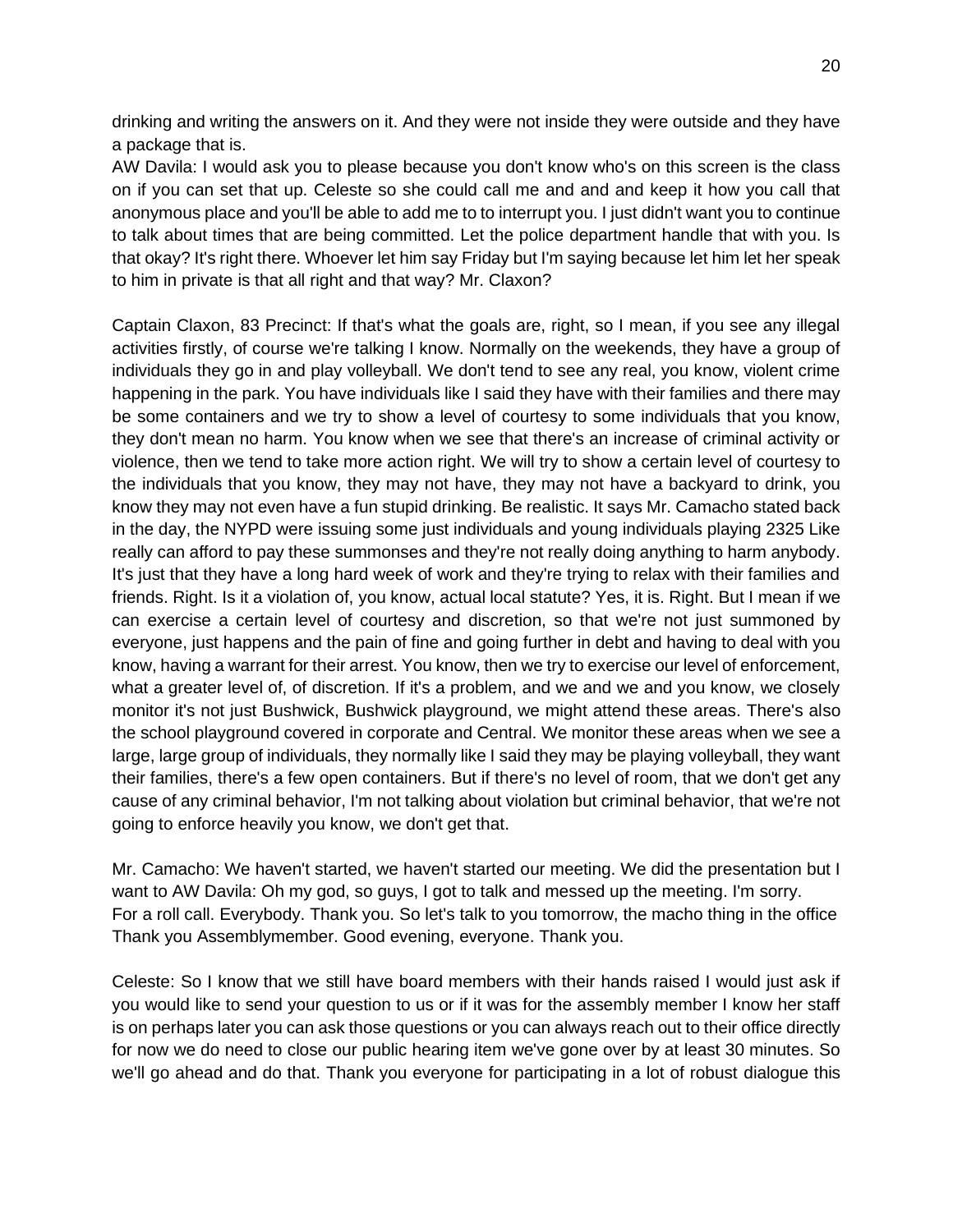evening. That officially ends our public hearing portion. We will now go into our regular meeting portion and we will start with our first roll call Board Members please be ready.

### **Regular Meeting:**

## **1) First Roll Call**

Celeste: And if for whatever reason you don't hear your name it is not intentional or if you're muted it is not intentional. Just be ready to let us know you're here.

**Board Members in attendance**: Jo-Ena Bennett, Joshua Brown, Martha Brown, Rawle Brown, Robert Camacho, Gardea Caphart, Melissa Carrera, Felix Ceballos, Daniella Davi, Elvena Davis, James Fitzgerald, Egaudy Gomez, Anne Guiney, Hadiyah Harrison, Jared Hicks, Tanesha Honeygan, Kristen Jock, Virgie Jones, Luisa Jose, Andy Marte, Desmonde Monroe, Samy Nemir Olivares, Acire Polight, Gladys PUglla, Raul Rubio, Eliseo Ruiz, Vernedeaner Shell, Barbara Smith, Dustin Sonneborn, Annette Spellen, Jerry Valentin, Carlotta Williams, Frank Zimmerman

**Excused**: Rev. Grace Aytes, Jose Guzman, Kyle O'Rourke

**Absent**: Marcus Alston, Louisa Chan, Andrew Choi, Carlos Feliciano, Freddy Fowler, Imini Mitchell, Zulma Novoa, Leo Tineo, Odolph Wright

**2) Acceptance of the Agenda as Presented** Motion - Barbara Smith Second - Elvena Davis All in favor, so moved.

# **3) Acceptance of the Previous Meeting Minutes**

Celeste: I would like to apologize to the board members I have been summoned for 30 days or 20 days, excuse me feels like 30 days of jury duty. So unfortunately, I've been multitasking during the day. Whenever I get a break, I'm checking my emails. However, I am not free again. Till the 30th of this month. So my apologies for not getting the minutes ready in time. Yes, yes, grand jury. So if folks wouldn't mind tabling Until next month, I would greatly appreciate it. Is there a motion to table

Motion to table - James Fitzgerald Second - Annette Spellen All in favor, so moved.

### **4) Chairperson's Report**

Thank you all I wish everyone I know when we hate I wish everyone happy and wonderful. Christmas or holiday whatever you celebrate. We hope we can meet again instead of this zoom thing. We got to do what we got to do to be safe. I also it's been a rough two weeks because of course unless we don't speed so it's hard I call the office all the time. I know Kimberly and Sharon are doing a great job. I talk to them constantly. And if anyone has any issues of concern, please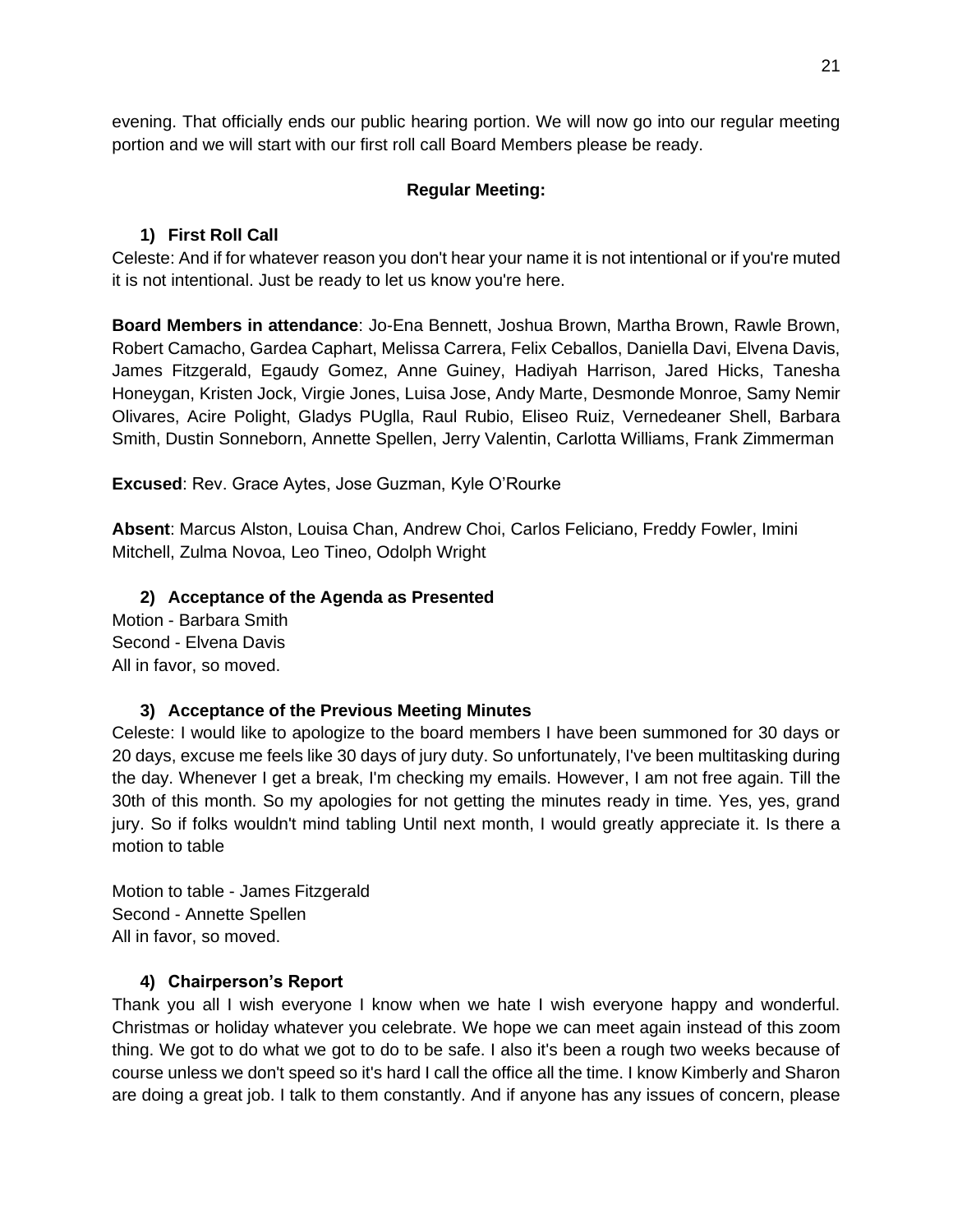give me a call. Call the Community Board Office, get these committees on this committee and we can address these issues instead. of US addressing here if you can make recommendations should be good now.

So we can make sure that we can get a number of answers and questions that make sure we can let the elected officials know what we want, how we want and what's going on. You can all be on the same page. So a pretty cool community board because it can show any issue that you guys may have got on the committee and let's work together to make it happen. On November 18. Thursday at 2pm Mr. Ness met the new organizer former Riseborough duction Wesley Vasquez. He's a new person and RiseBoro. He was an employee. On November, on Thursday at 6pm, Culture and technology committee met and I also did. The Pilling development was going on in developing affordable housing compelling and the 19th Friday or breaking brown ceremony at 11 o'clock. That's still the Rheingold site for the SR that Maritza Davila was talking about. On the 30th. I was at the walkthrough with the congresswoman with two former Assemblywoman Maritza Davila and Senators. Carlos wasn't too happy with ours. I know that the Buddha's apartment the following day in regards to them, the flow conditions that they were having, and removing and cleaning the building, with this debris and with the stuff that they were having the right way tossing construction without them knowing surprised them will be caught in a city on on Oh God, and so they will pick in some instance. Also, we met at six o'clock at the housing land use committee on November 22. The youth and education committee before December 1, when is the Executive Board meeting? December 2 Thursday at Tokyo meeting with the captain in regards it just want to thank him in regard to the talks that we were getting a lot of complaints from the community on my street, those trucks that they have been they've been hitting them with some assist. So hopefully they learned but I think they're talking now they're not doing it in the daytime doing it at night now. So maybe we can start getting them on a second December 3 At 3pm the meeting with the enabling 5g coalition. On December 2 Thursday community partner meeting I several we know the patrol borough and spec the Moscow at 3pm. Read meaning we weren't meant to read. We let them know the complaints and the issues we had. So hopefully, they're supposed to be making a presentation to us. We're supposed to be seeing them soon. So you can ask all the questions and all the answers to them. On the set on December 7 at 4pm A brooklyn borough board meeting and on the Brooklyn board for me we're the open law restaurant, which supposed to start in January 20/23 DC DCP and DOT and they want to make sure they're gonna hold meetings conference in regards to noise sanitation issues and the permanent program. And then there was city planning supposed to be voting on a septic they voted on the 15th. City council voted for a robust enforcement Department of City Planning on a new urban design website. They also made a presentation their summer night on Thursday. CB for civil public safety related committee RDF once they sit before the district cabinet. I want to thank Kimberly today. Wonderful job today. Everybody was on the you know with the highlight that people went to Vacation. It was really good. I went to the office and I hunted it there and we met with the city agencies. Some of them were there, some of them weren't. But you know, it's the habit that some of them weren't working in it to make it when I gave them a little pass, but the majority of them were there at 12 o'clock. 35 Linden Street at 11. o'clock. We met with the tenants. On the 30, Monday at 4pm. I had a meeting with Alexandra Fennell. She's from the community and she's doing the new ratio impact study. There was a meeting that they had that was supposed to be launched soon. I hope it is that they will have to do picture development and will have to issue an impact study. Just like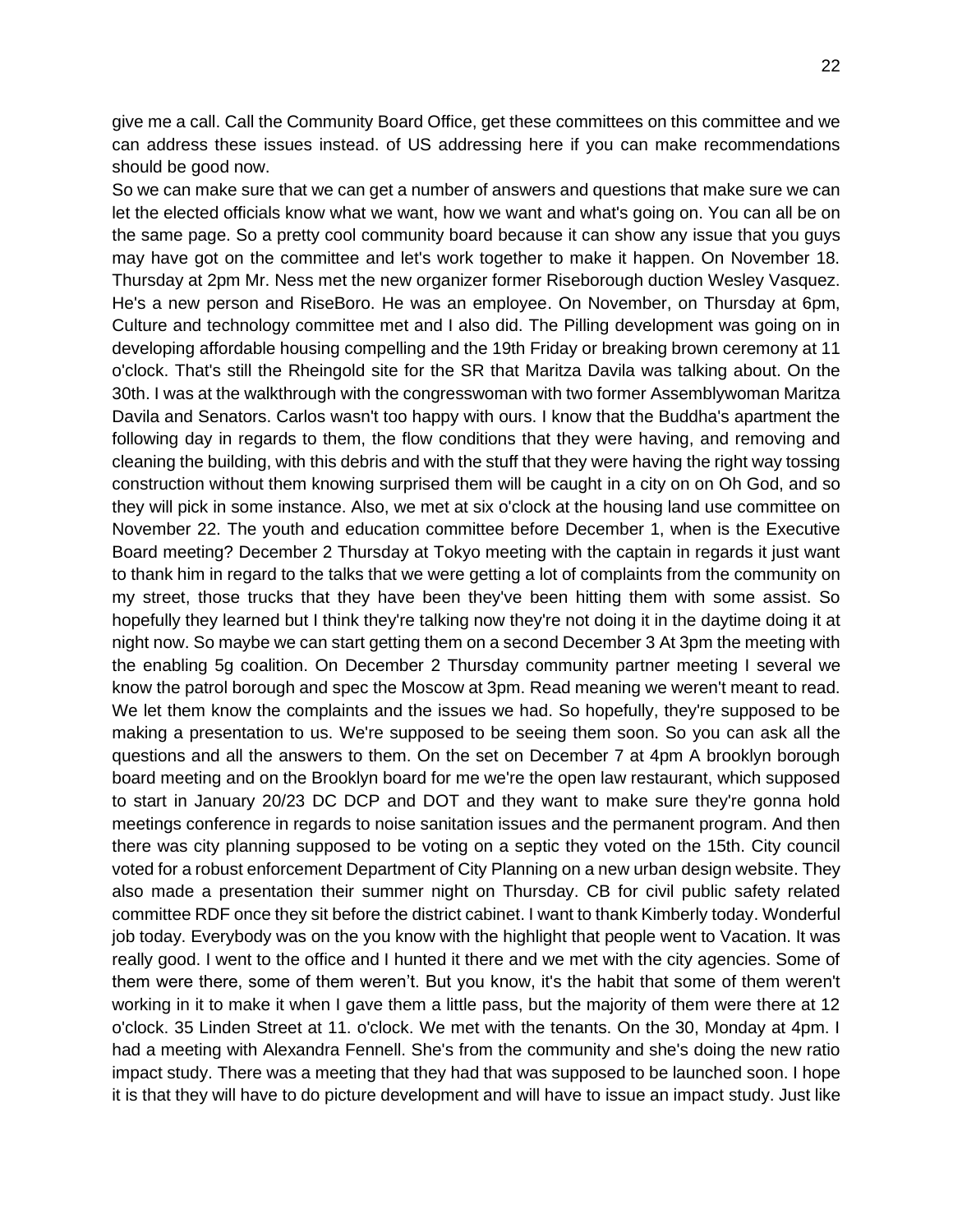any other study that they do to their 14 economic development and permits writers. I was also on the phone at the same time. We're in a forum with the new development at 1325. Probably there's been no 20 storage on Avila has his way. Not attached to them. I don't know if it is as-of-right. They say it is as-of-right. I really, really need to talk to all the letter officials. Because I know when I was at this meeting, the issues that were brought up or the foundation structure and the damage to the Jason homes to the construction contract agreements. legal representation developers Express and developers spent traffic in and out of the garage. It would be rows of trees to make parking security in a proposed open space while their use will use us insured union workers. Will they be including affordable housing for existing community? Mr. Camacho: Yes, they will. But recently the AMI mandatory inclusionary housing which is not deeply affordable. There were other issues and complaints. But there was a Councilwoman there I don't know off the top of my head remember who she is, but I know her. She mentioned that they tried to do that at the best time, and that they fought and it didn't go through. So we need to fight with our elected officials. We don't need a 20 storey house or 20 storey building with a garage and open space in the back of the yard. Wherever the parking lot is we really need to help them and fight them. But this can

mean I made sure of street electrification you're gonna have to see if we could form a meeting before I speak to all the new elected officials, even the ones that are in and out to fight this. Don't let this happen. If they want to build that as a relatable story, if you don't want MIH mandatory cruising, don't give them the square footage that they need to build up. I don't think that we should be like this in my opinion. But there is 50 board members here and there's the community we will need to set the tone because the viola 20 somebody else on the other side, right next to that got to do 2425 So there's got to be somewhere where we got to eliminate that as of right, I don't know how to get it. But we really need to fight for these people on Linden Street which is Avellar Hansley's block. Anyway, we got to fight for her because she fought for this community. And the people that Avila has are okay please we really need to fight this 1325 20 story away with no one in that one.

Unknown: That's why in the neighborhood that neighborhood was called Baroque, Baldwin Ville, Brownsville. I will give you the history of it at another forum. But I think you should get in touch with the people from Bed-Stuy. We're part of Bedford Stuyvesant at Linden and remember a net Robinson was part of our councilwoman. So you need to get in touch with boys five above money. That's the statuses boy and find out the actions of what they did to prevent that work because that's the building just talk about what they know student investment Anthony.

They tried that with Michelle Obama's back in the days. Exactly. So what we need to do is get in touch with Bed Stuy and return to the alleged whoever replaced did that Rob was in which I think maybe corn again and find out what they did over there. To stop this and stop all of that development. And another thing we didn't mention that building is right downstairs from the Gates train station.

So get in touch with the newly newly elected councilwoman ourselves, but get in touch with them the best despite the void over them, find out what happened, they died and they overcome that was going to do that. We're going to make sure they are going to find out how we think that we can stop them. I don't know who was making deals or what deals they're making, but we need to help that community and those people there that are really needing our help. So we need to fight these.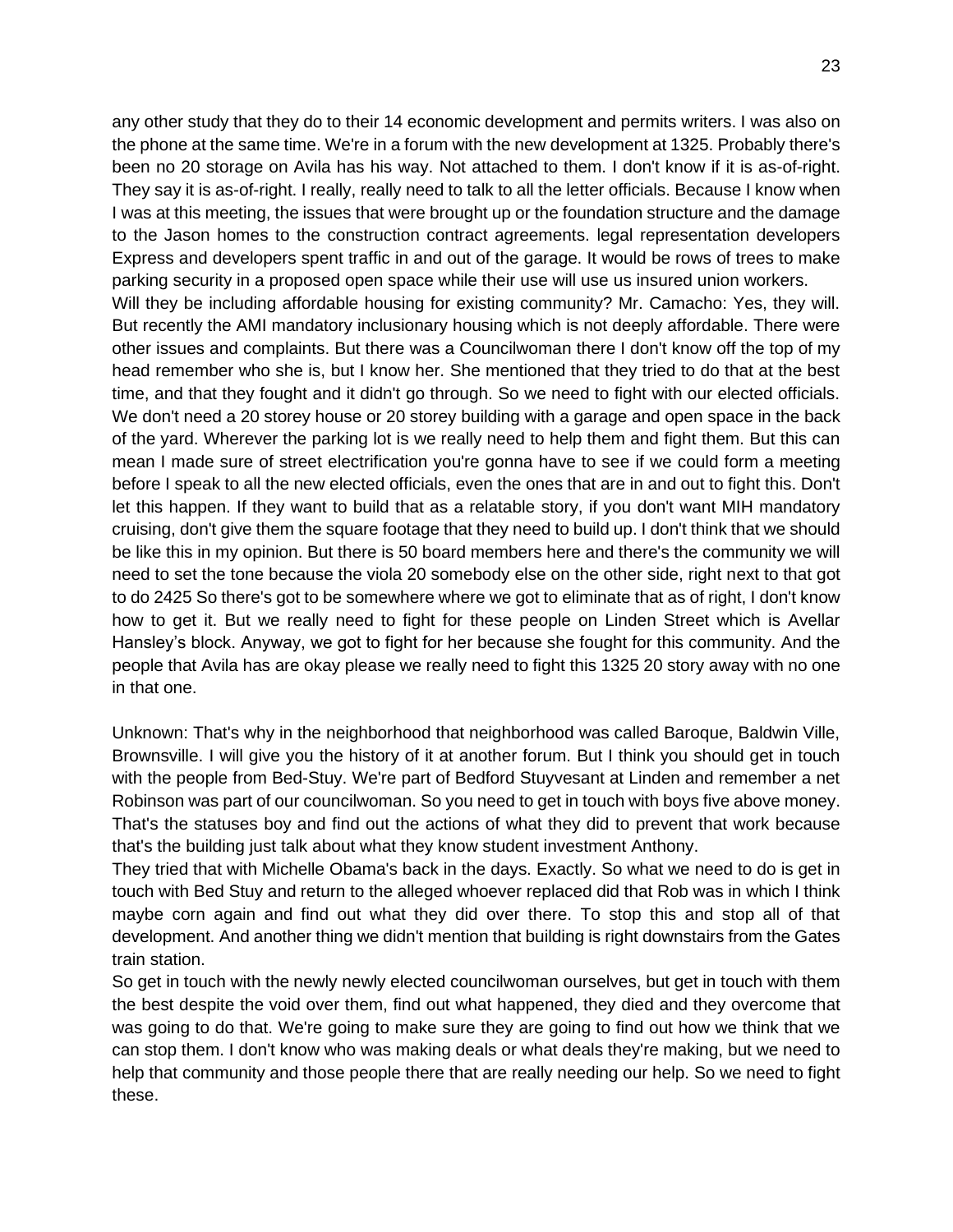Mr. Camacho: We need to record this is also our community as well as Bushwick. And we need to get all of the help we can get. So we'll talk about this tomorrow because we are going to take up too much time tonight. Call me in and the answer for you is what we're going to do is we're going to send it off to elected officials and we want to be one on the same page as well. Okay. And the program was o'clock and we're gonna make sure that we have and that is the end of my meeting. Any other Okay. issues. Thank you. Sorry.

Celeste: So let's take a look. I know Anne's gonna speak on this during her report as well. So I just wanted to be mindful of that before everybody started chiming in. I don't see anything in the chat. Anything from the board members going once going twice for Mr. Camacho's report? Okay, moving on now to our just give me one moment. We have our introduction. of elected official representatives. I'm going to try to be brief if you put your info in the chat and I know that you're here if I did not see your info then you're not on this list. That is not intentional. Just please let me know that you're here.

## Mary Gasparian, AW Maritza Davila's office

Yes. Hi Celeste. Good evening everyone. My name is Mary Gasparian. And my pronouns are she/her. You can contact us at 7184431205 and I'll put my email in the chat just because it's quite long, but couldn't be anyone.

## Marcus Harris, BP Eric Adams' office

Good evening, everyone. Marcus Harris, specialist distance of Brooklyn Borough President Eric Adams. And we're looking at 209 Joralemon Street in downtown Brooklyn. Website is brooklynusa.org. My phone number is 718-802-3909.

Mr. Camacho: markets after the next shoe I know you're not going to tell me nothing. But I guess you told me on the side but you got to let me know what's going on man. We're gonna miss you if you are. So don't be telling me you're not but you're gonna stay with us. So what are we doing man? Marcus: I will see you on the street. Mr. Camacho: Before you do goodnight, I'm gonna go over there and Lafayette and go get you a knock on your door.

# Jonathan Pomboza, BK DA Eric Gonzalez's office

Hi, good evening. This is Jonathan from district attorney Eric Gonzalez's office and we're located at 350 Jay Street in downtown Brooklyn. And our number, you can reach your action center, it's 718-250-2340 and I'll put my email in the chat. Thank you.

# Pamela Fernandez, AM Erik Dilan's office

Okay, can everybody hear me now? Yes. Okay, perfect. So Pamela Fernandez here, representing Assemblymember Erik Dilan for the 54 district. We're located at 366 Cordelia Street, and our phone number is 718364576. Thank you.

Samy Nemir, 53rd Male District Leader Samy dropped the info in the chat.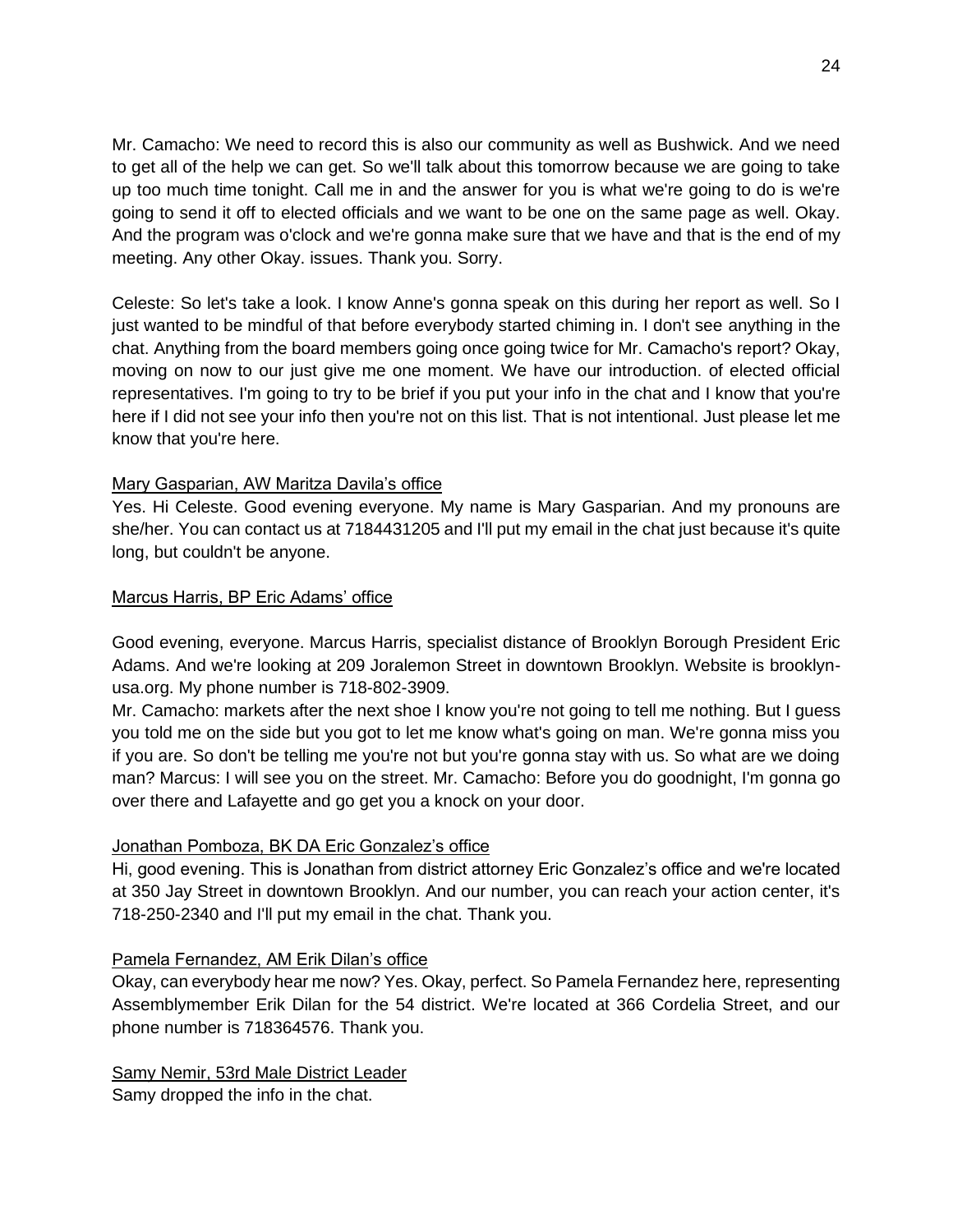### Sandy Nurse, CM-Elect, 37th District

Good evening, I'll also drop it in the chat. This is Sandy Nurse, one of your incoming city council members starting January 1. I'm gonna put my phone number in the chat but it is 646-657-8558. And I'll put my email in the chat. It's too long to read out. Looking forward to working with you all and great meeting tonight. Thank you.

Mr. Camacho: Thank you. So we hope we all we can meet together and work together to make sure that we can take care of some of these issues that are going on as a whole. So we want to welcome you and thank you.

Celeste: All right. Anyone that I may have missed please just drop your info in the chat and there will be an opportunity later this evening for you to share your information and make any announcements. Moving on now. We have our community based organizations and agency representatives.

Ariella Ariapos, North Brooklyn Coalition from Hispanic Family Services Did not respond

# Mr. Boniface Wewe, Brooklyn Public Library Washington Irving

Yes. Can you see me? Celeste: We can hear you, we can't see you everybody. Mr. Wewe: Well, I'm from the library. Washington Irving branch 360 Irving Avenue. The phone number is 718628837.

# Noel Allain, The Bushwick Starr

Hi, everyone. This is Noel Allain, artistic director at The Bushwick Starr theater. You can reach me, my cell is 917-620-8546. Or you can email me at [noel@thebushwickstarr.org.](mailto:noel@thebushwickstarr.org) Mr. Camacho: Noel, let us know when you are ready? Noel, but you could do a presentation. We need to find out what you're doing over there.

Noel: The 19th. We're setting it up in January don't forget, don't forget something could be reused. For you no more man. Oh.

Celeste: Alright, so I believe that everyone again if I've missed you, for whatever reason, please just drop your info in the chat. We're gonna move on now to our report from the 83 precinct and we have Captain Claxon joining us.

Captain Claxon: Pleasure to be with you guys all tonight. So, I'll just, I'll just expand on. I mean, the narrative that's been addressed earlier parking or whatever they are using going on the gospel the park in the precinct. So we've issued in the last 20 days unclogging 25 summonses the vast majority of our parking summonses have been for black driveway which is 128 We issued 45 summonses for fire hydrants. We issued 31 summonses, but streets treat stories of commercial vehicles and I'll expand a little bit more on that. Later. We've issued 16 No parking summonses 14 No standing summonses 12 buttstock summonses 10 Double pockets Maytime commercial parking, seven summons registration, expired for sale to display needed to and to parking on the sidewalk. So just to expand on what we have been in contact with Miss Camacho in regards to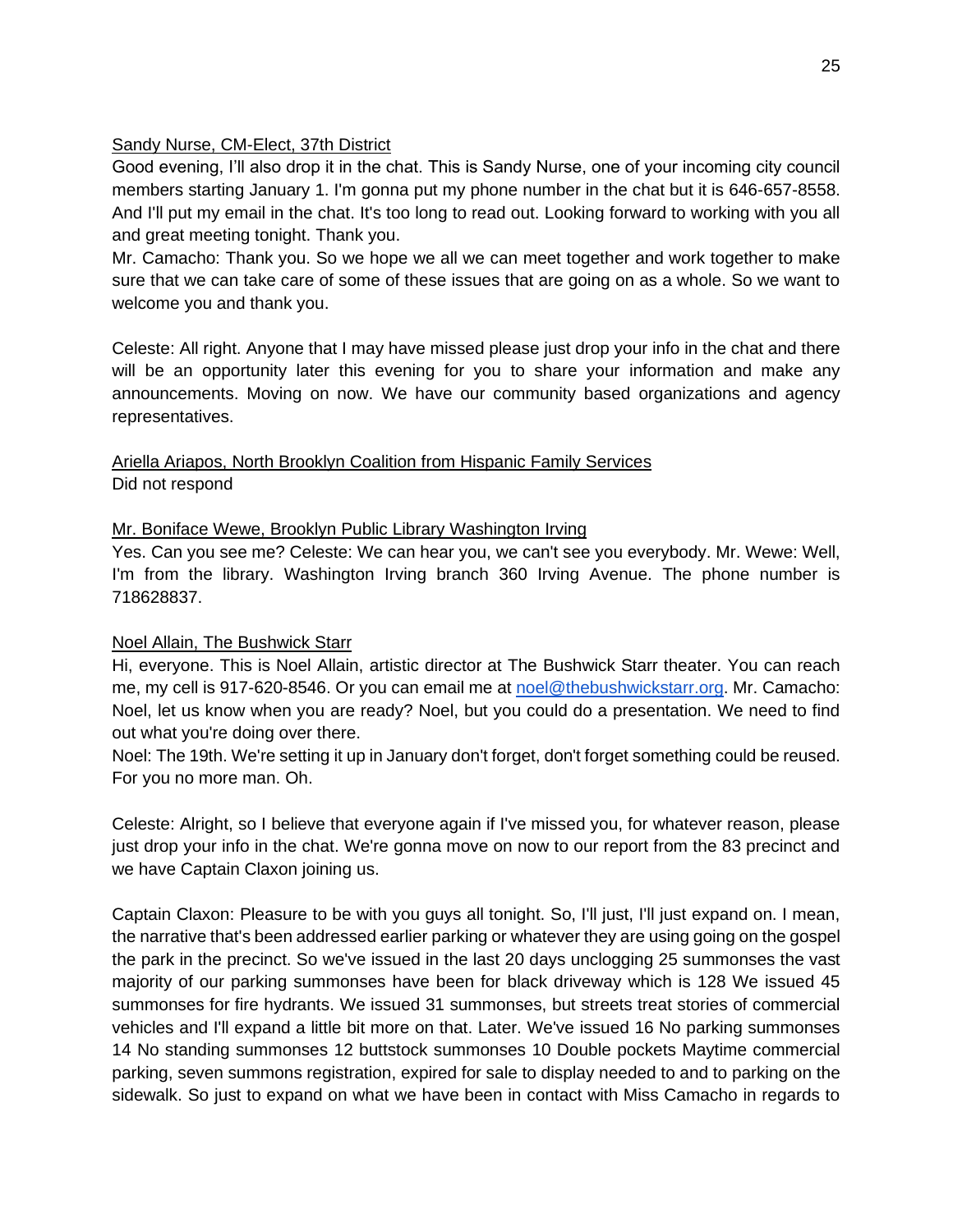the parking situation on Ditmars and Broadway. And I like to announce that within the last 20 days, 43 parking summonses at that location 37 on Broadway, and six six on bitness I'm sorry, Ditmars robots at the summonses then issued on Broadway. We issued 30 for the street storage of commercial vehicles. We understand that it's a condition with the trucks blocking up the roadway and just sitting there all day. So we did direct personnel to location just to make added observations of trucks being popped in extended periods of times, not allowing the pocket foot I get clients of commercial commercial establishments on Broadway. I know Mr. Camacho he made some attempts in talking to the owner to see if you can find another area for storage of these these trucks but you know, sometimes we just have to start issuing summonses and hopefully as you're pointing that way, we've issued violations on deadlines for nighttime commercial parking five of them and shoot storage of commercial parking on Dittmar Mars we issued one so a total of six songs is positioned on bit margin, and 30 was issued on Broadway. So that's what we've been doing to address that particular condition that was brought up to us by Mr. Camacho and will continue to move. Can they continue to try to address that condition moving forward and hopefully it will get better for the community and residents of push?

I'm sorry, just to put some clarification in the people that aren't black, made a formal complaint not personally to me but made a complaint to the community board. Now that it's committed to going over there. And we were me and Celeste one over there and spoke to the person trying to take first to speak to them to tell them you know, this can't be done. Yeah. And then we found out and we thought they were gonna do the right thing. And then and then the tennis came back and the people on the block came back and did the same thing. And just a reminder, in that corner, they must have Broadway. A lady was killed. And the reason why that corner has got to be clean. There's no parking in the corner because when they double park the trucks people cross the street, they don't see what's coming. So you can get really so those trucks have been parking there. And we're not talking about what truck we're talking about 10, 11, 12,13, and 14 trucks and what they are doing is feeding the meters and the stores that are complaining because nobody can go do their hair or go to the store buy something about the car because the truck chick or the princess. So we went there, they did enforcement. I just want to make sure that because he said Mr. Camacho said no no Mr. Camacho there was a complaint and we addressed it and we made sure that they came and made sure that they did to them. Thank you for probably misspoke. Mr. Camacho. You did present us with information that assisted us with the trust and that that condition just moved on and terms of price on our floor. Fortunately, I need to announce that in the early morning hours of December 10. Our officers responded to a section of Stanwick in my world and observed the male bleeding with injuries, stab wounds, multiple stab wounds his body and lacerations to his neck and he unfortunately succumbed to his injuries and passed away. So we are treating that as an active investigation of a homicide. Louis Ocasio, a 37 year old male is pending. So our squad is there when the final individual or the perpetrator that's responsible for this crime, if anyone has any information on that, in particular crime, please contact the 83rd precinct to help us with that. investigation that in particular homicides is going to bring us to seven year to date seven homicides and within the confines of a third precinct, which is an increase of two last year we had five at this time. So that's a 40% increase and we're looking to investigate that and hopefully won't have any more of those types of crimes happening in our prison. So what happened guys?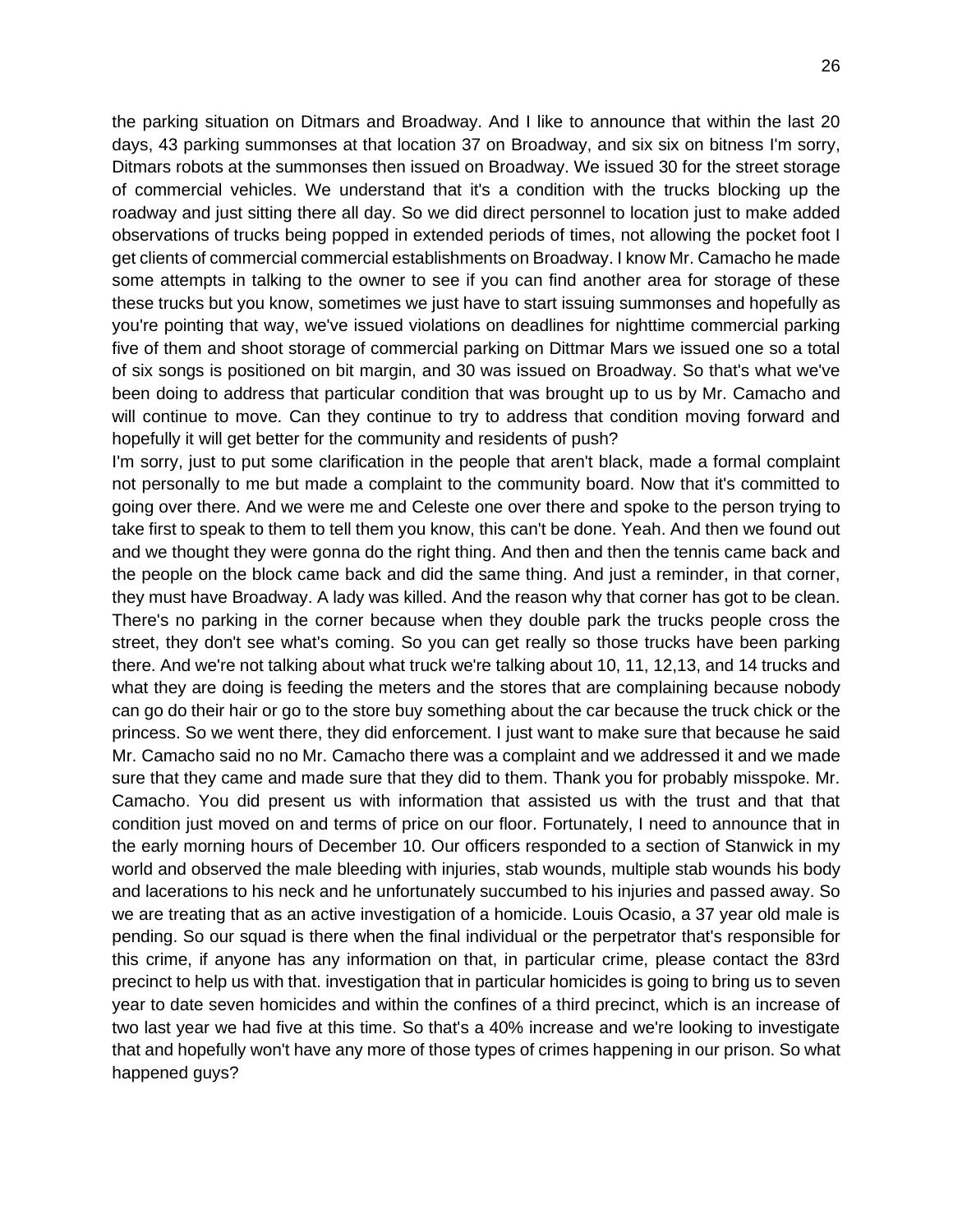Barbara Jackson: I have a question going back to the parking 31 parking ticket for the whole area. Captain Klaxon: No, no, I said I'm sorry. I stated that we issued 225 bucks in summons for the area within a 20 day period but for the latter, right, it's a long time.

Barbara Jackson: Now not only you could give me the books I could do. Captain Klaxon: We understand that parking is a huge issue and we get it. We try not to try not to hammer people in the neighborhood and the community. You know we go to vehicles, believe it or not, we show a whole lot of discretion. You know, people that just going in and out momentarily here just pick up something but they have no understanding if you're blocking traffic of individuals and we will have places to go to so you know we have to find an even balance. You're showing them a certain level of leniency on others and then also being able to have traffic flow expeditiously. So it is a battle it is actually talking to this uphill battle.

Fire hydrants on the block, and if you don't know that they're there, because someone is always requirements. So I hope there's never a fire. I would say if you do notice someone talking up I had coffee on one, we get complaints from three on one. We don't get the five complaints over 911 but we would get the 335 plates on the grill and we actually respond to those. I mean, as you know what but on personnel, we will respond to the jobs on a priority basis right in the queue, and we are going to get to them. And you know, if the vehicle is still there when we have a complaint, it's really not much discretion that we use and at that point you know, there's someone complaining about it. Good.

Celeste: Anything else for the captain? going once, going twice? Alright, there's one item in the chat. I just want to reference this. I believe this has to do with commercial vehicles as well. I believe Noel mentioned that they're having that problem on Jefferson Avenue and Wycoff. Captain Claxon: So we haven't heard about that one yet. But we'll certainly follow up. Look into Jefferson Avenue street Avenue. I'll look into that. I'll get back to you guys next time.

Noel: Perfect. And check it out. Make sure I take pictures. All right. Thank you.

Celeste: Perfect seeing nothing else. Thank you, Captain, for joining us and that will conclude this portion of the meeting.

# **5) District Manager's Report**

We will now move on to the district manager's report and my early holiday gift to you all is that I will forego my report this evening so we can go right into our committee reports. How happy is everyone? I thought you'd appreciate that. All right. Everyone: We do, we do.

Celeste: So our next item is our committee reports committee chairpersons please be ready.

# **6) Committee Reports**

# Arts/Culture/Technology - Dustin Sonneborn

Thank you. Okay, so I'm going first. Oh, yes, yes. Okay, great. Hi, everybody. Good evening. I'm just saying I'm the chairperson. I've been needing a haircut for two months. It is the last meeting of the year for next year. I will have shorter hair at the meeting. I promise so I'm going to keep it short. We have a good thorough write up for it. But I will summarize for the meeting. We had a good productive meeting this month or last month I guess. Netflix came, Amy Lemisch from the studio production called in remotely from her office in Los Angeles to explain some of the goings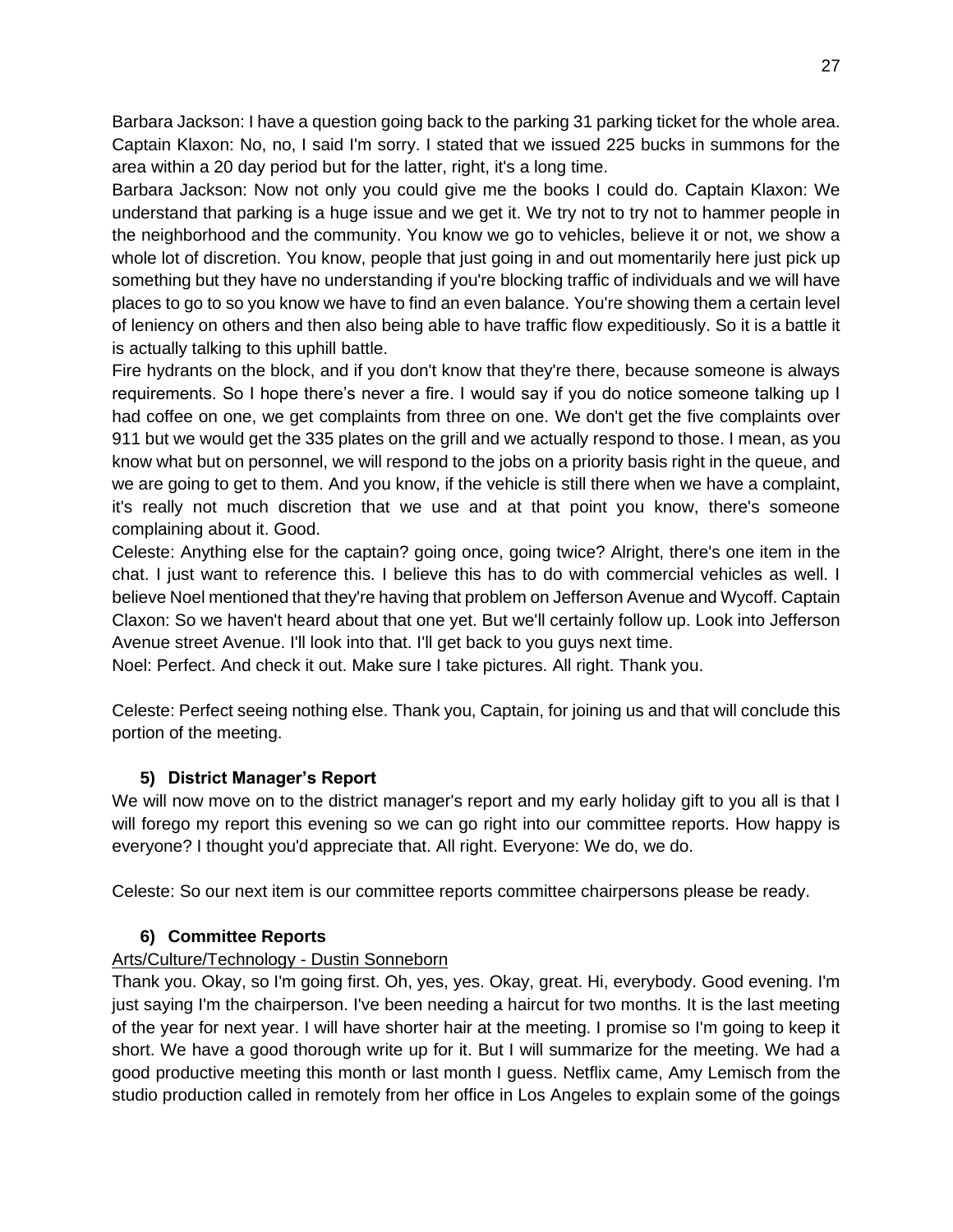on at the Netflix studio which is not in Bushwick but very close. And she talked about some of the things that

communities that they've partnered with for youth jobs and some more supporting communities etc. We tried to explain to her that Brooklyn is a very large area and that we would like to put them in touch with some of our local partners for those same things. So that you know, Netflix being here for the next 10 years can really benefit our community and as well as the wider Brooklyn community. We also encourage them to look at some of our local merchants for what they need and a restaurant for the catering and stuff like that. Because we think they will be a great community partner. They just need a little more information and help finding the thing that we are all quite familiar with. See, what else do we like? I said all that meeting information is up on the website. We also spoke about the ongoing project percolating with the bush regarding the Sanford Brooklyn history about doing some sort of archive project. We were informed that basically we'll have to find some sort of partner or grant to fund a staff person to run that which is something that we're working on and we'll reconvene about your next meeting. And I think that was mostly it for the meeting. Those are the main points and anything else more information we can find on the website. And if you're interested of course, please come to our next meeting.

Celeste: Excellent. Any questions for Dustin? All right. Seeing none. We'll move on now to our next committee report. Thank you, Dustin.

### Civic/Public Safety/Religious - Annette Spellen

Yeah, yeah, I'm here. Okay. Basically, we met on the night and we had a presentation by the Make the Road New York organization which is looking for volunteers to assist them with some of the work that they're doing. We also had a presentation by Sonny Joe and Mr. Goodman of the Legal Aid Society in reference to the knowing your rights marijuana legalization and that discussion was in reference to Cleary people's records for a marijuana arrest. And then we had the PSA three meeting, where we were introduced to the new commanding officer who was Captain Birchwood and the NCOs for the Bushwick houses were present for that. And I'm like Dustin, I'm keeping this short. three pointers on the website and you can look at it for those of you who are interested in the expungement of the marijuana arrests. You might find it interesting, you can go to my report or you can go to the Legal Aid Society and they will help you out. One thing you need to know is that the case has got to be 10 years or older. They are not doing young people, the young people's arrests are supposed to be expunged automatically. Any other information, contact Legal Aid Society. Any questions?

Celeste: Hearing none. Thank you, Annette. All right. We're on a roll. We'll keep it going.

# Economic Development + Permits and Licenses Committee - Desmonde Monroe and Melissa Carrera

Celeste: I believe we only had permits and licenses this evening. So if Melissa you want to give us an overview.

Melissa: Sorry, can everyone hear me? Yes. Perfect. Apologies. I will be off video this evening. I recently came out with a really bad cold. So my apologies for not being on. So the economic development and permits and licenses committee met yesterday, Tuesday, December 14 at 6pm.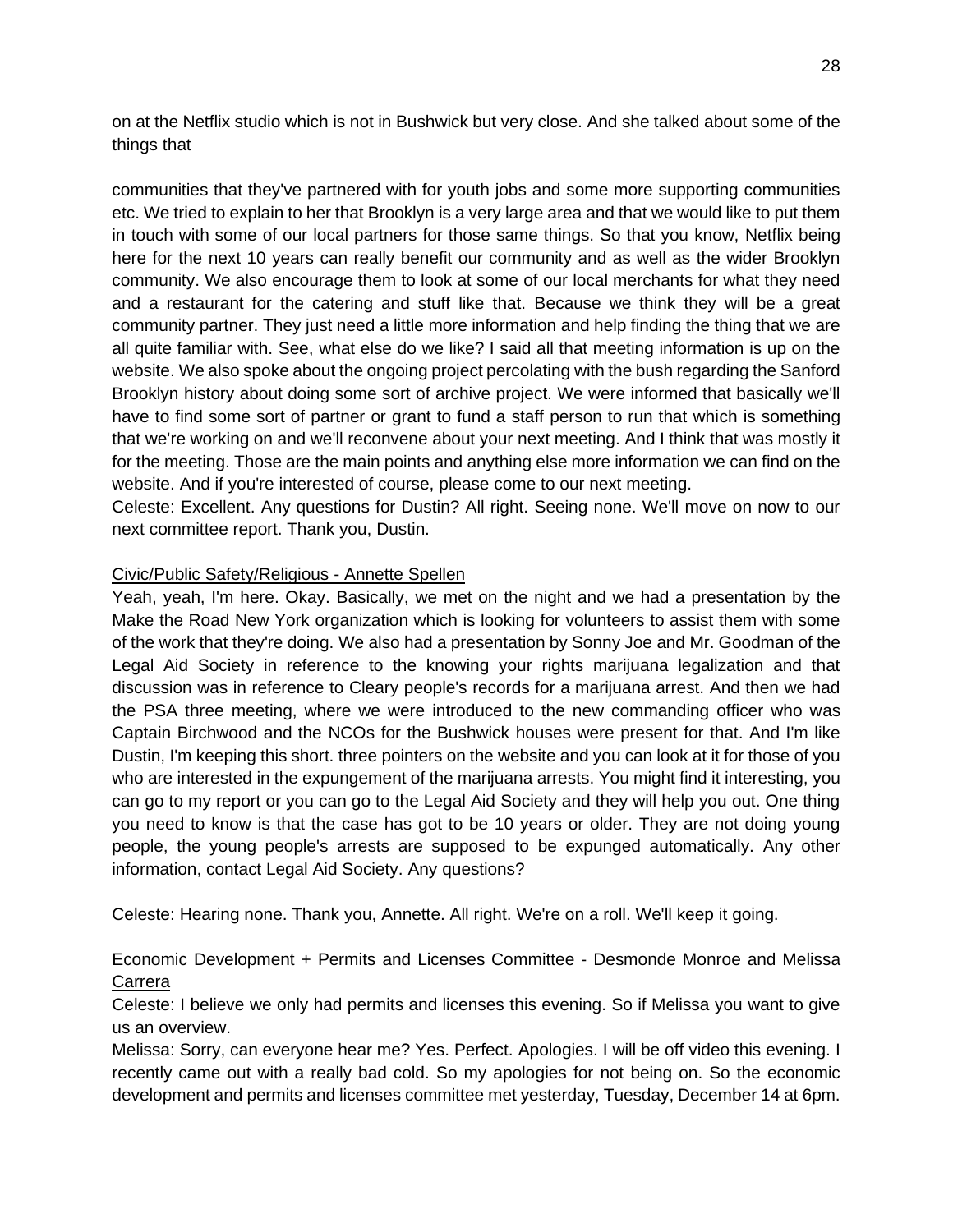We had two new establishments requesting a new State liquor license application review. I will go through those and be as brief as I can. You can find all the notes in our report. The first location is 10 Cooper Street like you for a new beer. And a wine license called Singularity cardboard LLC. The owners Amy and her husband have been part of the community and have opened up a comedy club in 2008 2019. And they're hoping to increase revenue by adding beer and wine to the space they did share. With us that you know they want to create an environment that is not too noisy too loud. They want to be respectful of you know, the neighbors and the residing businesses as well and they have done, you know, outreach to community local businesses to Evergreen all nightscape little skips east and working with community gardens on Cooper Street at Moffitt street. So their intended sales of alcohol hours are as follows seven days a week Monday through Sunday from 2pm to 12am. And the owners came to us and I explained to them that their application needed to be updated and they also included that I believe today they submitted an updated application with their intended official hours of operation.

And they're also, you know, comply with the stipulation of no sales of alcohol past 12am on Sundays. The second location was the Brooklyn Skyline former Starliner which is across the street from Popeye's and new Apollo if any of you are familiar with that area, right by the 83rd precinct located at 1446 Myrtle Avenue. So this is basically a new business coming taking over the license taking over the space and it's still very much in the drafting stage. The owner is planning and will return and plan to return to the committee closer to the opening day and provide detailed information about the business operations or menu, their you know, bar and seating and what that looks like will be available to us as we get closer to opening date. Their hours of operation are seven days a week, Sunday through Wednesday from 2pm to 2am. And Thursday through Saturday from 2pm to 4am. And of course I also informed them of the stipulations of no sales of alcohol past 12am On Sundays, as well as no amplified music and outdoor spaces. We try to stay uniform with what we communicate to businesses and be fair in terms of, you know, outdoor space usage of outdoor space and what we recommend for businesses to follow as well as the closing time of 11pm of any outdoor space because they do have residents living right above them. And that block is primarily residential. The owner did express to us that he has reached out to the residents above to the businesses and is starting to build community with everyone and is looking forward to working with CB4 and the following businesses I'm going to name. They came to the committee looking for renewals. The first location is crisis bar LLC located at 930 Broadway they have full liquor, beer and wine license and they have been operating since 2016 and submitted for the SLA or renewal of their application. And they were invited to the committee meeting due to 311 complaints reported by the 83rd precinct so if any of you have been to our committee meeting, we usually like to report out and check in on any renewal licenses with the 83rd this establishment received 33 311 calls of noise complaints here today, and usually the noise going past 10pm. So we want to share, we want to be transparent, we want to make sure that the board gets all the information that we need to make sure that we make informed decisions and suggestions to the businesses. The sales alcohol our stated in the committee are as follows five days a week was say through Thursday from 4pm to 12am. Friday through Saturday. From 4pm to 2am and Sunday from 4pm to 12am. And the establishment is in compliance with the no sales of alcohol stipulation after 12am On Sundays so the applicant did inform the committee that he recently did some construction to insulate the ceiling. Remove speakers of the walls and majority of the 311 complaints were made before any of the adjustments on site. So he expressed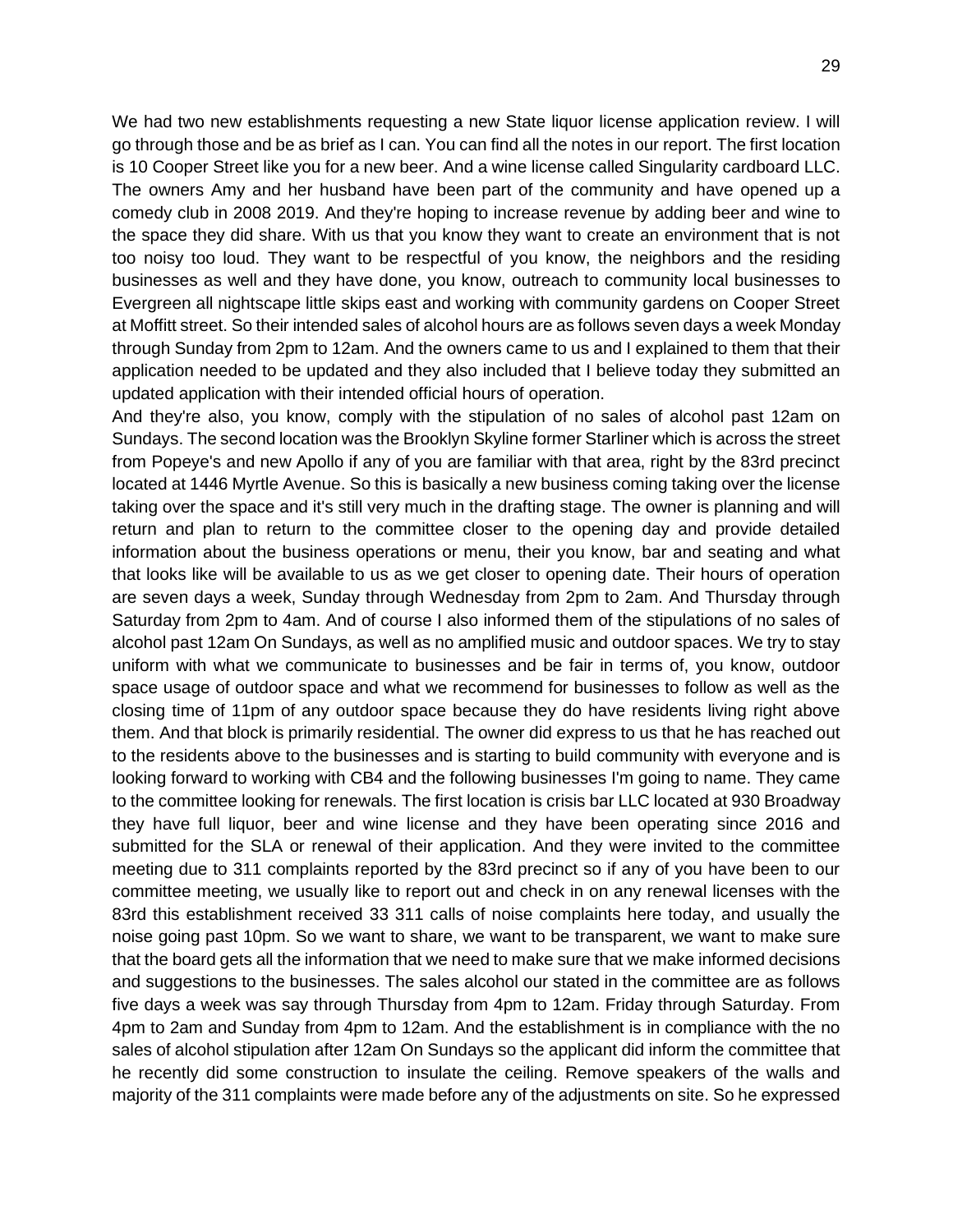to us that he heard the complaints. He made the adjustments and he's coming out to us, you know with far improved foundations for the space and we did also receive some photos for one of the board members in regards to the outdoor space of the establishment outdoor seating area, which looked you know, not really clean and not up to code, as we would say but we suggested that the establishment be reminded that spaces should should also be clean and to be mindful that this is you know a reflection of their business and also the owner did share with us that they will they have decided to remove the outdoor seating area due to a lot of homeless population occupying the space. And I will just say this one thing we have been experiencing a lot of complaints from businesses in regards to the homeless issue, which is a larger issue to address as a community as a whole but we do recommend for them to get in touch with the right service providers to be able to be the ones to come in contact with any any homeless folks who might be in the area of the pilot space we know as as the weather gets colder, there's no shelter these outer spaces sometimes provide a shelter for people who have nowhere to go. So that's just something that we have been talking with Mr. Camacho, Celeste about some other businesses on Starr Street.

The next establishment is next Mexicali. Yours Sincerely located at 41 Wilson Avenue, also coming to us for a renewal and they are a full liquor license that operates very differently because they share an address so they're sharing a lot so they are all under one license. It's very interesting. They've been operating since 2015. And they submitted for the escalated renewal of their application, and they came to our meeting due to 311 complaints as well reported by the 83rd priests. This establishment received 71 311 cause of noise complaints year to date, majority of them regarding the noise from loudspeakers in the backyard area. So again, we want to be transparent with the board. Make sure that you get all the information before you know we make any recommendations. There sales of alcohol hours are stated in the meeting that's followed seven days a week, Monday through Thursday from 5pm to 2am and Friday through Saturday from 5pm to 3am and Sunday from 5pm to 2am. And the establishment is also in compliance with no sales of alcohol after 12am On Sundays an outdoor area must be closed by 11pm. The owners I know. Omar I believe is on the call. They did let us know that they were unaware of the complaints and have informed them that they have been dealing you know with some tension issues with their neighbors that they've been, you know, try to be proactive in regards to some of the noise complaints and just making sure that they're doing their job of addressing the issues at hand. We did suggest for them to join us today to tell us a little bit more about what's been going on and to work with the ad for Christian and also worked with their neighbors to come up with a solution that can really address the issues that are happening. So those are the two renewals. Next up we have Salud Bar and Grill located at 1413 Bushwick Avenue. They came to us to inform us of their class change to the establishment so they've been operating since 2015. They're located right across the street from the CB4 office so many of you are probably familiar with this location. They will be including live music acoustics in their class change and just enhancing the experience of the restaurant. No significant changes will be occurring and they will still you know be within the hours of operation stated as per their original application. So Monday through Thursday 12pm to 12am and Friday through Saturday from 12pm to 2am and Sunday from 11am to 11pm. And also in compliance with no selling of alcohol after 12am on Sundays and the outdoor area being closed by 11pm. So I know that was a lot so I'll stop there and pause for any questions.

Barbara Smith: Sure. I think it's a market that's taken over the liquor license.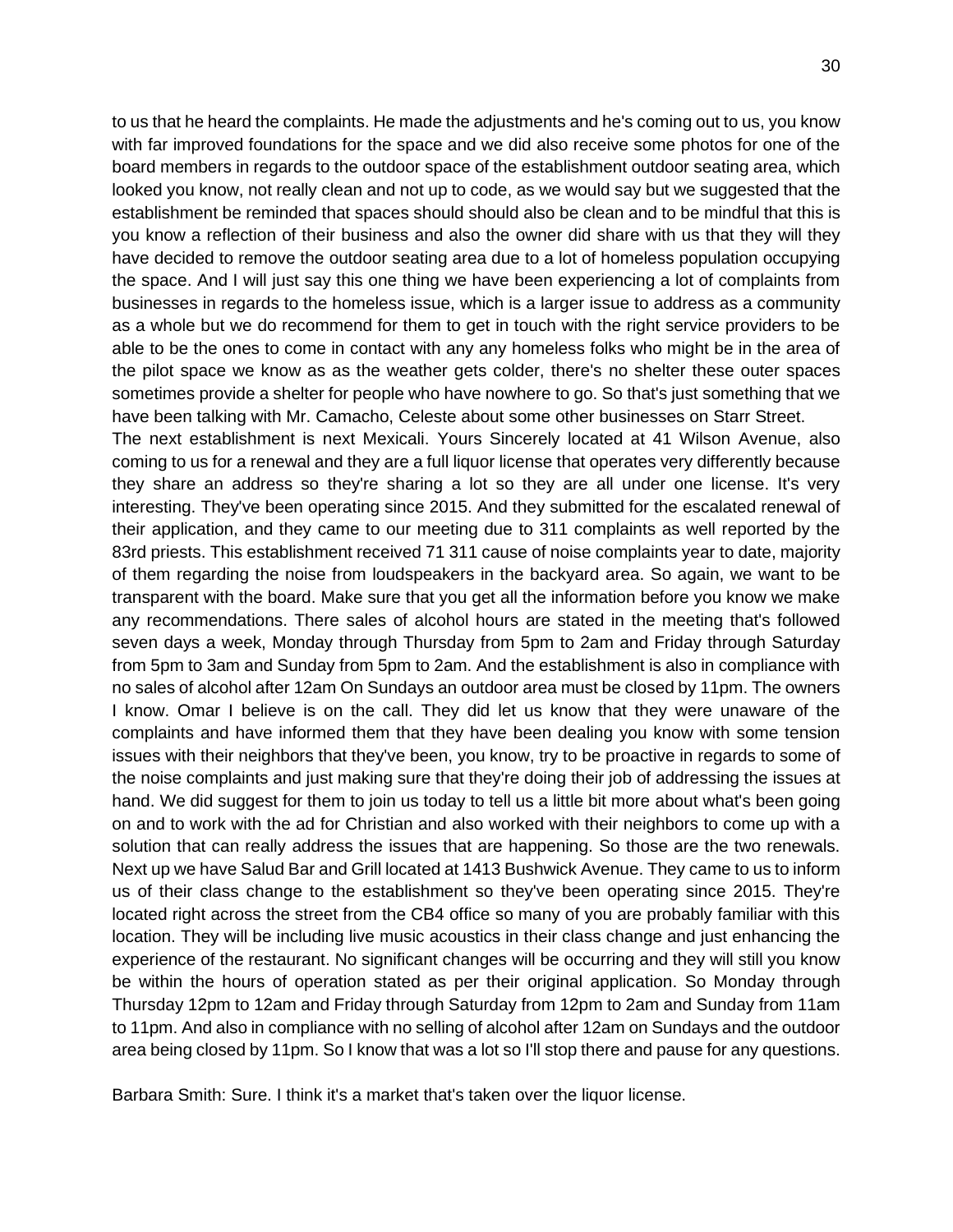Melissa: No 1446 Myrtle Avenue, the Brooklyn skyline, no. Other and that third one that I believe is Cooper and market. The Cooper is 10 Cooper Street is for a new application.

We want to take over the old paper.

No, no that is not that is not the one it's the second one the 1446 Okay, is gonna take over that whole nightmare in the old person's name or override his name.

He told us that he was he's planning to do a temporary transfer of license before you know getting a full license when they open that says flat

Yeah, all lines under the other name.

This is for a new license. This is for the Brooklyn skylight.

Celeste: So I believe Barbara what you're speaking to is a quote about what they may try to do because it may take a while for the new license to be processed. They may do a corporate change. I don't know if that's going to be fast tracked or not. I have no idea how the timing varies for any type of application at the SLA. But it's not unheard of for there to be a corporate change. Especially if the owner of the former establishment is leaving all together. So we would have to ask for them to be a little bit more specific. And then of course, if they don't have their actual documentation in order then we would be flagging that for the SLA. So but what the committee heard I believe was primarily the new application if I'm correct.

Barbara: Yeah. All right. Thank you. Celeste: And I believe we do have one of the business representatives on so if the board would like they can hear from them at this point in time. Is that good with everyone?

Barbara Smith: Hope we have more than one to keep in mind without Sunday woman said about all the little like alright, I just don't understand what I don't understand. I need some clarification. If he's working, he's applying on his own or is using the other person because he can't be using another person.

Melissa: So the establishment in the process will be applying for a temporary liquor license. And as this is a transfer application of you know, the former establishment they're going to apply for something temporarily. I don't know Celeste if you want to provide any more.

Celeste: We're not we're not we're not we're not we're not agree to any speculation regards to.

No, no, okay. Only the new application with the license itself. We don't deal with okay speculations or soon, so when he's ready, then he'll come back to the committee and address that he has it or he doesn't have so he alright. Thank you. So, what would you say to the committee to anticipate that he's taking someone I think he just gave them information. I don't think you're voting on anything.

Tim: If you can add Mark, and I believe we have one other representative here, Omar, if you'd like to say they're from the lunch area and your sincerity, but I actually switched the host. Back to you. Celeste: Oh, okay. Give me one second. All right. I'm not sure what Melissa requested, but if you would like to clarify, if you'd like them to say a few words about the establishment or exactly what you wanted them to speak on at the full Board meeting. Now's the time.

Melissa: Thank you so much. So we asked. The owners of the establishment come to the full board meeting with you know, some sort of explanation or you know, more detail as to you know, the large number of 311 complaints here. today. I know that the owners spoke with the committee, but I think it's also fair to have the full board understand the situation and get a better idea of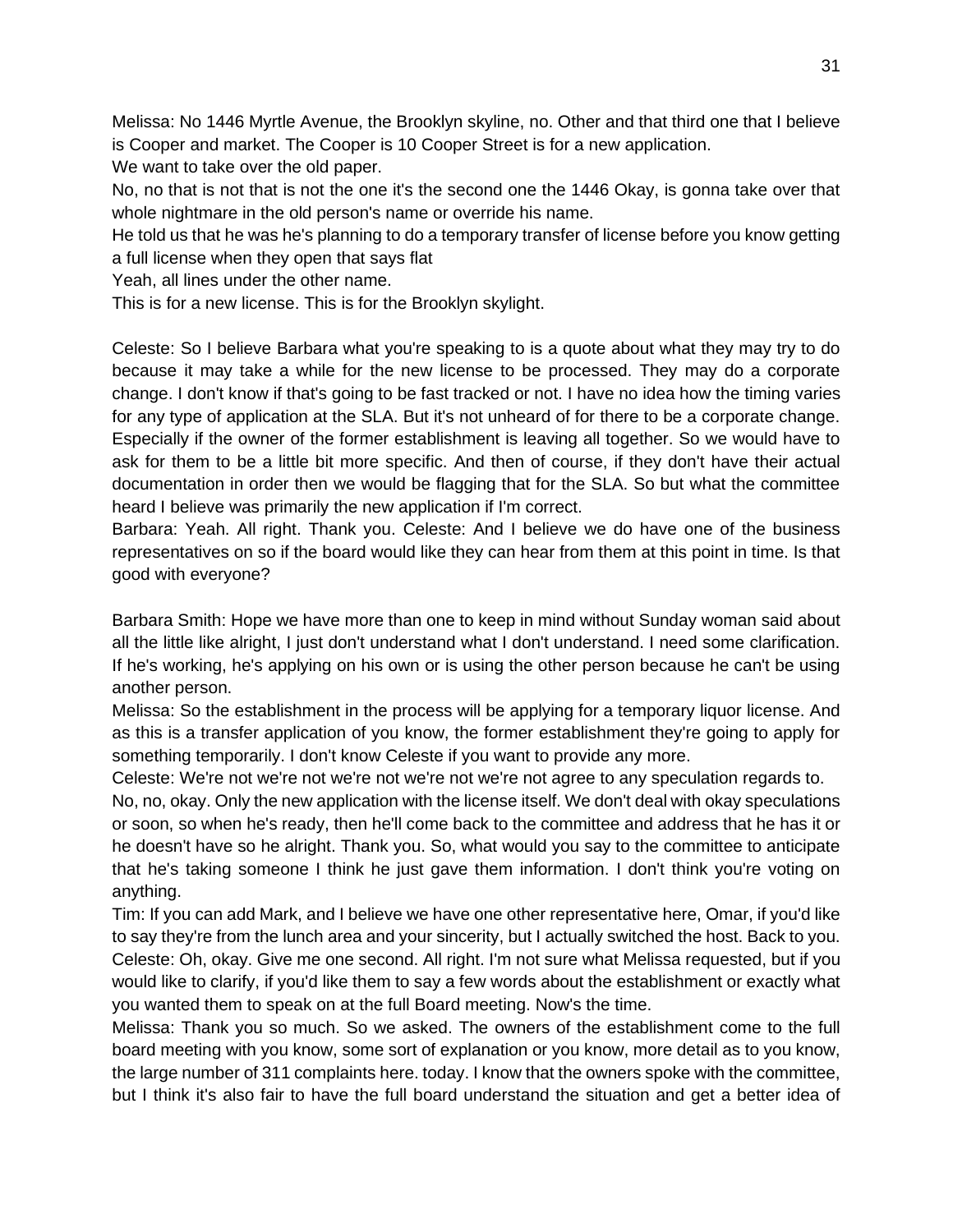32

where they are just to give them the opportunity to share on what's been happening at 41 Wilson, so we, as the committee decided to have them come to the full board to move forward with any recommendation. Thank you.

So who would like to speak first? Go ahead. Yeah, go ahead, Omar.

Omar: Okay, hey, how's it going on? Well, first, I just want to say thank you for having us here. My name is Omar Marika. I'm one of the owners. My partner Mark McDonald. He's also on and my other partner, Rich. He's also I don't know if he's on right now but we've been attending since the beginning of the meeting. Well just like to repeat what we discussed yesterday at the meeting. Well, first of all, and so, just a little bit of background about us and the establishment. We've been open since 2015. I started as an initial investor and I, me and my partner. We took over two, two years ago, right prior to the pandemic. The bars are a military veterans with the military back home bar, where my partner is also a first responder. I was myself both from the firemen who worked in the Lower East Side. So we're not trying to like, you know, we're never trying to bother anybody or disrupt the community in any which way or form. When we first took over, I made it a point to introduce myself to everybody living above us. And I told us that if there ever was an issue, they could please reach out to us that way. You know, it wouldn't come to a point where we would get to make a complaint or anything like that. The only person that we ever knew that had a complaint was one tenant that lives above us that reached out to me, even prior to me finding out about all these complaints, and we were working it out. This was like three weeks ago. So prior to me finding out about these complaints mean him when we were working it out. We had a meeting with the owner of the building and we basically took steps to correct the situation. We disconnected the speaker that was closest to the apartment. We also went out with the landlord and we played the music so we can all agree on a level of noise that is comfortable for everybody that's involved. So we took care of that. And this was things that were going on prior to us finding out about all these complaints. I also went to the precinct when 2021 we took over, but it was at the height of the pandemic. And there was no one that I could really speak to. They gave me a card which was a police officer Gomez, and I think police officer faux pas, but that's all I ever got from anyone in the 83rd precinct. Once I did find out about the complaints, I went over there. I spoke to them. They came to the bar. They saw what we're all about to see how we operate , to have a better relationship and to have my number now in case we ever do have any other incidents. Also, we posted signs on the back patio at the bar, too. Just to let people know to be mindful of the neighbors and we will continue to bring everybody inside from the back from 1030 between 10 and 11. Usually by 1030. We start pulling everybody back in, but we've been doing that always because we always knew that 11 is like you know the cutoff time other than that that's pretty much all I had to say to say just my situation.

Celeste: Any of the other owners, Mark did you want to say something?

Mark: Yeah, thanks, guys. I know that for you guys. The main concern is kind of just the sheer volume of these calls. And so one of the things that we established yesterday is that we want to work with the precinct to narrow down exactly how how many people were making those calls, because for us, it's kind of it's kind of difficult to believe that we could be this much of a disturbance to this many people because we're known in the area as a date spot. Most of the people that review us on Google mentioned the atmosphere of the place. It's really not an allowed establishment I know. Melissa, you mentioned earlier that the majority of the complaints were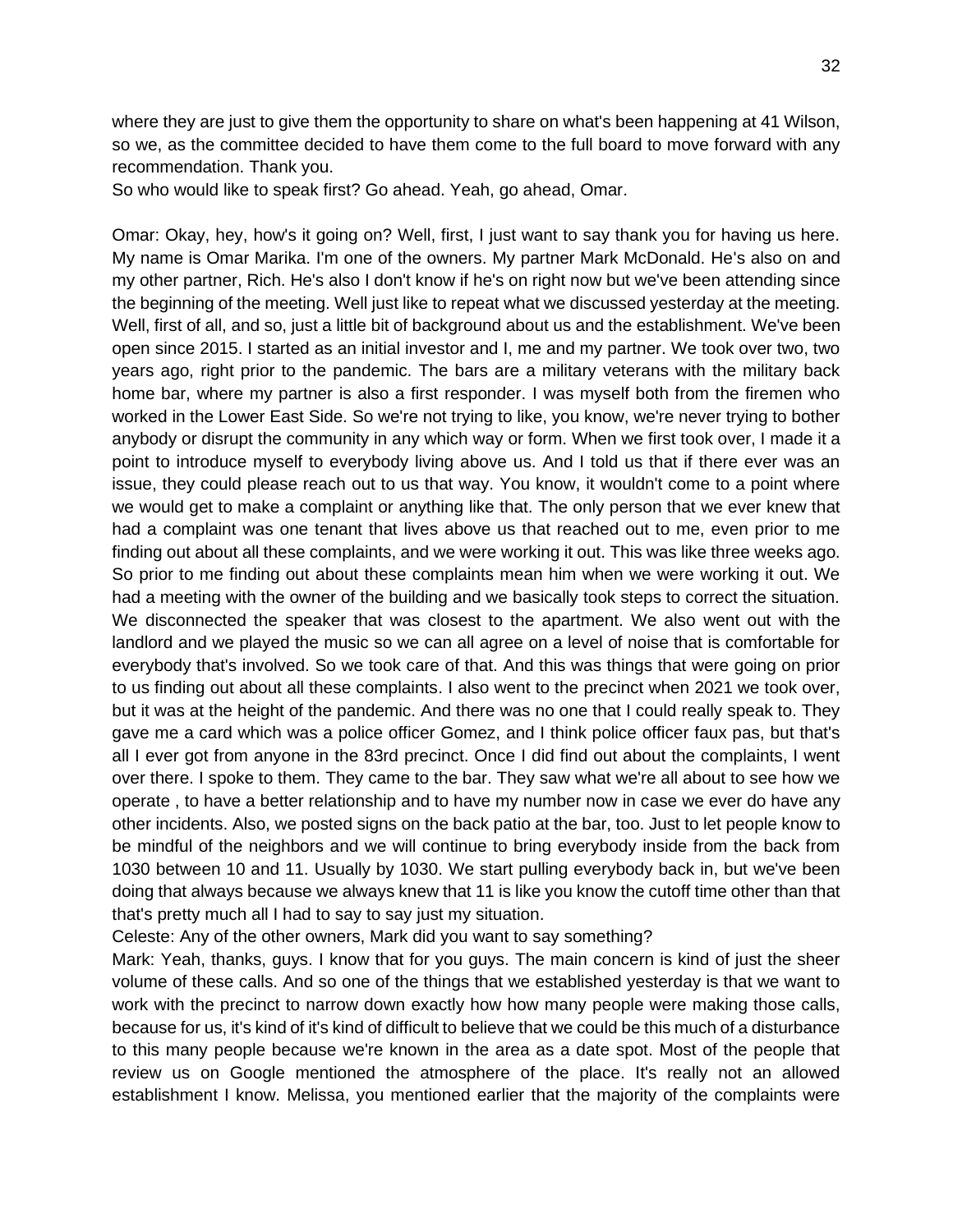about the amplified music in the backyard but I actually went through every single complaint from the beginning of 2020. And the majority of those are loud talking so just for a reminder to maybe take into consideration the fact that for a lot of this time, we had no indoor service whatsoever. We chose to wait until they increase the capacity from 50% to 75%. Indoors. And we also have a bus stop in a fire hydrant in front of us. So that basically meant that the only way for us to do business, aside from when they allowed the liquor to go, was keeping people in our backyard. Unfortunately, we really have no idea who is making these complaints. But I think that that kind of has fed a lot into it because there was a long time where that was the primary point of service for everybody. And I don't know so I'm kind of hoping that maybe we can work with the 83rd in sort of narrowing down and trying to potentially get in touch with whoever is making these complaints because I think if we were able to speak to them in person, we could probably come to some kind of agreement. It's just I know that analysts have both been to the establishment before, maybe they have some kind of way of corroborating what I'm saying but um, we yeah, we really don't consider ourselves much like an event. We're allowed space. And I don't know we're hoping that we can just work this out with whoever is making these calls.

And that's something that's something that I did speak with the 83, with the police officers he said that they are going to get back to me because what they like to do is to kind of like mediate so they're gonna have a way to narrow down the calls. And what they told me that they'll usually do is they like to reach out to that person and say, Hey, you want to reach out to this person and then kind of like we can work it out. Because Believe you me if I would have known if there would have been by tank like three four complaints. If I would have known it would have never gone to 70 but if no one comes up to me that I'm not going to know, you know, like, like, like we said the only other individual that we've ever had. You can speak to him. I can give you his number as the guy that lives above. And he's a gentleman. We've been working it out. He reached out and texted me. We reached it. He reached out to me and you know, we'll you know we've been working it out. But other than that one person I don't know who else calls it. You know, the other thing is, I don't know if you're familiar with the area, but there's a bodega on the corner. And there's a person that lives in the area that comes with a speaker from time to time and just people to hang out in front of that bodega and they're blasting the music and sometimes, you know, people call that in and they just say the address and it gets, you know, if you look at all the pause, it just says 4141 Wilson, and some of them say commercial, some of them say residential, you know, so it's just like, I don't know, like, you know, sometimes there's another car that comes and he pulls up to the front of the bus. And he's blasting his music too. So it's like, I don't know if they're tying, like Mark was saying like, it's hard to believe that all of these calls are also just coming from us. Because if you look up our place and look up the reviews, it's just like a date bar, you know, it's like a couple's bar. It's like it's rarely like it's not that type of place. You know , another thing that they said is that they've never really mentioned anything as well as because we've never had a fight and never had an incident there because it's just not it's not that type of place.

I just wanted to make sure that sometimes, you know, the backyards and my echo. You know, and if you have more than one person, sometimes he may have people walking in the bracket standing in front of my house and talking to him or their conversations. And then I'm sleeping and I hear all the conversations. And then I open a window and say hello in front of my place. Could you chat over there because I don't need to listen to your conversation. You know, we're saying sometimes the small area and echoes in the spa, could you say first you said that all the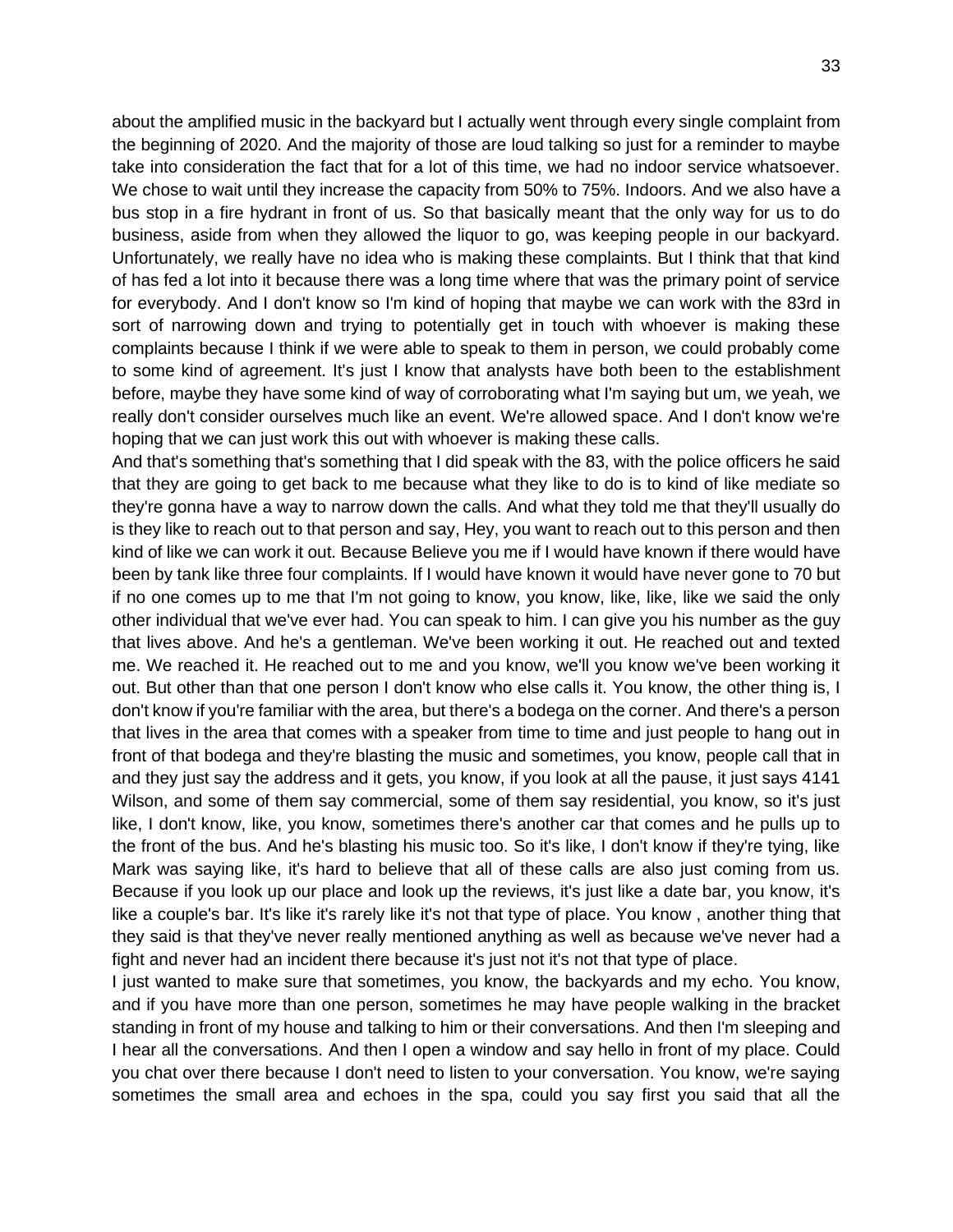complaints were based upon people talking and now know, talking loud, sometimes when you talk loud, and people they hear especially some of the areas there so we want to make sure that you stated that you use use you using this license for two years before you apply for your own.

Now we were on the license already because we want to, like we were investors at the beginning. So we were on the liquor license from 2015 since the day we opened, it's just that some of the partners that were before us, we basically just bought them out and then we took over in 2022 the license under one person can meet the license under 500 People they give one person the license. Now there's a couple of people that turn the license.

There are a couple of big ones. Minuses then yes, three. Three of them are here. There's three. The three of them are here. Are they down and the rest of all? It's both. Both.

Celeste: Well, so respectfully, everyone. I just want to say I put it in the chat, a time check. We do have two other committee reports. I want to be mindful. I also want to thank everyone for being here this evening. I know that this is a conversation that was had last night at the committee meeting. I defer to Melissa Mr. Camacho but I just wanted to let everyone know.

Melissa: No, thank you. So I want to be mindful of time as well. Just wanted to give the opportunity for the business owners to just explain a little bit about what was going on. And also, you know, in terms of thinking about how they want to move forward with the business. I personally have been there and have had food there. And, you know, we don't know acoustics and how things work. And I think that it went really well yesterday at the meeting. We don't know how someone else is receiving the noise, right? There's no way that we can control that. So all of that is to say, you know, we will get to recommendations further down. The only other thing coming up at the meeting was just a quick announcement. I know Celeste and I have been talking about having the 83rd community affairs unit join future committee meetings to answer any questions or concerns and to be that resource in that space, hopefully for next year. So that's just something that we have been talking about going forward. And that sums up my report. Thank you to everyone who has questions they should attend to the full board.

Celeste: I'm sorry. Jo-Ena has something and Barbara I didn't catch what you just said.

Want to finish? Barbara: The members of the board can ask questions. We shouldn't avoid them to the full board if we people. Right, although we should have been able to ask them questions. Now you're saying we're short on time?

Celeste: Not what that was just a time check Barbara but now's the time for everyone to ask. questions when they were speaking earlier. No one was able to ask questions because they were still speaking about the issue. So now Jo-Enat raised her hand. So we're in the question portion for this report. Now that it's concluded.

Jo-Ena: So we think that meeting online allows me to look at Google the address and get a look at the community. And I'm seeing that those are mostly residential, even though it's Wilson Avenue. There are private houses in that area. There's residents on top and I can imagine you know, living on top of a bar restaurant, and you're going to hear noise, and that's where people come to live. And most of the people who live in those types of buildings cannot afford to go anywhere. We know that that's part of that history, a part of the complex of Bushwick. And for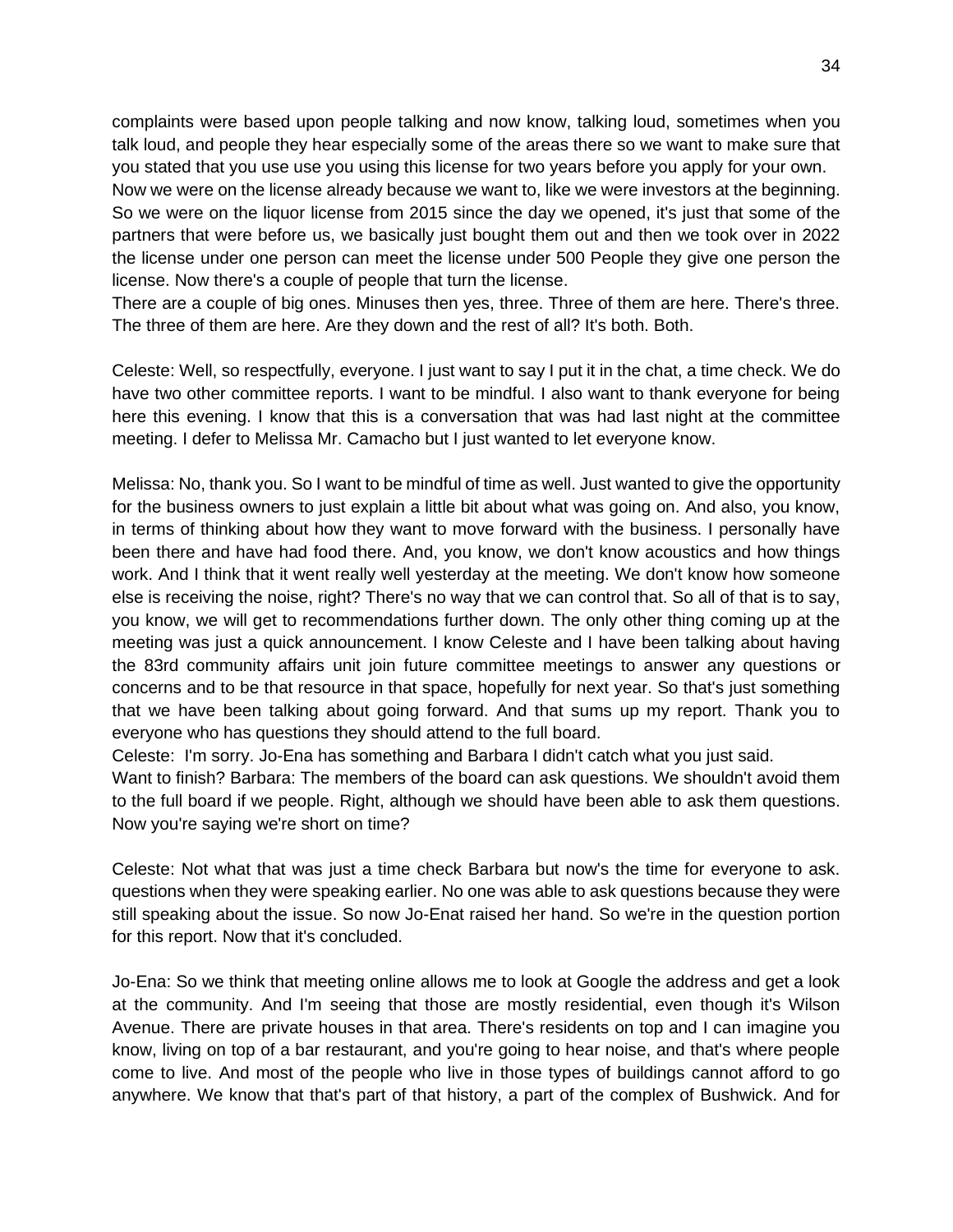people to say that they're investors, I want to know and even though it's probably not a legitimate question, where do you live? And why do you decide to build your business in Bushwick into a residential area where you're inevitably going to be disturbing the neighbors? There's no way you can avoid it and you can say that it could be the drive by car and it could be this in a bar restaurant and taking my date to the date bar. People are going to make noise and they're drinking, it's inevitable, and I don't see how you're going to solve that problem. If the residents, our job here in the community board is to represent the residents of Bushwick. And we, we, want people to come and contribute to the community. But I don't see how you're going to resolve that problem. And if you've got complaints about noise already, that we have to start with the residents because it's not just you. It's going to be a growing problem in our community. And that's what happens about that.

Omar: I appreciate that man, but I actually have deep roots in Brooklyn. You know, my father when he first came to this country he came he lived around the corner from that been talking about Bushwick center, and I'd say around the corner from that bar, my partner lives. He's been living there for about 15 years. And my other partner Mark McDonald was also the manager down the block. Yeah, I live right around the standard. I'm just answering your question, man. Thank you. I appreciate that.

Celeste: Any other questions, comments? Gone once gone. Melissa:I got that maybe we need to give respect to both to investigate this a little bit further. You know, people have to have businesses in the area in addition, some respect is due to the residents but you know, if there is a commercial business on the bottom of a building, certain things should be expected and that football is there any kind of, you know, business like that a restaurant, it's certain noise is to be expected. That's a given. So I think maybe what they said is true is finding out if this may be one person that's making repeated complaints, or is it a lot of different individuals making complaints and going from there? I don't think we could just make assumptions and go with that. You know, certain things are expected and we have to respect both. It's a community. It can't just be for one and not the other.

Desmonde Monroe: Thank you. I wholeheartedly agree. Next one is for Omar. Even now that they know that this is an issue, are you guys gonna invest in engineers to come in and stick a look at the space and make mistakes to possibly come up with a solution?

Omar: Guess we're actually working. We're doing that right now. So the first thing that we did was disconnect the speaker that was right above the tenant that we know about because he came to us. So we took care of that but we're going to move we're actually going to move the speakers to keep it lower. And we're waiting to wait for the 83rd we're going to get back to them to see who is making these calls. So we can try to work it out. You know, another thing that I wanted to mention is that we've been vandalized five times in the last year which we reported to the police two times they broke in three times they just broke our windows for no reason. A couple other times someone was putting feces on our lock. So there's you know, we don't know if this is tied into that one person making these calls. I'm not saying that, that that's it. You know, I'm just saying that. If I know I, you know, if someone comes to me, I'll work it out with them. I'm not, you know, I don't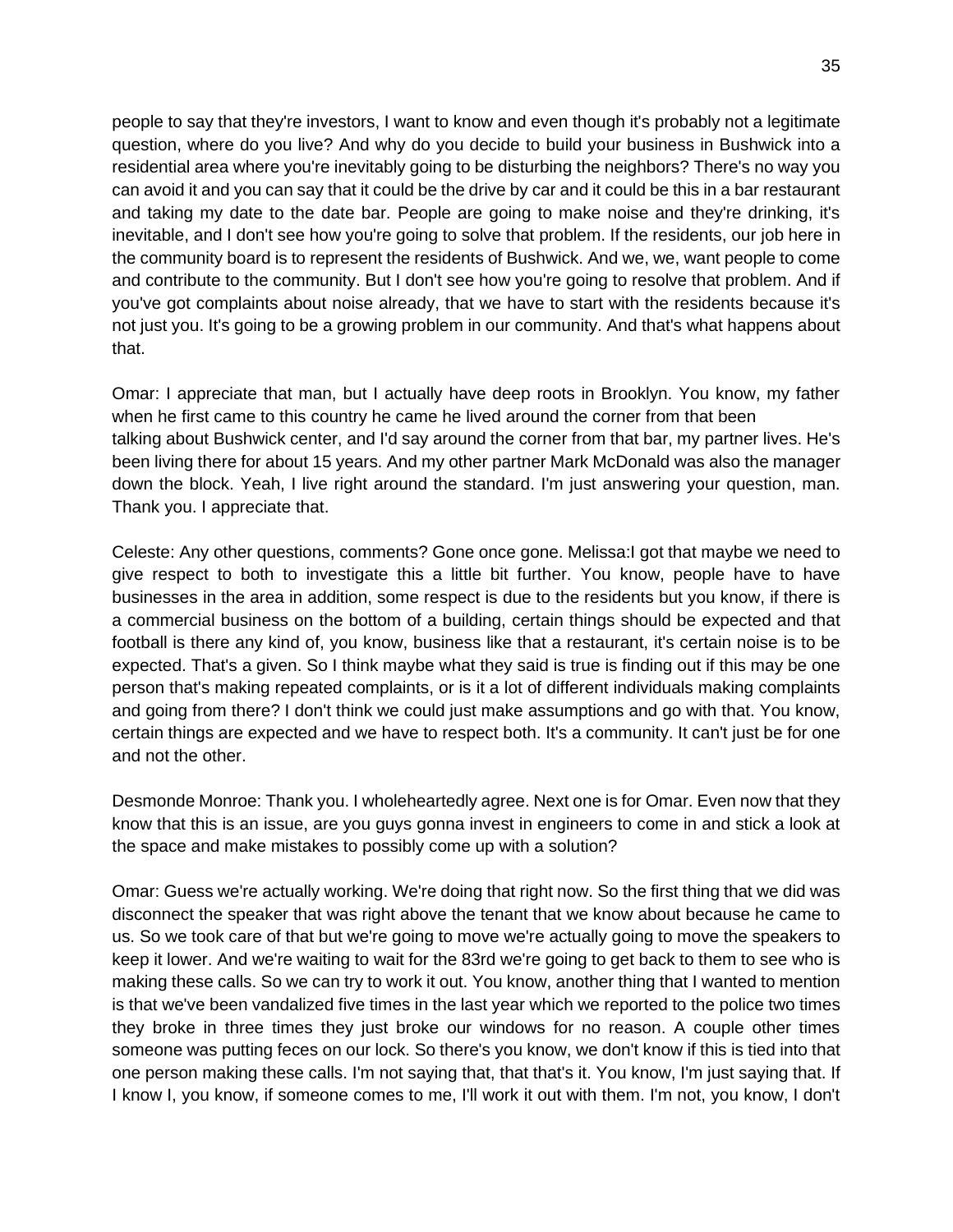want to you know, I don't want to bother anybody. I don't want to have problems with anybody. I want to respect everybody. In the community. You know, that's not that, you know, I'm not we're not trying to disrupt anybody, but if it's, if I don't know who it is, or if it's someone that's doing it maliciously, you know, like, you know, breaking our window. I don't know what to do.

Mr. Camacho: But Captain, if you want to speak well, we're gonna get a hold of the captain to make sure he coaches the establishment to speak to him.

Celeste: I was trying to type into the chat so we did get a question: where's the 83 precinct on this? I was literally writing the 83 community affairs unit. If folks can just mute if they're not speaking, please. Alright, just give me one second trying to juggle multiple things here. So the community affairs unit office. I'm sorry. Yeah, if I can just finish my statement and then everyone can speak again. They indicated to the board's office that they have no objection to the renewal application after they met with this applicant, period. Everyone can resume speaking.

Annette: My question is do they have cameras up lately? Has somebody you just pissed off and that person is harassing you said you say you talk to the tenants, and you work things out with them. So there's maybe maybe you pissed off the bartender or somebody's pissed off someone and they're the ones that are asking you if you have cameras up? It helps the police out a lot. Mark: Yes, ma'am. And after the incident, we put, we put cameras up so we do have cameras now, which is another thing that we were willing to give access to so you can see, you know, you can see then you can hear and you can see how late we stay open and how you know we're trying to be very transparent. So you can see that we're not actually as loud as it is as it seems to actually be you know, cuz I know 71 is, it's a big number like I was even shocked myself. So but, you know, like, about your questions. We do have cameras now that we didn't have before. We had about I think after, you know, during the pandemic, you know, we didn't know if we were going to close or we were going to stay. It was a very difficult time for everybody. You don't have you know, a lot of the staff left it was so you know, we didn't have the funds to put cameras you know, to be perfectly honest, you know, they're very expensive and at the time, we didn't even know if we were gonna keep keep going or just close it down. So it was until like, it was just more expensive replacing the glass because each time they broke the glass was like \$300 that we were like, You know what, we got to get cameras, you know, we gotta we gotta have something. So, now we have cameras to move along. So I just want to add one thing really quick.

Just a little bit more context. As I said, I went through every single complaint. And I just let you guys know about 60%. Celeste: So Mark, yeah, I just want to echo what um, so let's say can we move on just in the interest of time to that? Mark: Yes, of course, shortly. Yeah. So and just one second was muted.

Celeste: So just so folks know all of the complaints are publicly accessible. If you go to NYC open data. I'm also happy to share these if you too, would like to review them line by line. Again, these conversations are had at length during the committee meeting. This is really an overview of what's happening in the committee. We want to thank everyone for attending if your question was not answered, we absolutely want to help you with that. We also want to be mindful of time, so please feel free to reach out to us, to Melissa, Mr. Camacho and we will make sure that your message gets to this particular applicant or we do address it. So thank you, everyone, and thank you to the board members that are also chiming in on the time checks. Okay, so if there is nothing else we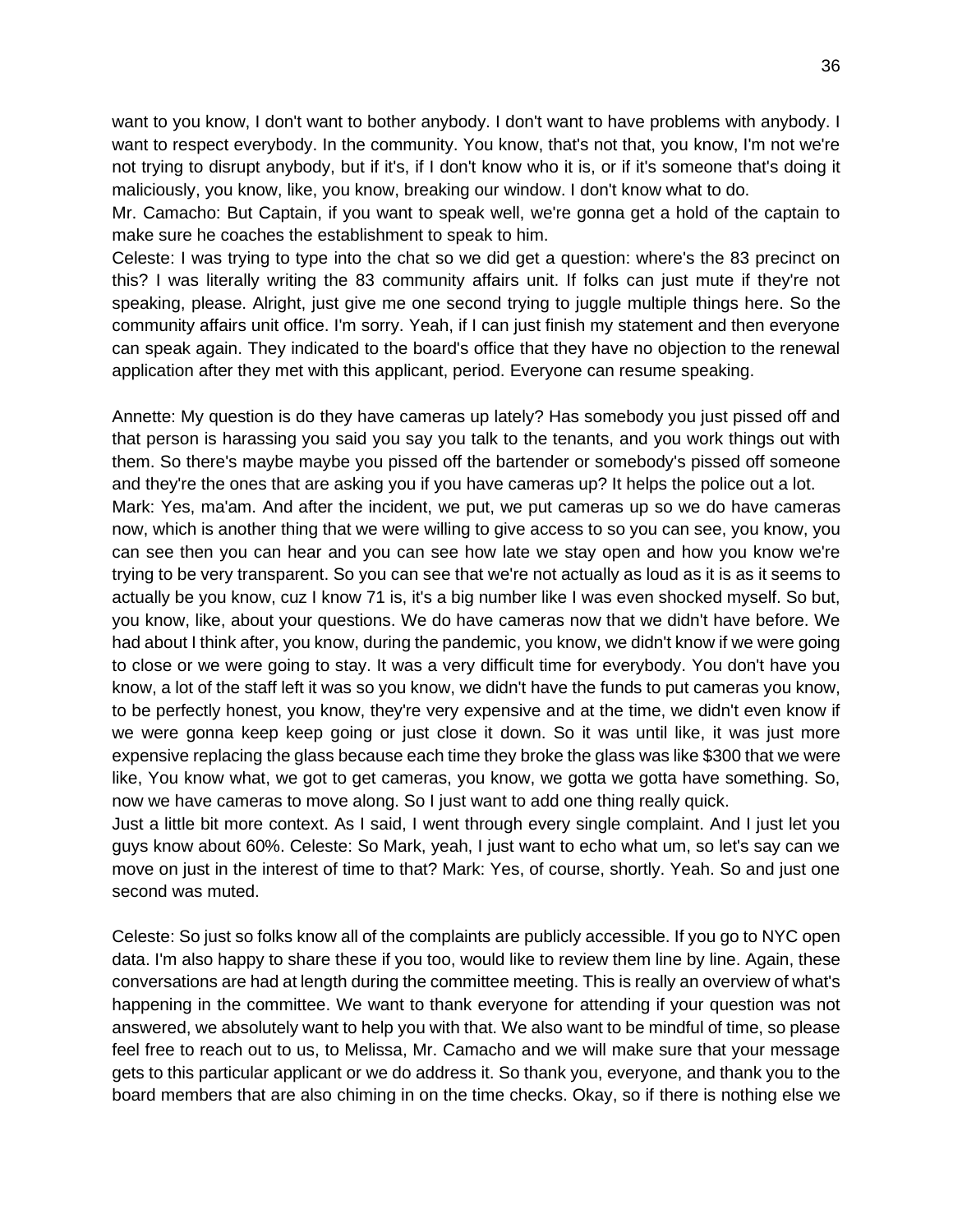will move on now we have two other committee reports this evening. I would respectfully ask those chairpersons if you can please summarize your meeting on a broad level overview. All the details are available in those reports. And with that being said we will move on to and with our housing and land use committee report.

#### Housing and Land Use - Anne Guiney

Thank you, Celeste and everybody. I will keep this very brief. The housing and land use committee meeting was on November 30. There was nothing to vote on. Because we owe it this was informational on a lot of levels. But these are two big projects that you're going to hear a lot about in the future. So I'm not going to I'm not going to go crazy on the details and then notice covering number one 747 evergreen that is evergreen between Chauncey and killing it is currently a use mostly as parking or low level manufacturing. The proposal is to turn it into a 239 unit building. This development team has worked with the local neighborhood groups the Pilling street Association Cooper Street Association, brother John from the local the Episcopal Church. And they have worked for several years on this, the last couple of weeks has been our first as a community board, our first hearing anything about it in a formal way. So I attended on November 18. An informal meeting with the current street residents and also the developer just to hear so I was just in a purely listening capacity just to learn more about it. Then on the 30th they presented it to the housing and land use committee. It was a will say this is a manufacturing residential which is something that we take very seriously and do not necessarily want to approve. And the whole, the whole community works can hear a lot more about it because they're just in the beginning of the process. What we saw was very impressive in terms of the affordability levels, the affordability levels, the bottom levels was 16% Ami, which for a one bedroom is a \$283 rent, and the highest levels were 77% Ami and for a one bedroom that's \$1,600.44 One bedroom, right? It's a mix of one, two and three bedrooms. So again, this is I will be honest, I have a lot of skepticism about MDR projects, and the whole you know the the housing and Lynch committee listened very closely. They haven't even started the process. So the whole board is going to be hearing a lot more about this project. But the affordability levels were impressive. It's also a much bigger building than is there right now. One building is eight stories. One is 10 stories. It's right up against the cemetery. So I think this is something we're all going to be paying a lot of attention to. We're going to be talking a lot about it. We were very clear to the developers that you know there is a process and the community board is a part of it. And every single person on the community board is going to want to weigh in on this. And so we're all going to be hearing a lot more about that. So yeah, Mark that down. 747 evergreen, lots to talk about in the future. The other big issue was 1325 Broadway at Linden. Mr. Camacho and I have been sort of trading off. He then had a meeting last night that this is the building he mentioned. That is as of right, as the old Avellar Hansley garden. We've mentioned it several times in housing lenders committee reports and then committee, full board meetings, which is that it's a very large site so there as of right in that they don't need to go through the uer process. However, there was a deed restriction about open space and parking. So there was a lawsuit from EDC, the Economic Development Committee because it was going to be surface parking. And the developer has come back and said they're going to do underground parking. EDC has now dropped that lawsuit. There's still a lot of concerns about this project. Mr. Camacho went last night. I had to go to the economic development committee meetings. We did a little tag team. One the other so we're going to be hearing a lot more about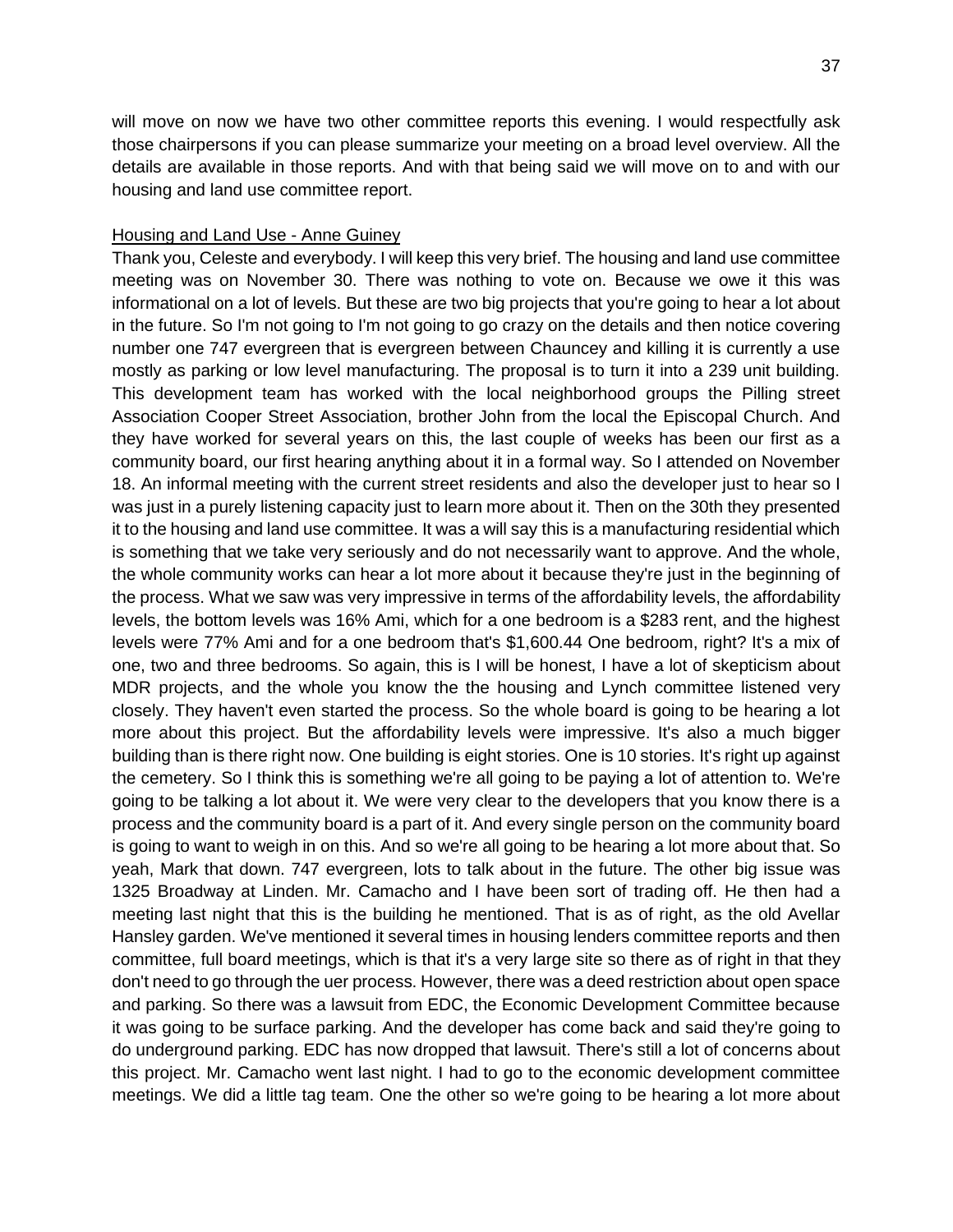this as well. And there are some serious concerns about this. A bunch of Miss Williams I know is attended a but both of those meetings I attended via zoom the Saturday meeting, which was really just a pregame for the meeting last night and I believe Ms. Williams you are either direct butter or very close by and I know you have a lot of thoughts and concerns about that. It sounds like we are not there. There's no vote we can make on this tonight. So we need to make space for the concerns of neighbors. Tonight might not be the night just because of our timing. But I think that maybe Celeste we can put that onto the agenda for the full board next month if that is possible, or at least back onto the housing and land use committee because I think there are neighbors strategizing saying, Okay, if we can't fundamentally change this project, can we at least fight for more open space more affordability more, because right now their affordability sounds like it is rock bottom minimum. And so if they are going to be able to, you know, through the existing land use rules, be able to build that project. We still have to fight for our community and our residents as much as possible. I don't think I there's no not really any good news on that one. Mr. Camacho gave a full report on that. But I think that those are, you know, one project is much more playing than the other. These are two projects we're going to be talking about quite a bit in the next few months, even longer. Finally, the last two things were the groundbreaking on three things on the wrangled senior housing that assembly member who mentioned 10 Monte street 197 units of season senior housing, that is the really the, you know, one good thing that came out of the Rheingold rezoning that I think a lot of people have thoughts about and there was also a FEMA assistance meeting to allow people who are living in housing that was damaged by Hurricane Ida to get some assistance on that. And then finally, the tax lien sale. Tomorrow is the last day for people who have a tax lien on their building to either apply for hardship applications, make a payment plan or just pay the bill. So we just started scrambling. We were to be honest, we were sort of hoping the electeds would have met some of these calls and done some that are reached because they have in the past. It's between the election cycle or you know, it's between you know people getting seated. So I made a bunch of phone calls today just basically looking through the list of calling people and being like, Hi, here's what's going on. Are you aware some people are aware some people are not and trying to help on that. I'm going to do some more of that tomorrow. If anyone has a little time and wants to help with some phone calls, tax lien sales can make the homeowners and you know business owners run into a world of trouble. And so it's really it's the and I think that people who are most vulnerable to this are long term homeowners who bite. Maybe they didn't know that you know, they're behind one of the semi semi mirrors that organized a lot of this so I want to thank Sammy for doing that. The two of us are both gonna be making more calls doing outreach tomorrow. If anyone else honestly if you have a couple hours, and we can do some outreach, just help people fill out their applications, that would be great. If not, we're just going to make sure that this does not happen next year. Hopefully the elections will, you know, make the tax lien sale not happening because there's got to be a better solution to that particular problem. Because we never want long-term residents in Bushwick to lose their ability to stay in this community for something like a taxi. So those are the big issues again 747 evergreen, down by Chauncey Pilling. We're gonna be talking a lot about that. And then 1325, Broadway, Atlanta, and we're going to be talking a lot about that. So thank you. I tried to make it as short as possible, but there was a lot of stuff going on. If there are any questions, I'm happy to answer them now.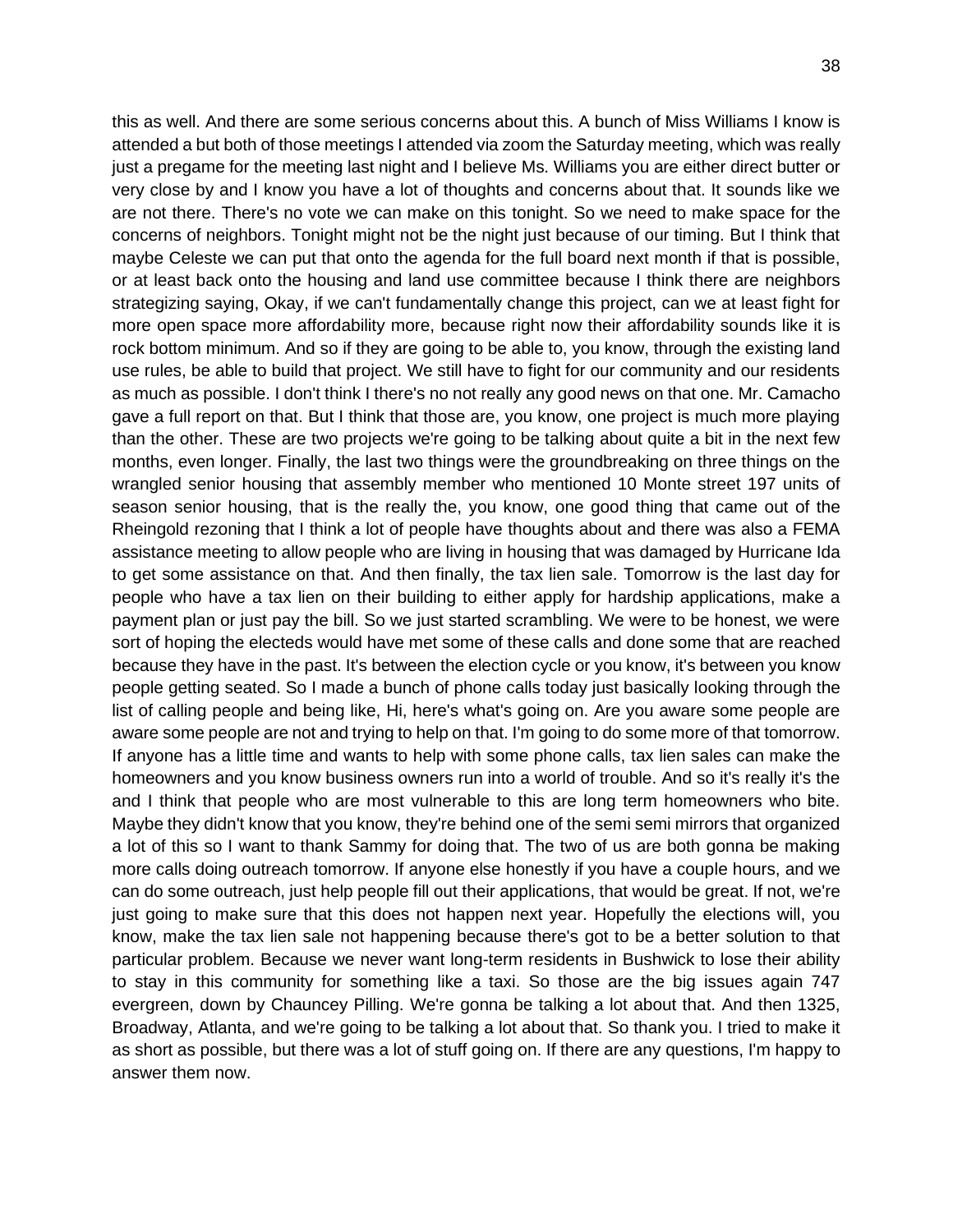Jose: And if you need help with the outreach, I'm glad to help out. I will call it thank you and I just wanted to add that there's also an exception because a lot of the properties in between sell our nonprofit interests include community garden churches, and what have you. And I think our take to justice has been helping clear some of those but it you know, any church, community garden or anything else that is a nonprofit that is going through the mean sale, please reach out to send the lines or quarter you can refer to

Anne: Okay, I think we honestly will 100% have the capacity to do this. So if there is institutional support for this, and hopefully maybe when this comes around again, we have a better plan that starts two days before. Thank you. Thank you. Any other questions?

going once going twice, hearing none, we'll move on now to our Thank you Anne. Thank you. We'll move on now to our youth and education report. Virgie.

## Youth and Education - Virgie Jones

Yes. Okay. Thanks. All right. Good evening, everyone. So we had our meeting on November 22. And education was informational. And St. Nick. arounds came and they presented on the adult program. And she talked about the different programs that they had and we know that they're up on Broadway.

And the other thing that was discussed was the education equity action plan, which you'll be hearing more about. It's a curriculum that's being prepared for students of color and things of that nature and Avenue, the Association for black educators of New York or one of the ones that had been with the United Way. Your teachers college and ego Academy Foundation, and Columbia College knows anyway, they received \$2 million to file a second education equity action plan, and we'll be having meetings on it. And like I said, the Association for black educators, you're just one of the people that are involved in we'll be talking about how we could spread it throughout the community to the community and the different things going on and keep it as brief as possible. And the other thing I want to say is that yeah, Bernie Black History contest. The deadline for that is January 7 2022. And we send the information over to our district office to the superintendent, and also, Superintendent Gorsky we try to have interim acting Dr. Rebecca Lozada, we congratulate her on it, and I look forward to working with her on it. And our condolences go out to miss Julija in the browser. And let's see if we have an avenue to have a closing celebration on Saturday from one to three. Everyone has a wonderful evening and a wonderful holiday. Thank you.

Celeste: Thank you for any questions for Virgie Going once? Going twice. All right, that concludes our committee reports. We'll move on now to recommendations.

# **7) Recommendations**

Celeste: I believe we have two, one from housing and land use for the responsible development policy. And then of course our permits and licenses recommendations. Anne, if you want to or if we would like to move forward and if you want to summarize the committee's recommendation.

Anne: Absolutely. So the committee's recommendation is to support and pass the responsible development policy. Again, this is a non binding, it's not legal, but it is a statement of values and beliefs that the community board various members of the community board worked on for three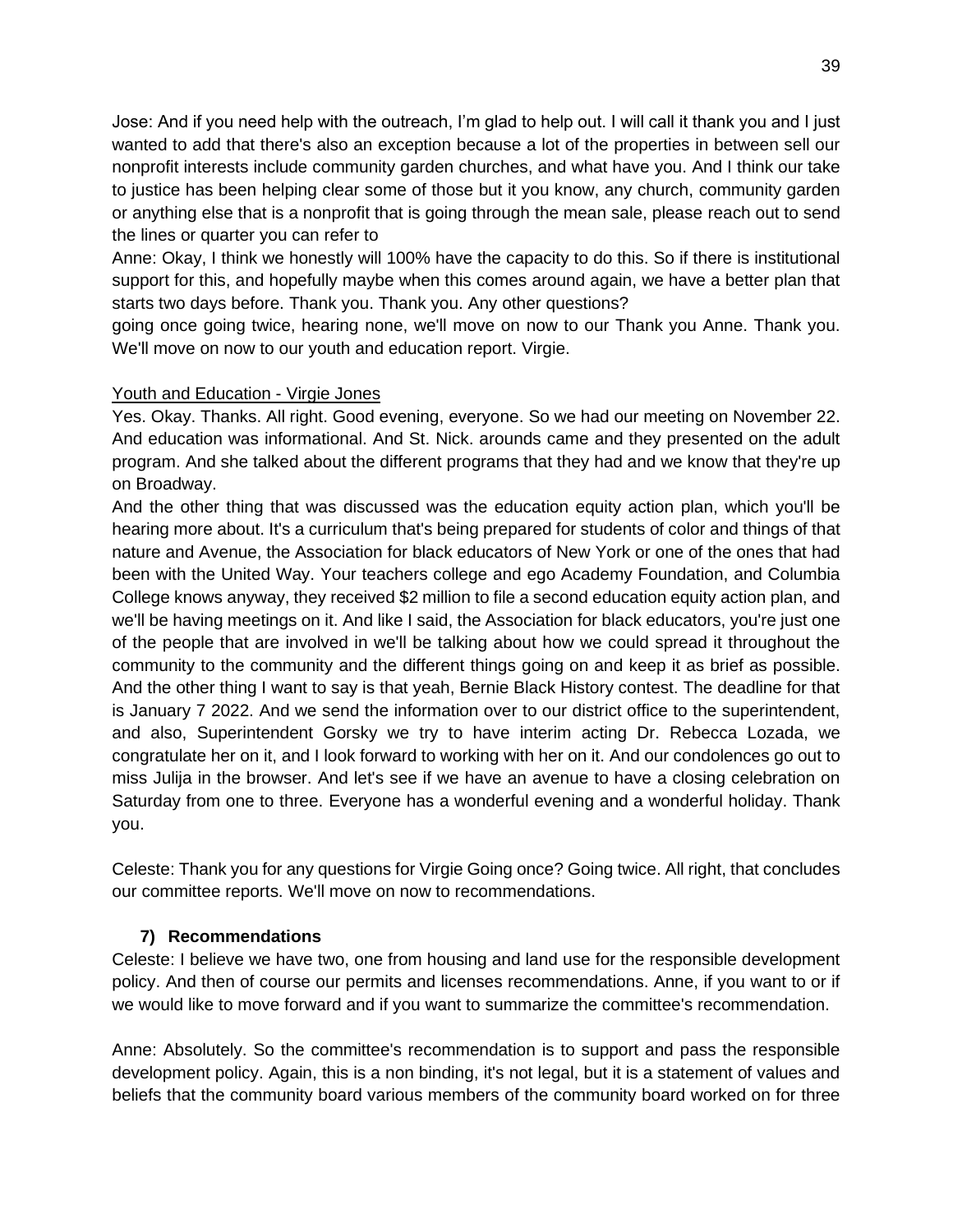plus years. And it will be presented to any developer small or large not for profit or for profit coming before us to say this is what we believe. This is what we are asking you even if some of the things in this don't necessarily apply to your project. We want you to know that these are the types of projects we want to see in our community. So we ask that, you know, we asked for the support of the wider community board on this. We think it will improve communication for people coming to do projects at the community board when they bring projects before the community board because they will have already seen this and they will know what we believe and what we value and what we care about.

Celeste: Is there a motion from the board for this recommendation? Motion in support of the committee's recommendation - Jose Guzman Second - Melissa Carrera

Abstentions - Andy Marte and Barbara Smith Recused - Gardea Caphart So moved.

Celeste: Congratulations everyone CB4 has a responsible development policy. 3 years in the making. Alright, moving us along.

Now permits and licenses. Melissa, you want to give us the overview?

Melissa: Sure. I'm not sure if I want to go after such an exciting recommendation. I have to follow that up. But so the committee's recommendations are as follows. The committee is voting to support the new application for 10 Cooper Street, the new wine and beer license presented to the committee with the four stated above and recognition of stipulations in place. We also support to have 1446 Myrtle Avenue seeking a full liquor license presented with our stated above in recognition of the stipulations to return to the committee closer to the opening date to provide detailed information about the business operation proposal. We're also recommending to have a vote on the licenses that are up for renewal. So Celeste, I think that would make the most sense. I think everyone's I don't think it should be a sole decision on the committee. I don't know if that is something that we can do. I know that we're crunched on time.

Celeste: So this is not going to make anyone happy. But this is why it's so important for these recommendations to be made during the committee meeting because ideally they would follow a similar structure as the new applications because technically it is because it's a renewal. So it's they're, they're coming before us fresh. So what I would suggest if everyone would like to keep it simple is that all of the regular stipulations that are given to all new applicants are given to these if folks agree with that, that will probably save us a bunch of time and frustration. But it's up to the board. And Melissa you can go over those usual stipulations if you would like to just so everyone has clarity on that.

Melissa: So the stipulations of course, are no sales of alcohol after 12am On Sundays, no. No outside noise in the backyard, amplified sound as well as closing any outdoor space by 11pm. So those are the three stipulations that we uniformly always give as a suggestion to any establishment that comes forward to our committee.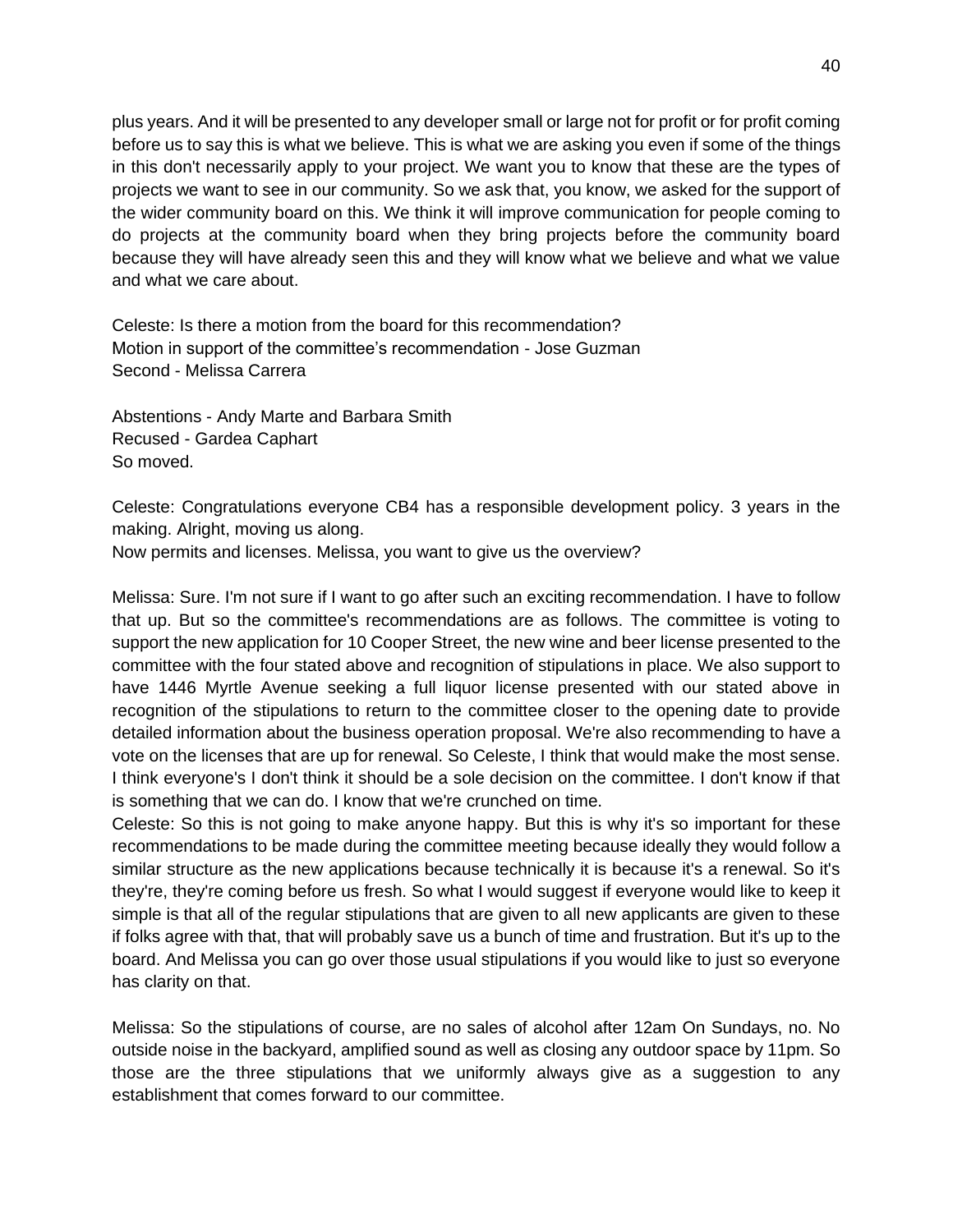Quick point of clarification, was that no amplified sound after 11pm Or just no amplified sound periods period period period? Yeah, that's one of the thoughts I just wanted clarification. Thank you.

Celeste: And then the hours Melissa for new applicants that are generally given so what we normally suggest is you know, Monday through Wednesday, and then Thursday through Saturday till 4am And Sunday of course, they can close late but no sales of alcohol after 12am.

Melissa: We've tried to really guide the establishments with speaking and be respectful to quality of life and to their neighbors and residents around them.

Celeste: Okay, so no need to ask if folks would like to differentiate between the new applicants tonight and the renewal applicants if there's a need to do that, or if folks feel comfortable with the blanket vote. Is there a motion? Or is there a preference from the board?

Andy Marte: And I just mentioned that it seems that you know, we just had the assemblywoman talking about the fact that we're just bringing on all these liquor licenses to the community. And for the last couple of meetings, we just sort of blanket all these liquor licenses, and I know Mr. Camacho and you Celeste are doing an amazing job and you guys are trying to put a hold on these things. But it can't be that we continue to do a blanket vote with the old and the new at some point. We're not going to continue to accept this and I think it's a little frustrating to continue to do so.

Celeste: I understand so I'm hearing a preference for separating them. So if the board is comfortable with moving forward with just the new applicants. We need a motion on the committee's recommendation which Melissa read.

Desmonde: Yeah, I think that, um, you know, I think that's a really fair point. I think that if that is a policy that we decide that we want to pursue, we both have to align that with SLA, which typically overrules us, but we should also let people know beforehand. I think that it's to do that sort of all at once without actually announcing it is perhaps not fair. And I don't think that if that's a conversation we want to have we should make that an agenda item. And that we should say that you know we're going to work with our electeds and the SLA that we already think there's too many bars and I think that's a totally legitimate valid conversation to have. I think it's a little late to spring it on people who have already gone through the process to better absolutely up at most of these are renewals. So I think that just as a fairness point, we should have due process on that. Celeste: Vote so for clarification, what what, what what you're saying is that you want each one to be separate on the vote. Desmonde: No, I'm sorry. I'm sorry. What I guess I'm saying is I'm responding to what Mr. Marte said, which was, you know, let's not have blanket boots on stuff. Let's not approve everything without even so. So maybe I guess the question is, is it a blanket vote I want to ask, was the motion on the floor? There was a motion on the floor? Yes. Yes.

Celeste: No, no, there was. So just really quickly, everyone, there was no motion yet. There was a recommendation that Melissa read. Andy mentioned that there should not be a blanket vote for clarification. A blanket vote means putting all of the recommendations into one so when he said he did not think there should be a blanket vote. That means we should separate the two. A few other board members spoke up I believe, if I'm interpreting what they were saying correctly, they do not feel comfortable making any recommendations at all because there's frustration with the amount of liquor licensed establishments in the neighborhood. However, that is a very difficult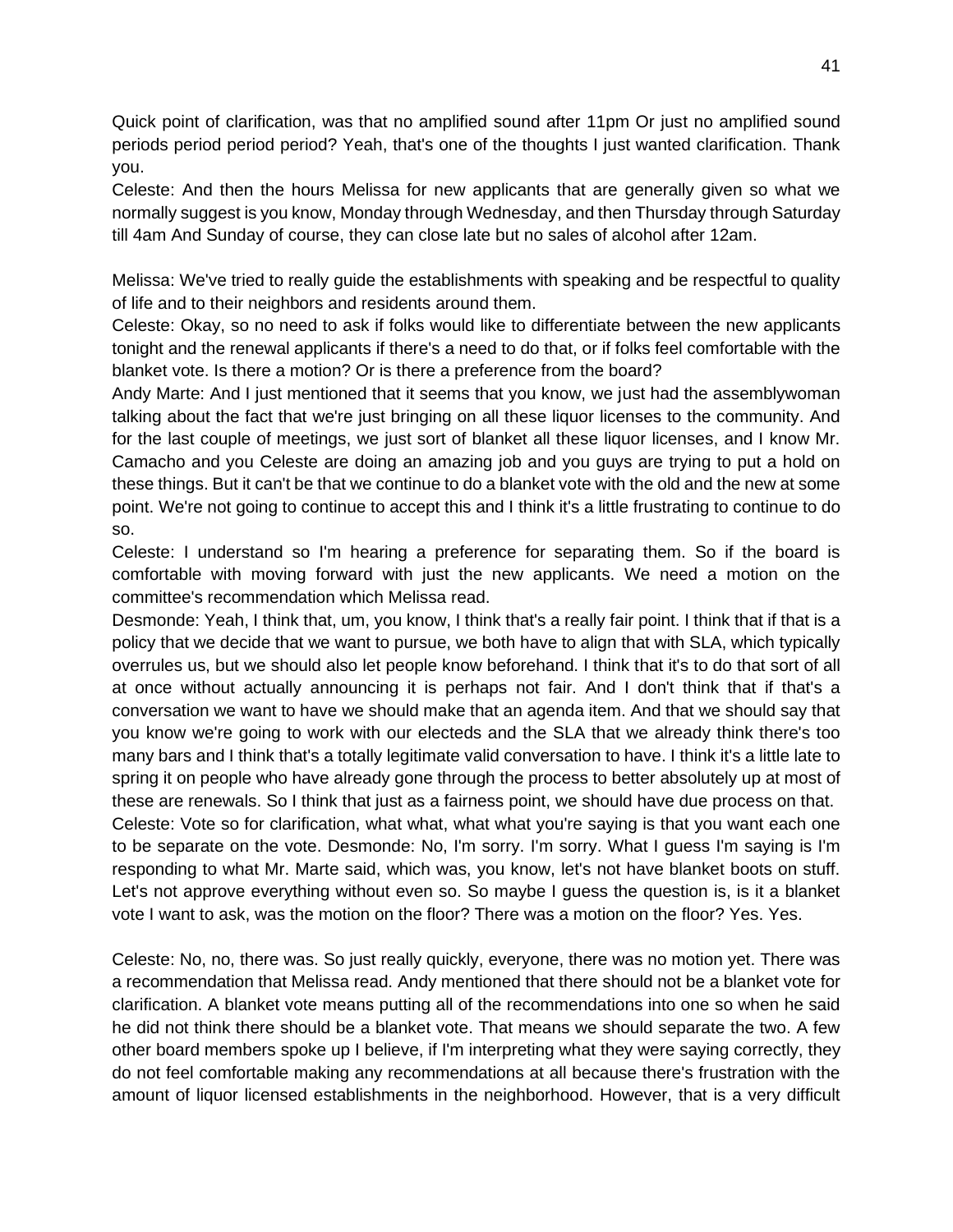conversation to have right now. We have a standing recommendation the board needs to make whether you're going to say we recommend not to approve the recommendation right now. There needs to be one of the four: yes, no, yes with stipulations, or no with stipulations. That is where we are right now. Any other conversations about how the board will respond to liquor license applications should be directed to permits and licenses during their January meeting.

Mr. Camacho: And also in regards to water? Yes, there is. He made a recommendation or motion but there was one that someone made. Either you're going to shoot that down first, and then address or the motion itself and assay and put it up for voc or the person should abstain from that recommendation.

Celeste: There wasn't one before though for this one. Mr. Camacho. Melissa just provided an overview and then I asked for a motion or the preference on the blanket vote and that's where we got to where we are right now. So is there any preference?

Bridge it's already separate. We established that already. It's separate. So we need a motion on the new applications right now. Any, could be yes, could be no, could be yes with stips, no with stips, those are the four options. Is there a motion?

**Motion - Andy Marte: I make a recommendation to not support the new applications. Barbara Smith seconded the motion. Opposed - 12 Abstention - Raul Rubio**

**Motion carried.**

Celeste: Yeah, so no support so no support is for the new application. So all of the new applicants that are applied will not receive support based on this recommendation.

Mr. Camacho: Yeah, how many board members are here now? Celeste: Alright, so we would have to do a roll call to see who's here.

Motion for a roll call - Second-Absention -

Mr. Camacho: point of order. We don't need to vote again. It's just a roll call.

Celeste: I only marked the people that said that they were present when we went through the roll call if they did not say that they were there. I did not mark anyone present. I called everyone's name on the list. If you did not confirm you were present please let us know now. Otherwise you're not here. Anyone else? So again, folks, you got to be prepared. When we call the roll. We got to count again. If people aren't responding when they're on then it's very difficult for me to put it on the text. Okay, I'm when I'm looking at the sheet. I can't see the chat. Just so folks know that. Okay, so. Alright, so 32 is the same number I mentioned earlier, if folks are satisfied with that, then it's basically what I just said a few minutes ago. So 32 divided by two is I believe 16. We had 13 that were opposed. Only 19 were in favor of the proposal. And then we had 13 that were not in favor of the proposal. So this motion carries. Okay, is everyone satisfied? Yep. And some folks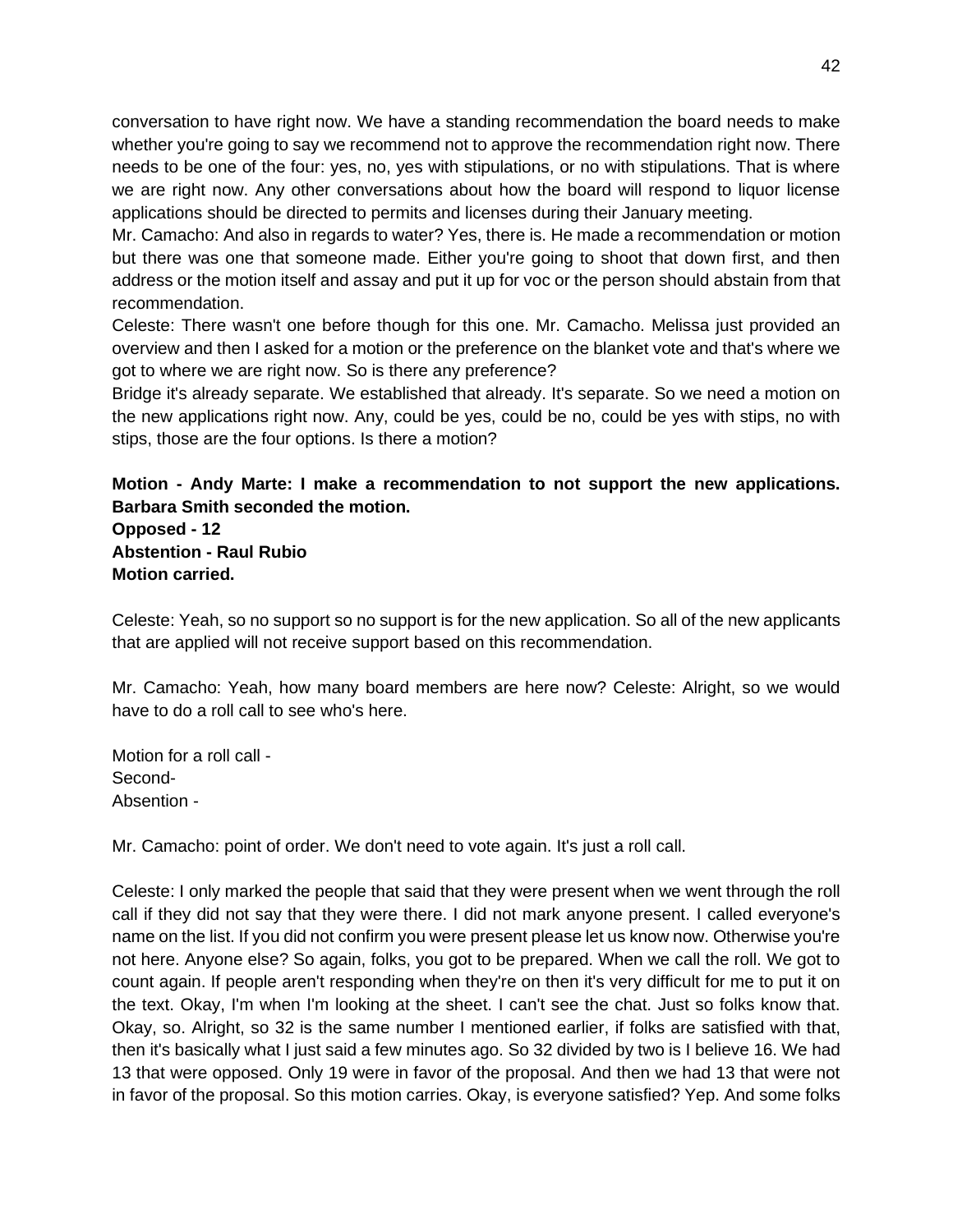it seems like people are getting bounced off if you don't mind. I'm just going to check really quickly to make sure that some board members have the ability to speak all right. Please drop a line in the chat if for whatever reason you're not you're not able because we don't always know when you get bounced off. Okay, so now we have to go to the renewals, the renewal applications. Is there a motion from the board on the renewal applications?

Barbara: I want to do it separately. I made a motion to do it separately.

Celeste: We do so but we're already doing them separate Barbara we just did the new applications. Now we only have left the renewals. They're already separated. I definitely mean Yeah, so we don't, we don't have to make a motion because they're already separated. You could literally just make the recommendation for the renewals now.

Mr. Camacho: I think she's Is she trying to say that she wants to separate every single renewal

Celeste: Oh, our Do you want to buy by establishment Barbara. You mean I'm sorry. Want to do this separately? But by you mean by location or address? Barbara: Yes. Celeste: Okay. Sure. Barbara: I mean, do it because you can't do a blanket because some people may not want to vote for one.

Motion - Barbara Smith: motion specifically to vote on each address separately. Andy Marte seconded the motion.

Opposed - 8 Abstention - Raul Rubio and Carlotta Williams Motion carried.

Celeste: Now we will move on to the recommendations for the individual establishments. Melissa, can you give us the address? And the name of the first one, please? The address is 913 Broadway Avenue and the name of the establishment is crisis bar LLC. Celeste: Okay. Is there a motion for this establishment's renewal application?

**Motion - Anne: I'll make a motion to support the committee's recommendation. Egaudy Gomez seconded the motion.** 

**Abstention - Andy Marte, Raul Rubio, Carlotta Williams, and Annette Spellen Motion carried.** 

Celeste: Thank you. The address and establishment name for the second one, Melissa? Melissa: Yes, the last address is 41 Wilson Avenue and the name of the establishment is Mexicali LLC and Sincerely Yours LLC La Loncheria. The three names for the rule of three are there under this name, address.

**Motion - Dustin Sonneborn: motion to renew with the committee's recommendation. Gardea Capart seconded the motion. I**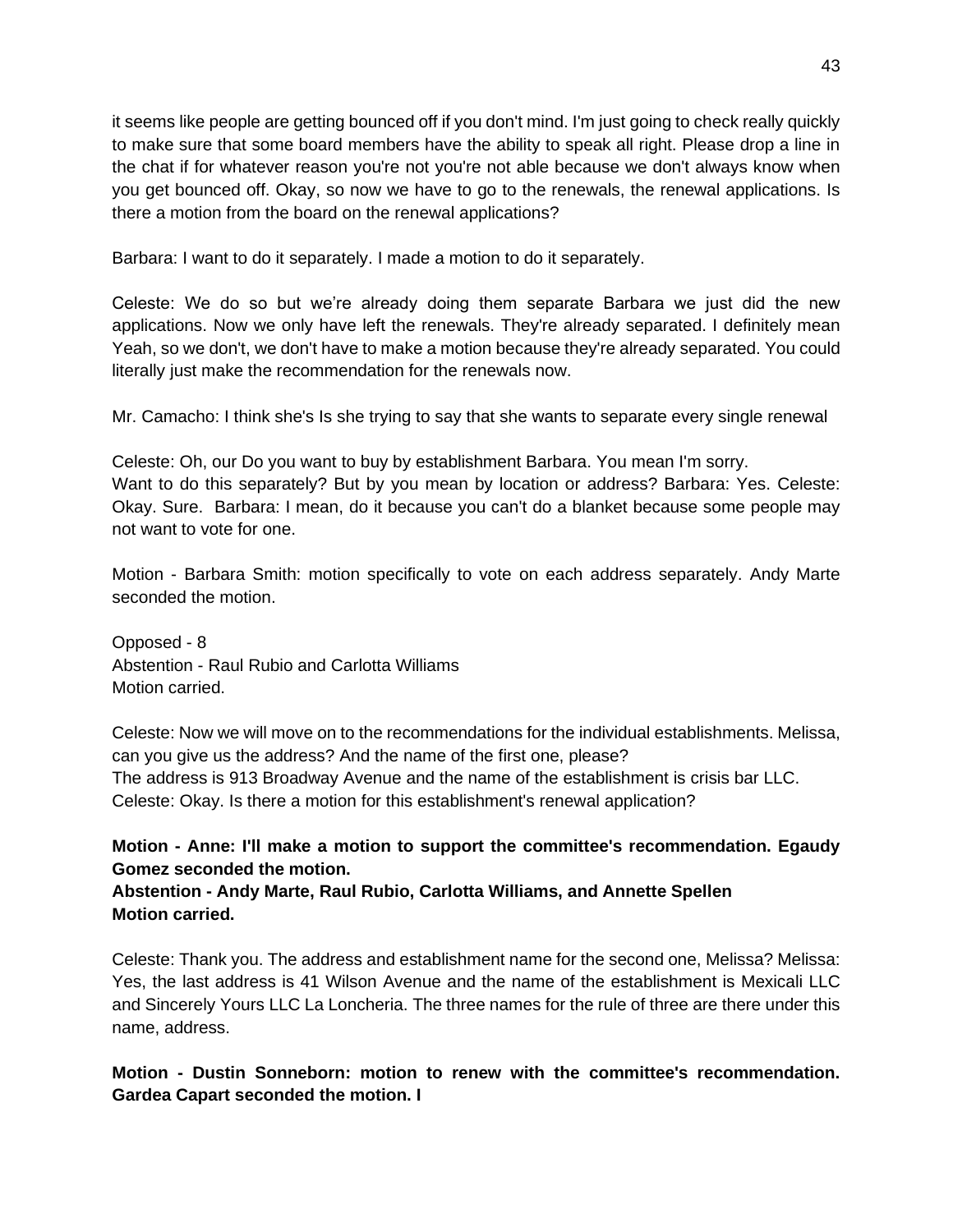## **Abstention - Raul Rubio and Carlotta Williams Opposed - 9 Motion carried.**

Martha Brown: I know I wanted to move but I thought we were going to wait until we found out about all these complaints that they had. Celeste: No, that's not how the SLA works. They literally get 30 days to notify us and then the SLA will review the application. So but again, it's up to the board's discretion. if the board chooses not to give a recommendation, then that's the board's prerogative. And then whatever will happen will be up to the SLA. But since we're in the middle of a recommendation now there's nothing that you can know, we have to finish the recommendation. So that's Robert's Rules of Order. Okay, I believe that brings us to the end of our recommendations, folks. Thank you to everyone. For your patience.

Melissa: Sorry. Sorry. I don't want to take any more time. I just want to make one comment. I do believe that there is a process and that the committee takes on the role of going through this process, you know, before coming to the full board. And I don't think I personally don't think it's fair that we just turned down two licenses to new applicants coming into the neighborhood. And then you know, when it came to the renewal, you know, due to the voting, that was able to pass. I just want us to be really cognizant and fair when it comes to this process. Because we take our time out of our evening with our children from our jobs to do this to do this and I would appreciate if there are you know, concerns to please come to the space come to the committee and raise raise your concerns, so we can figure out a better way of approaching but I don't think what happened tonight was fair, and I would just say that. Thank you. So let's touch on that because I was trying to say something earlier and I was taking the and I should have just broken in. But I mean, I heard the argument was what the assembly woman said and they're trying to jump on your hat but the issue with that is more of the bodegas that sell dollar beers or the liquor stores and sell the nibs. Now people are walking in buying \$16 cocktails going up the street causing that much mayhem. There's a bigger issue at stake and why they allow liquor stores that pop up in our communities when every other corner but we went we have an issue with this. I think if we want to tackle this and have a real discussion. We didn't tackle both sides and not penalize these guys for coming in steaks. I do believe that this was just completely unfair based on the assemblywoman jumping in and he got that argument. So it was really good. I want to second the points that were made today with the rising costs of food with the pandemic that's literally beat these businesses down with 121 and 2020 being the worst economic turn from a lot of these businesses that are coming in. And people who are trying to work as waitresses and staff are not just trying to sit home and collect the check. I think this was 100% unfair, the amount of economic liquor licenses is not you know, people just drink in King on the street and whatever you see from people consuming alcohol, people consuming alcohol and people going into an establishment are two different things. I think what we should do is always keep an eye out for bad actors and hold bad actors responsible. But also you cannot you cannot deny people the economic access to be able to serve all of the food because it really is that it really is an economic bump to them. These businesses might not survive one or two extra weeks, because of the rising costs of like the series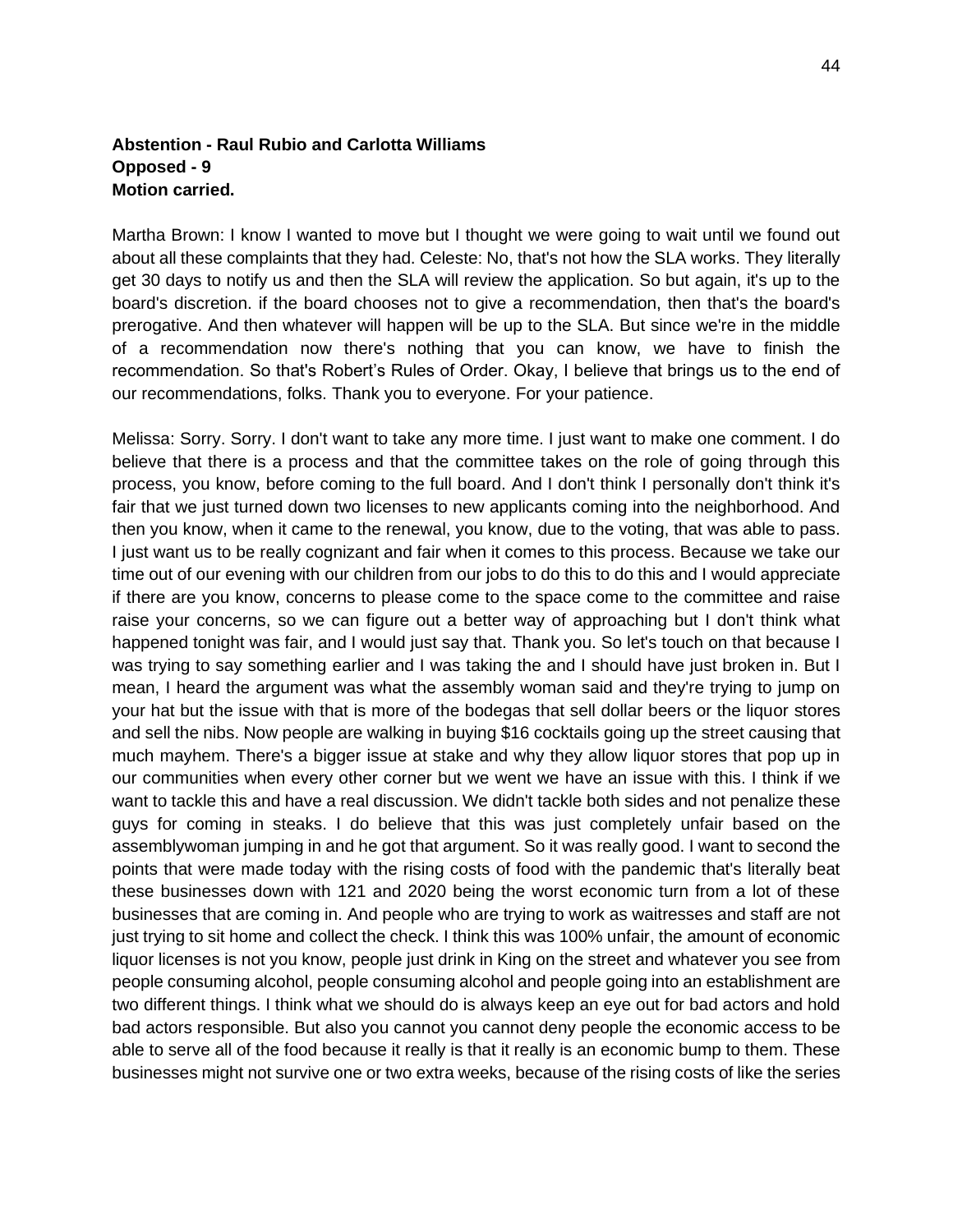they can't survive off for that alone. So that's all gonna say and I think this was very unfair to those new businesses that were trying to get this done.

Martha Brown: Alright, well, I guess I'd like to say, I'd like to say something. Remember this, these are recommendations, and the Liquor Authority will have the final say so it's not like it's the end of the world and I'm sure it's as they have done in the past. They will override any of our folks. So maybe some of you can relax. I'm going to override the vote of vetoes. Anyway. That's all I have to say, Martha Brown speaking.

Celeste: one at a time, please. So I've added that I have to say I hear Gardea believe and then Hadiyah any please raise your hand folks, please raise your hand.

Gardea: And I'll keep it super short. I think it was really unfair to the new businesses. One is so good. Across the street from an office. That guy has been a good operator. No, he's just trying to change his liquor license. He has had 0031 ones the other people are caught. I mean, I cannot agree more with the unfairness of this process. I agree. They're way too many bars right now. We can't just change horses midstream and be like, Oh, I'm sorry. You made it all the way up to this point. But we're gonna change our mind now. If we want to have this conversation, I support having this conversation. It needs to be deliberative. It needs to be strategic. And I just would like to remind everyone of what happened about six years ago, or seven, eight years ago when we started the midnight Sunday policy. At first we were just it. We realized we had to work with establishments to get them to follow our rules, because the ones who did it just got the SLA and ignored us. So those people are still open till 4am On Sunday, because they can because they didn't get the stipulation on their liquor license because they chose not to work with us. They just sort of waited out the clock and got the SLA thing. So I think if we, as Melissa says, if we're not building community, if we're not working with people, we're going to get cut out of the process and then we're going to be sitting on the sidelines complaining because no one listens to us and everybody's not understanding that I used to be the chairperson of the board that stopping anyone from getting a liquor license. They got to go around us no matter what. Since the idea is that if you have any of the services or something in your establishment you have to come to the board. Though the commission aboard these people took the board committee for a long talk before bringing it to the community board for that we found out they had 72 complaints against them. Don't think that we have been harsh. This is not voted like that. No. The State liquor license charges people \$1,535 for liquor license. They are going to go skate and get their liquor license no matter what the community what was said. Yes.

Celeste: So we have a stack please folks, if we can just be mindful of the stack. I know we all have comments on this. So I'm going in order of the hands that I see if folks can just please follow that order because the screens are bouncing around on me. So who says no? Not so much. Thank you. Yes. Speaking over, yeah, go ahead.

Jose: I just want to say that I think all the chair members so far every committee for taking an extra week to be in those meetings. And I just find that really upsetting that this opposition is coming up to the general meeting while we have this meeting for committees, Emily's I totally understand your your point that I if anybody had any objections about it, he should be brought up as the committee level in those communication to be brought up at the general members meeting.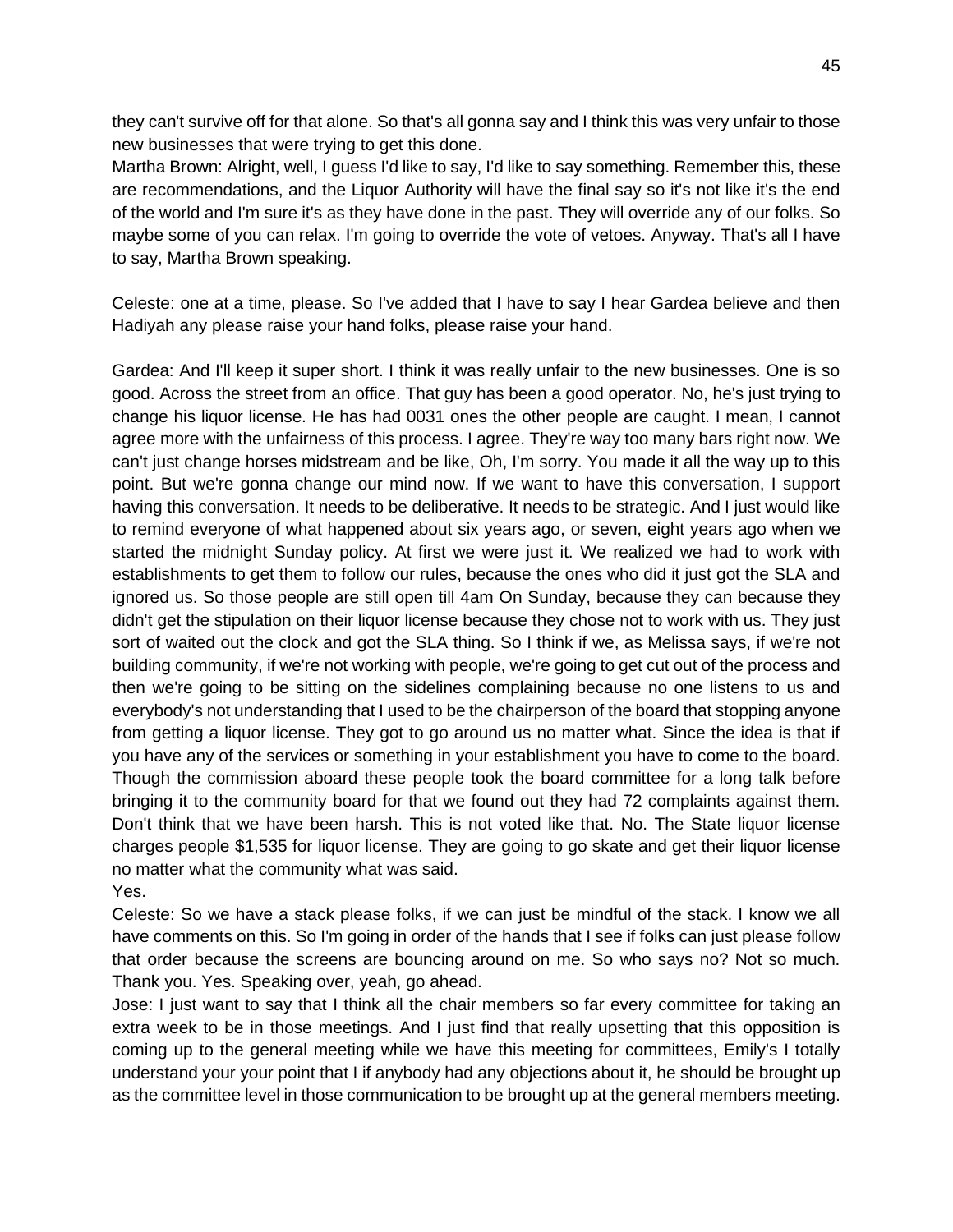I do want to say last that we don't have any mounting power or alibis that we can do it just to help the business to sign that stipulation. And by just denying it Bradley we are losing some leverage to have some kind of control because so but I just want to say Melissa, thank you so much for all your work. Melissa: Thank you, Jose.

Jo-Ena: Good evening, everyone. Some people seem to think that it was Assemblywoman Maritza Davila's last statement that influenced this committee that was about five years ago before I even joined the community board. I attended a meeting that was held at Wyckoff Heights hospital. And I remember saying, like the panelists were Martin Dilan and I said at that meeting that because someone wrote an article that Bushwick was the up and coming community that we were being inundated with liquor license requests. And that even at that time there were so many liquor license requests that they'll commit that the community board tried to call a moratorium. They had so many liquor license requests coming in. This is not new. This is not new whatsoever. I remember Maritza ws saying, Oh, I didn't, I didn't know how the community felt about that. And I said, Well, you have a representative with tents or the community board meetings, don't you? Did they bring your feelings, our feelings back to you? And she said, No, she didn't meet, she didn't meet with her representative after these meetings. I remember that clearly. And I was shocked to hear that we have representatives from powerful political offices come to our meetings. They hear what's expressed in the community board meetings, and they don't take it back to the supervisors. That was the sentiment of Bush when I remember very, very clearly. So yes, if we want to have liquor stores and liquor, you know, the things that we need a liquor store liquor license on every single corner, you don't have to walk more than two blocks in wishing to get liquor. So what do we want from our community? And it's not that we're trying to persecute you know, individuals. We are just being flooded with liquor, and we're feeling the repercussions of it. So that's, that's my statement and miss and Marisa dialogue spoke about it today because now in her backyard, what she said where she lives, and then when it's your backyard, how are you going to feel when you can't come out of your house, and there's noise and beer bottles on the corners, and you park your car in the ties running over beer by a broken bottle? This is what's happening. So that's all I have to say about that? No, it's not new and maybe we should come up with a better policy.

Rawle Brown: Yeah, I'm going to be really quick because some of the points I was going to make have been made by others. But I'm dealing with small businesses. We need to find a way to influence decision making. I can tell you like businesses who come to me to get started. They want to be part of the community and you can influence them. They are already under a lot of pressure or regulatory pressure, etc. So they're coming into a community and investing their capital. They want to be on the side of the community. They want to respect you and hear you. So that's that at that point, you can really influence them. And so I think that's what we should do. We may not have the ability to stop them from coming in. They can go around us and go to the local authority and get the license, but we can influence them to do that to the utmost. Making sure that they use local suppliers, making sure they use the local workforce making, maybe having them donate to local nonprofits, having cleanup crews locally by forcing them we have a lot of influence, even though we may not be able to stop them and we should use that influence because as you know, it is very desirable, desirable neighborhood because of the people on this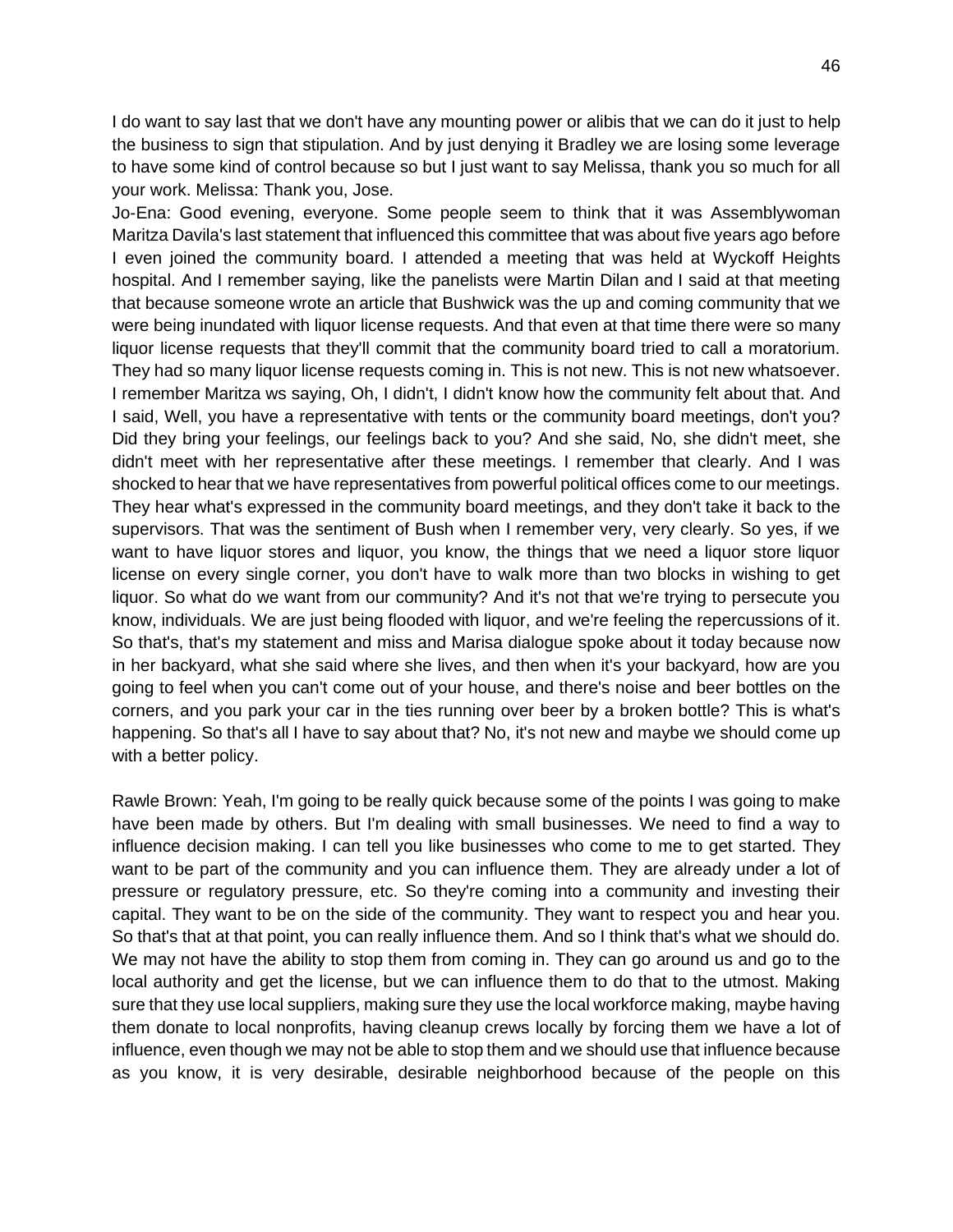committee. And we should use our power in a very advantageous way and use the leverage that we have. Thank you.

Celeste: Just a point of order really quickly. I want to make sure so Okay, so yeah, as I thought there is one last application that was reviewed separately from both the new applications and the renewal applications. This is specifically for a class change. I believe Melissa just mentioned salud, I forgot who mentioned Salud, someone previously mentioned solute and thank you. They are up for a class change. Right now. They have a one beer cider license and they are seeking to change their class to liquor one beer cider in order to be able to remain in the neighborhood. So there's still one last application that needs to be voted on. Is there a motion from the board on this application?

Hadiyah Harrison: Yes. Absolutely. I just want to say that I am relatively new to this space as far as being a member of the board, but I've been living in the Bushwick area for almost a decade now. And I've attended quite a few public meetings. And I want to say to the organizers or, you know, the people who are responsible for sending out the email blast, reminding us of the meetings and everything that takes place. First of all, I want to say thank you for committing that time, and doing all you do to keep this sport going and functioning. But I also want to say that as far as what's happening tonight as far as the voting process and the voting and the issue of you know, fairness I think a some of the leaders need to keep in mind that the aspect of volunteer and be considerate of time, and I just think they're this situation that's happening right now is an instance of scheduling issues. And I don't think it was a lot of mindfulness in regards to that. I'm a part of the licensing board committee, like the licensing committee, and we just had this meeting discussing these issues just yesterday. Why would I do this, that meeting and then this big bigger meeting be scheduled in such close proximity where it's not really a lot of time to decipher exactly what's going on, and to re establish to the greater board what took place yesterday and why we had to bring these issues to the to the greater board I think a lot of the voting that's happening, it's it's happening due to you know, our mind our our psyches are physically tired. We've been on this line for five hours now. That's not an appropriate way you might need to vote for such consequential things that's happening in our neighborhood. Why would you wait five hours later to, you know, hold the voting? I just think it could have been organized a little bit better. And I think that is attributing to a lot of the confusion and perhaps the unfairness that was mentioned earlier. In regards to how we're voting on these establishments. So, you know, I think there needs to be some internal change of the way the meetings are held, and the scheduling of the meetings and the mindfulness of time. And the fact that we're volunteers versus some of the leaders who organized these meetings, you know, you're you're, you're being paid on this time. I've been on this line for five hours. Yesterday, I was in the meeting for three, four hours. You know, to be a little bit more efficient was like okay, this probably it's not gonna work out, especially if we're making such consequential votes on our neighborhood and our lives. And with that said, it's almost 10pm I'm heading out. Have a good night. Thank you everyone for allowing me to voice my opinion. And, you know, that's just the way I feel. Good night, everybody.

Mr. Camacho: To this man, man. She's right, we don't get paid. We are volunteers. I've been on this board. For a little more than 34 years. And we were in meetings after five hours. Nine hours, 10 hours 11 hours, when Bush sugar was burning and we will make a decision on home to house.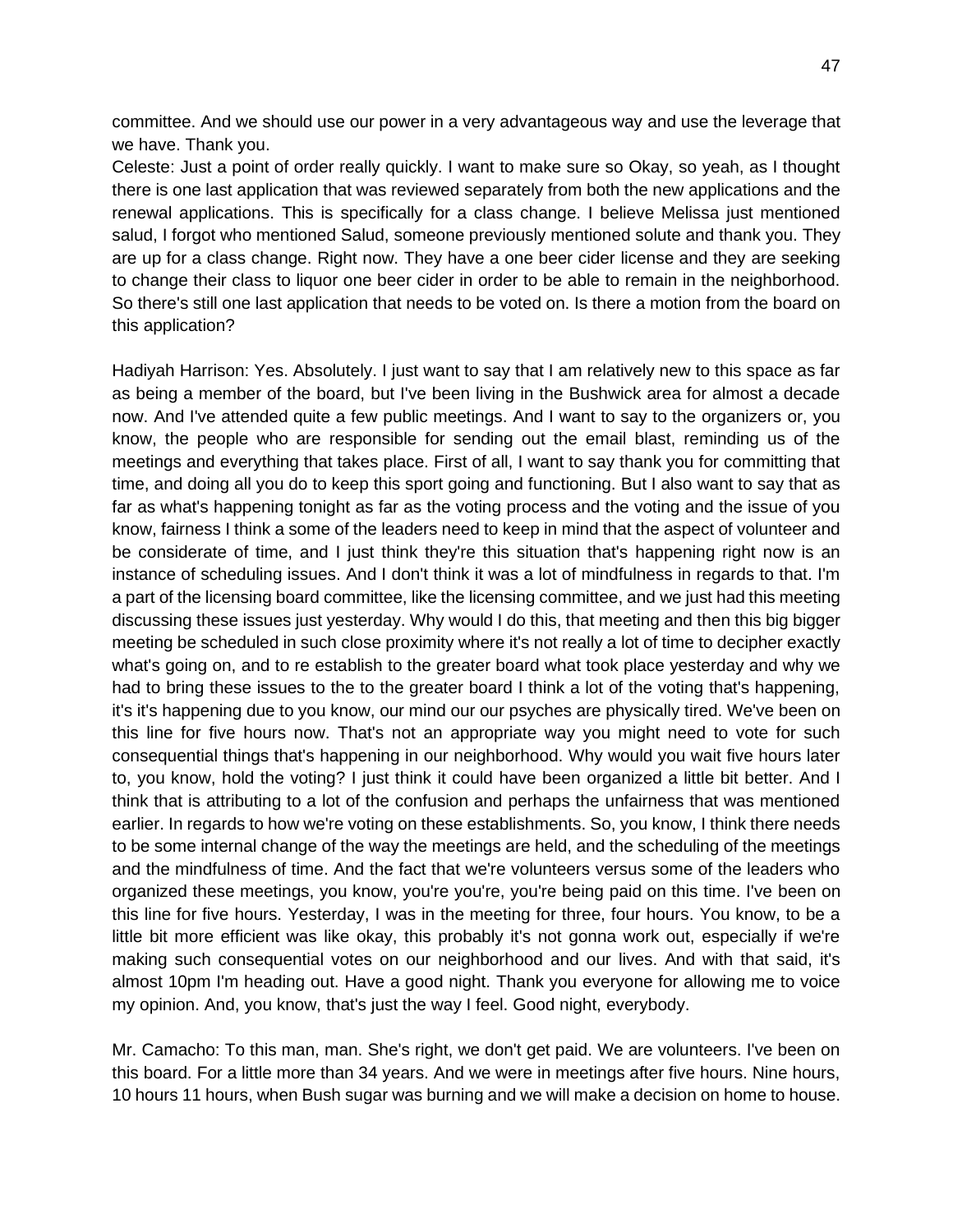So you know, you got on this board. There's things that change. We may not agree. But yes, there is a committee. That committee made a recommendation. The full Board has to vote on the recommendation. And if they don't agree with the recommendation, that's that's what that's that's the democratic process. That's what we had. People have to express themselves. They have to listen to themselves, whether it's 10 hours, 20 hours, four hours in Congress, people stay in house to talk about whether you don't get paid and I don't get paid. I don't get paid.

So there we really don't get paid. I'm sorry. None of these board members get paid to me. And I go to every board meeting, every committee meeting, every board meeting, everything. What we really need to do is focus on what's on the agenda and what we had to say, there was a recommendation I know. Melissa, she does a wonderful job. Her job is to make what the committee if that's how the committee felt, and they made a recommendation and not not the way when we have a right vote up or down on the process and just show just for the sake point a point of order democratic process democratic. I was gonna make sure that we focus on what we have in one way by doing a point of order.

Celeste: Point of order. Point. I'm so sorry about the order. There is a motion on the floor. I respectfully allowed him to speak because she was waiting but we have an active motion from Andy in support of salutes class change application.

### **Motion - Andy Marte: in support of class change for Salud Bar and Grill. Mr. Camacho seconded the motion. Motion carried.**

Gardea Caphart: Yeah, so yeah, most people are covered with logic I want to say but at one point I want to make about this Mr. Camacho and everyone else I understand the democratic process. I understand that everyone has a right to vote for the winning side of gold. My only concern about what happened tonight is about consistency. So if we're saying that because of all the additional decolorizing that may come in eight, and so as a result as a community board, we come up with new policy, who will have a moratorium, at least we have a consistent policy, and we can vote on but all of a sudden it feels no just add the curly denied two applications today. And we don't have consistent policy across the board. So now I just want to understand why we forgot to spend my time on the committee. So if this policy here now is that we're not going to renew anything. We're not not renewed, but we're not going to repeat any new applications. And so there's no need for us to be seen on a committee to discuss anything, then that's fine if you just skip the committee meeting in this country for dinner and just go up or down and now the Central Committee meeting. But if we are going to stay, we will at least review these things in the committee, and express our concerns to be open to the full board and I agree with that. But let's at least try to be consistent and say these are the things we're looking for here the boxes in the chat. If you check those boxes and find and if you don't check those boxes, then no, I certainly wouldn't give your idea. I just feel like the members were inconsistent and it wasn't fair.

Andy Marte: Finally, I just want to mention that my family are small business owners, they sell beer in their small business. We've had a bodega problem for the last 20 years. I also want to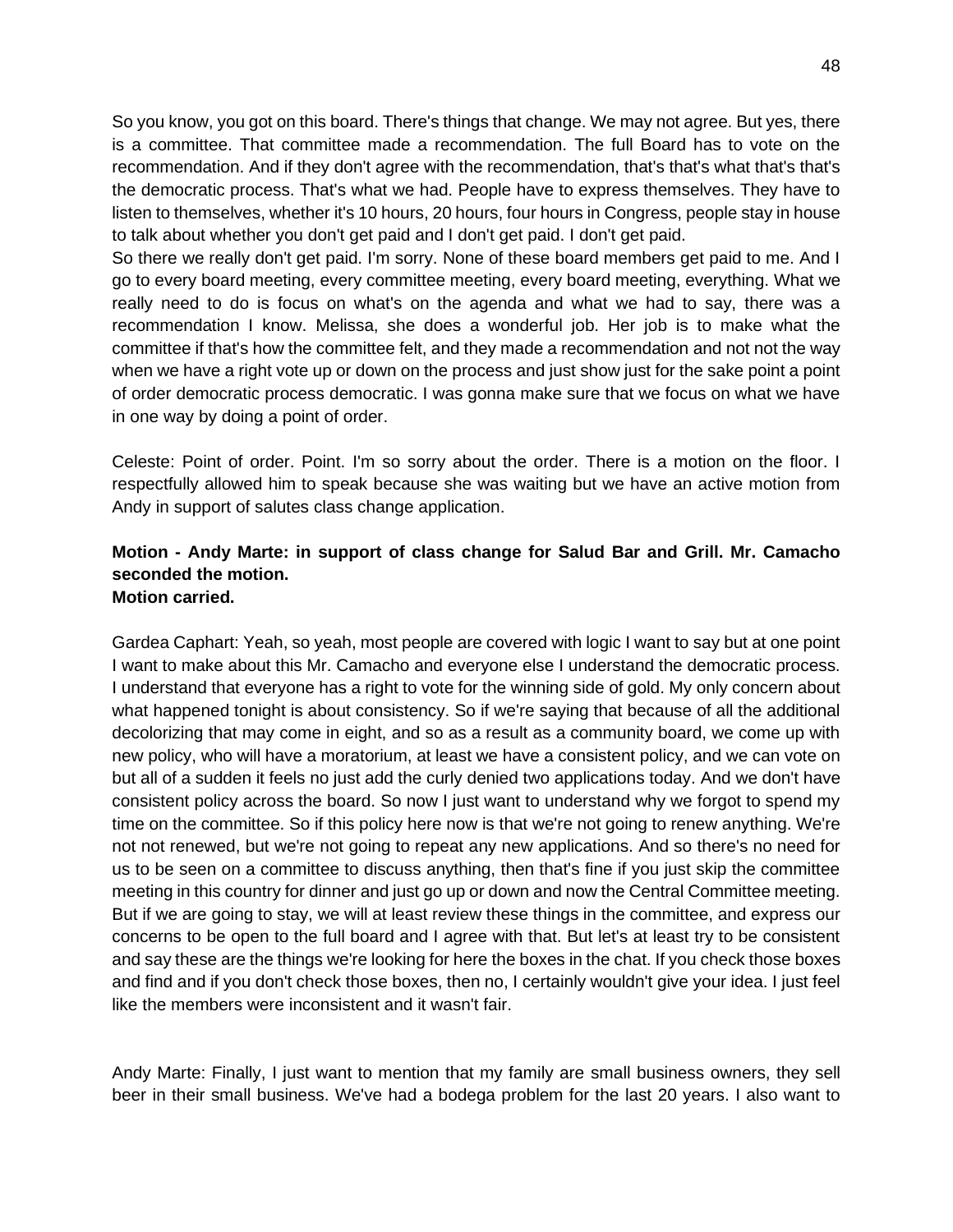mention the fact that I live on Starr Street in between bars all over the place, and never had any issues. I think what the concern today was pretty much the combining of the renewals with the new liquor licenses. And for the last two or three months that I've been on the board we sort of just been making blanket votes, I believe staining there were only I just caught sort of just wanting to point that out the fact that we should individualize these things, and I understand that the committee is making the recommendations, and I truly appreciate everybody that serving on the committee and I appreciate everybody's time here. But I think as a full board, we should all have the time to also vote that not all of us can make it to every committee. I probably serve on a committee so I'm not going to be able to vote within one committee. I'm just because I do a bunch of other stuff. But I think we all need to be cognizant of the fact that there are good bars, there are bad bars and the fact that that's that's a fact. And we need to be able to think about those things. Yeah. Thank you.

Anne Guiney: Thank you. I appreciate that. Andy, I think a solid point, however, I think ended up happening is that the objection now to the idea of a blanket vote, which is I think if it's strong, a strong point, has now penalized small businesses. Who have been working for a very long time. We've been building up their thing and this is their final moment. They've got everything ready. All of their ducks in a row. They come before us. And so I think our procedural objection has now been penalized to people. We did not even consider their grits. We ended up approving the one with 71 311 calls and we did not even consider the two new young new businesses. Maybe you could rescind the vote and it wouldn't write a letter of recommendation from the district manager or or the board.

Celeste: Mr. Camacho's point of order just really quickly first, first, I just want to speak to Andy's comment that the blanket vote is always the prerogative of this board. You can decide whenever you want to do a blanket vote or not. If there is no motion for a blanket vote then there is no blanket vote but if everybody votes for a blanket vote, there will be a blanket vote there's always that option, which is why I always ask. Now what happened this evening was separate from that blanket vote. So basically by saying there was no blanket vote, everything was voted on individually as just specified. Now if there is a motion to rescind anything that's happened this evening, now is the time. Is there a motion?

# **Motion - Tanesha Honeygan: I make a motion to resend the vote to not recommend those two new applications for liquor licenses. Anne Guiney seconded the motion.**

**Abstention - Raul Rubio Motion carried.**

Celeste: Is there a new motion?

**Motion - Andy Marte: I make a motion to vote on the two applications individually Andy Marty.**

**So vote the same individually then we will spend as many minutes doing the same thing over again. Anne Guiney seconded the motion. Motion carried.**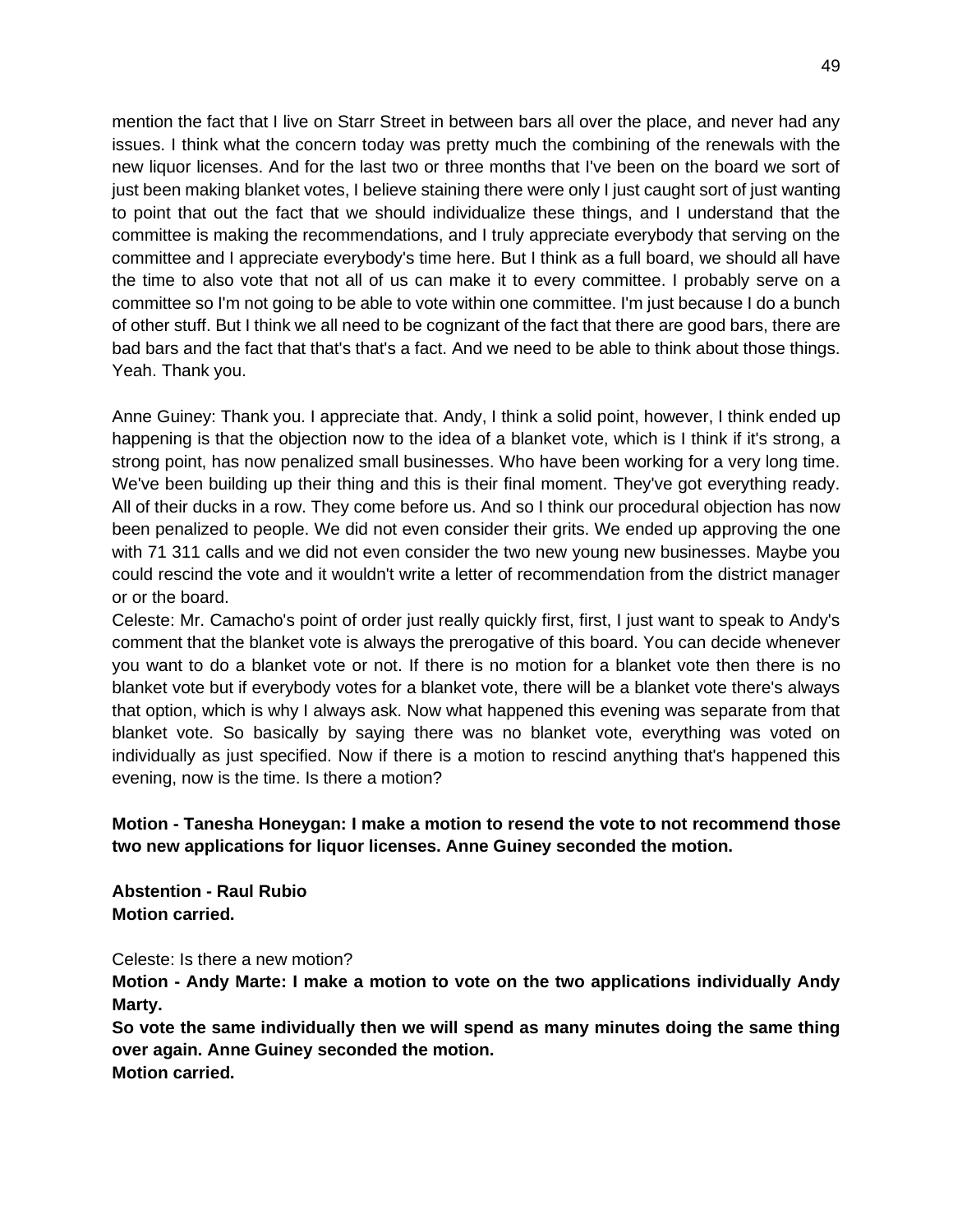Celeste: Melissa, are you still there? Melissa: Yes, I'm still here. Celeste: Are you able to give us the first address and name of the new applicants? Melissa: Yeah, so the first applicant is 10 Cooper Street. This is singularity cardboard LLC, the tiny cup board. And this is the recommendation with the four stated in the notes from the committee with the recognition of stipulations in place. Celeste: Can you just specify what type of establishment it is? Is it a restaurant or a bar? Melissa: Yes, it's a bar. It's a comedy club that is looking for a beer and wine license to increase their revenue.

Celeste: Thank you. Is there a motion on this on this applicant or application? Anyone?

# **Motion - Desmonde Monroe: I make a motion to approve it with us committee stipulations in place. Anne Guiney seconded the motion.**

# **Abstention - Andy Marte, Acire Polight, Barbara Smith, Raul Rubio, Joshua Brown, Jerry Valentin, Cheryl Jones Opposed - 1 Motion carried.**

Celeste: Now we can move on to the next establishment Melissa, if you don't mind, the address name and then just what type of establishment they are. Melissa: Yes. So the Brooklyn Skyline is located at 1446 Myrtle Avenue. They are looking to apply for a license with all the stipulations agreed to all these stipulations. Also an agreement to no sales of alcohol after 12am On Sundays, closing their outdoor spaces at 11 5:11pm and no amplified sound outside. Celeste: What type of license I'm sorry, but this is a bar. Is it a liquor wine, beer cider lines or small liquor? Melissa: Yeah. Celeste: Okay. Thank you. Okay, is there motion for this establishment?

Melissa: I'm sorry, so I wasn't finished. The recommendation for the committee is to have the applicant return closer to the opening date and provide detailed information on business operation.

Celeste: Okay, anything else? Or is there a motion from the board?

**Motion - Mr. Camacho: I make a motion in favor of the committee's recommendation. Tanesha Honeygan seconded the motion.** 

**Abstention - Acire Polight, Desmonde Monroe, Raul Rubio, Joshua Brown, Barbara Smith, Jerry Valentin Opposed - 1 Motion carried.**

Celeste:Thank you everyone. If we have no other recommendations, that concludes this part of our meeting. Mr. Camacho: Everyone's good.

# **8) Old Business**

Celeste: We can now move on to old business. Any old business? Anyone? Going once, going twice? (None)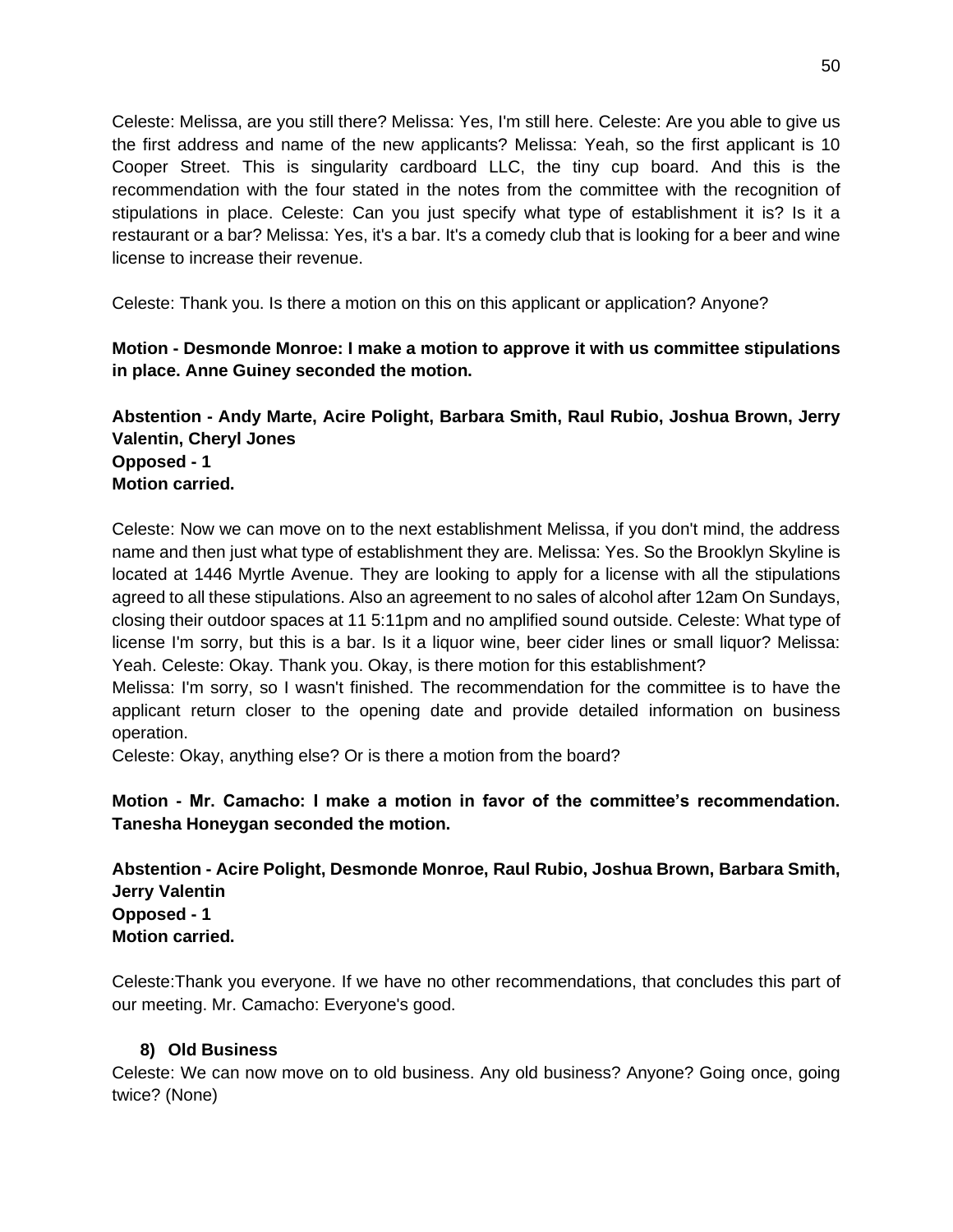### **9) New Business**

Celeste: Any new business? going once, going twice? (None)

### **10) Announcements**

Celeste: We'll move on now to our announcements. I don't know if we still have anyone with us to make an announcement but I ask that you be brief. This is the briefest announcement you've ever made. We're achieving new records this evening. But I'll start with our elected representatives who I see right now.

### Marcus Harris, BK Borough President Eric Adams' office

Anyways, I just wanna say happy holidays. Check out Brooklyn das usa.org And I look forward to seeing you soon.

Mr. Camacho: Thank you, Marcus.

### Mary Gasparian, AW Maritza Davila's office

Hi, everyone. Good evening again. I'm from Assemblywoman Davila's office and I just wanted to give a little shout out to a holiday gift back we're doing next week which is going to be next Thursday, December 23rd 2pm to 7pm at the Bushwick Generator, 215 Moore Street. 11206 Is the zip code and if you want to know more about the holiday gift back, we're going to be giving out toys and food stuff like that for families and children in the neighborhood. So just give us a call or you know send me an email with my information in the chat. If you want to know more details and information about this event. Thank you.

### Boniface Wewe, Brooklyn Public Library Washington Irving

Yes, I'm here. Happy holidays, everyone. The library is celebrating its 125th anniversary with only time for you and the outgoing president and mayor elect who issued a commission to this event. We have a total of 61 branches and we are the fourth largest in the nation. We are offering expanded services in locations that are open the library card signups, limited reference, virtual programming, print on demand and you name it. We are also very thankful to outgoing Councilwoman Darma Diaz, who donated a sum of \$500,000 to the Washington Irving branch, so I don't pray to everybody to all of you and you've always got our class. Thank you very much. God bless you.

Celeste: I also have an announcement from Gladys I believe. I don't know if Gladys was able to get back on but she wanted to wish everyone Happy Holidays. And I also just want to say thank you to both Sharon and to Kim. I know that it's been pretty crazy. I haven't been able to be there. But I really appreciate you both stepping up and teamwork. Right. That's how we get things done. So anyone else final announcements. Going once, going twice.

### **11) Second Roll Call**

Celeste: We still have the second roll call. So please just be ready. And there needs to be a motion to adjourn. So if everybody's gone, the meeting will never end. So. Our motion to adjourn.